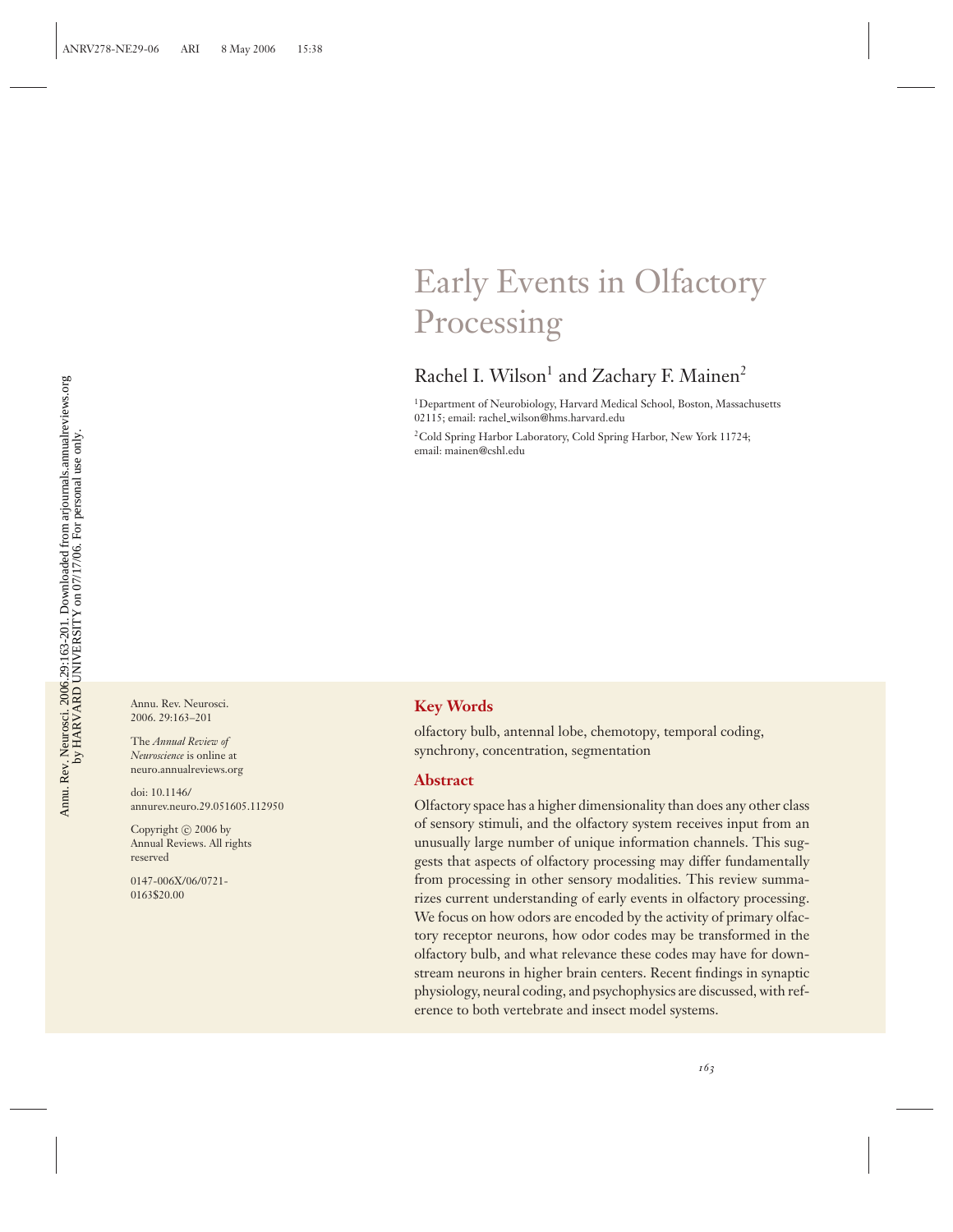## **Contents**

| CHALLENGES TO                          |     |
|----------------------------------------|-----|
| <b>UNDERSTANDING</b>                   |     |
| <b>OLFACTORY PROCESSING</b>            | 164 |
| <b>CIRCUITRY UNDERLYING</b>            |     |
| <b>EARLY OLFACTORY</b>                 |     |
| PROCESSING                             | 165 |
| Receptor Neuron Projections            | 166 |
| Synaptic Interactions in the           |     |
| <b>Olfactory Bulb Glomerular</b>       |     |
| Layer                                  | 168 |
| Synaptic Interactions in the           |     |
| <b>Olfactory Bulb External</b>         |     |
| Plexiform Layer                        | 168 |
| The Insect Antennal Lobe               |     |
| Circuit                                | 170 |
| RECEPTIVE FIELDS AND                   |     |
| RESPONSE SPECIFICITY                   | 170 |
| <b>Understanding Feature Detection</b> |     |
| by Olfactory Receptors                 | 170 |
| Receptive Ranges and Selectivity       | 173 |
| Specialist Channels                    | 174 |
| <b>HIERARCHICAL</b>                    |     |
| <b>TRANSFORMATION OF</b>               |     |
| ODOR RESPONSES                         | 175 |
| The Mori Model: Transformation         |     |
| <b>Through Molecular Receptive</b>     |     |
| Range Narrowing                        | 175 |
| Predictions Based on the Model         |     |
| of Molecular Receptive Range           |     |
| Narrowing                              | 176 |
| Alternative Models of Hierarchical     |     |
| Transformation                         | 176 |
| SPATIAL DISTRIBUTION                   |     |
| OF ODOR RESPONSES                      | 177 |
| Sensory Maps                           | 177 |
| Chemotopy                              | 177 |

| Systematic Progression in               |     |
|-----------------------------------------|-----|
| Molecular Feature                       |     |
| Representation                          | 179 |
| <b>ODOR-EVOKED TEMPORAL</b>             |     |
| PATTERNS                                | 179 |
| Temporal Coding: A Definition           | 179 |
| Temporal Patterns on the                |     |
| Theta Scale                             | 180 |
| Temporal Patterns on Slower             |     |
| Timescales                              | 180 |
| <b>Odor Encoding with Temporal</b>      |     |
| Patterns                                | 181 |
| Decoding Temporal Patterns              | 182 |
| <b>ODOR-EVOKED</b>                      |     |
| <b>SYNCHRONOUS</b>                      |     |
| OSCILLATIONS                            | 183 |
| Local Field Potential Oscillations      | 183 |
| Synchrony in Neural Codes               | 184 |
| <b>OLFACTORY PROCESSING IN</b>          |     |
| <b>AWAKE, BEHAVING ANIMALS</b>          | 184 |
| Top-Down Influences on Bulb             |     |
| Processing                              | 184 |
| Recordings in Awake, Behaving           |     |
| Animals                                 | 185 |
| THE PROBLEM OF STIMULUS                 |     |
| DISCRIMINATION                          | 186 |
| Odor Discrimination                     | 186 |
| <b>Concentration-Invariant</b>          |     |
| Recognition                             | 187 |
| Neural Algorithms for                   |     |
| Concentration Invariance                | 188 |
| <b>What Concentrations Are Relevant</b> |     |
| for Olfactory Processing?               | 189 |
| The Problem of Odor                     |     |
| Segmentation                            | 189 |
| CONCLUSIONS                             | 190 |

# **CHALLENGES TO UNDERSTANDING OLFACTORY PROCESSING**

Two questions ground most approaches to understanding sensory processing. First, how are sensory stimuli encoded in the activity of an ensemble of neurons? Second, how is activity progressively transformed as information moves through a sensory processing stream? These are both essential questions in olfaction, but both have proved difficult to answer.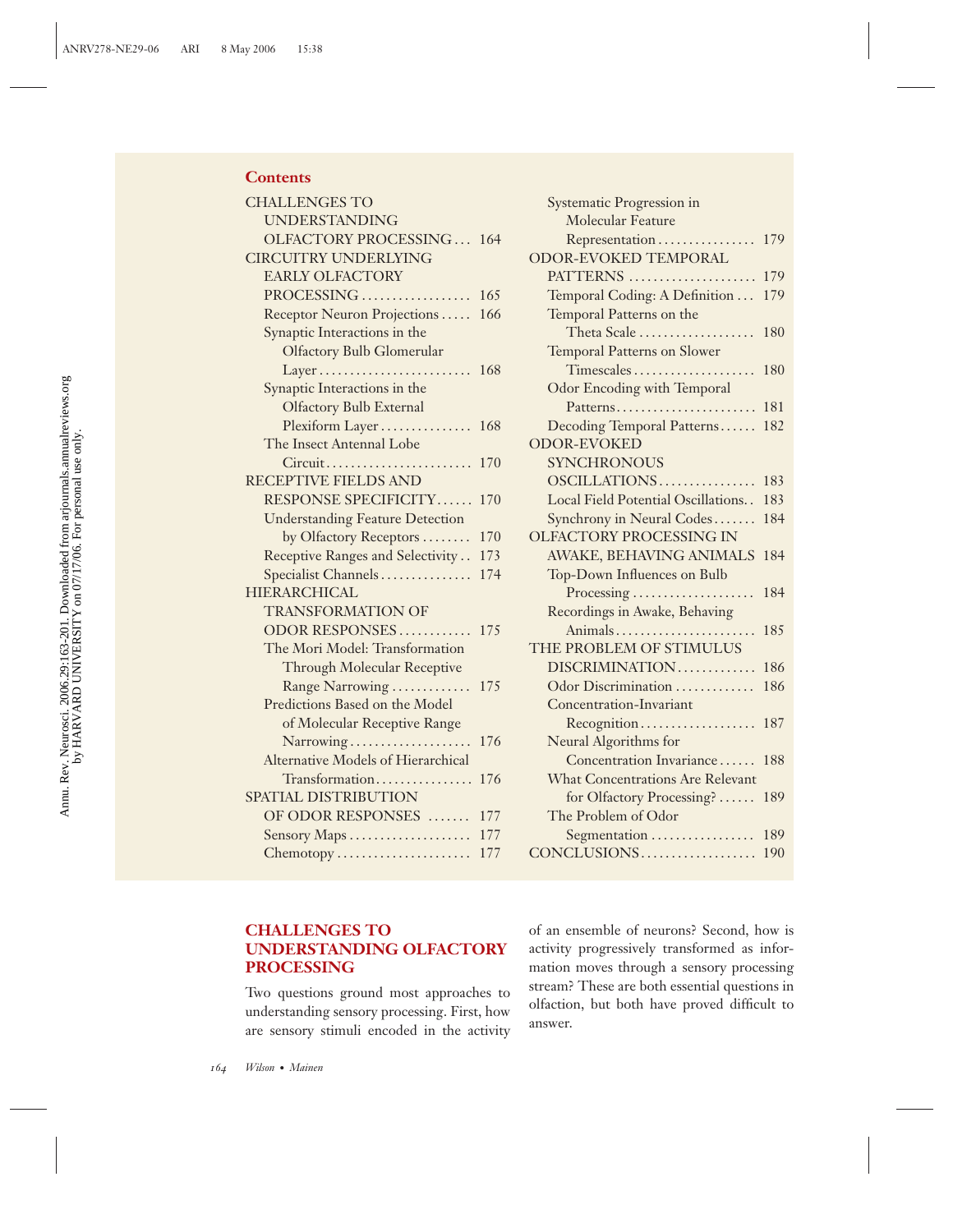A physiologist would like to describe objectively and manipulate the physical variables relevant to the sensory system. Yet chemical stimuli are notoriously difficult to parameterize or manipulate. The dimensionality of odor space is very high, if it can be defined at all. From a physical chemist's point of view, odor molecules differ in many physical respects—shape, size, polarity, polarizability, and flexibility, to name a few. From a biochemical perspective, different classes of odor molecules are associated with different metabolic pathways that may convey information about relevant biological processes, e.g., the availability of nutrients. The differences between volatile compounds cannot be adequately captured by just a few variables. Furthermore, the differences between chemicals are discrete. One may define a series of alcohols with increasing carbon chain lengths, for example, but not a continuous progression of alcohols. Thus, it has not been possible to define objectively the degree of similarity between any two molecules or to produce a set of test stimuli to cover the entire range of odor space. Olfactory physiologists do not have the luxury of exploring chemical stimulus space as systematically (or as quickly) as a visual physiologist with a computer monitor.

The inferred vastness of odor stimuli is matched by the complexity of the olfactory sensory receptors. The number of unique olfactory receptor (OR) types is very large in most species—from 60 to 1000—making olfaction fundamentally different from sensory modalities with a small number of receptors (Hopfield 1999). ORs are typically treated as if they constitute a unified cohort that together forms a distributed code for an odor so that knowledge from a few receptors can be generalized to all. However, investigators have long known that there are specialized olfactory processing channels (e.g., the macroglomerular complex in moths) and that these may constitute distinct processing streams. Immunohistochemistry and activity mapping techniques indicate striking differences in the molecular and functional

properties of different parts of the bulb. It is convenient to ignore these complexities, but progress may depend on using genetic markers to focus on identified glomeruli/receptors (Meister & Bonhoeffer 2001, Wachowiak & Cohen 2001, Bozza et al. 2002). Invertebrate models with fewer glomerular channels can also provide important insights (Galizia & Menzel 2001, Hallem & Carlson 2004).

**OR:** olfactory receptor **ORN:** olfactory receptor neuron **OB:** olfactory bulb

These features make olfaction particularly difficult to study, but they also make it particularly interesting. This review aims to summarize current findings and models in the field of early olfactory processing. Our focus is on the neural code for odors in olfactory receptor neurons (ORNs) and the ways in which this code is transformed as it moves through the olfactory bulb (OB) toward higher brain centers. Mammalian olfaction is our main emphasis, but we also discuss insect models. We do not attempt to summarize the cellular, developmental, and molecular genetic aspects of ORNs, and we have neglected the accessory olfactory system. Where appropriate, we suggest how future experiments may potentially resolve outstanding puzzles. We also attempt to clarify some nebulous jargon in hopes of putting some tired controversies to rest.

## **CIRCUITRY UNDERLYING EARLY OLFACTORY PROCESSING**

The olfactory system is an extremely flat processing stream. From the peripheral receptors, olfactory information must cross only one synapse in the OB before it reaches highlevel emotional or cognitive areas such as the amygdala and entorhinal cortex (**Figure 1**). Unlike other vertebrate sensory modalities, the olfactory system does not relay most information through the thalamus, but instead passes signals directly from receptor neurons, via the OB, to the olfactory cortex. From there, projections target regions including the orbitofrontal cortex, amygdala, entorhinal cortex, and ventral striatum. Only the orbitofrontal cortex receives information via a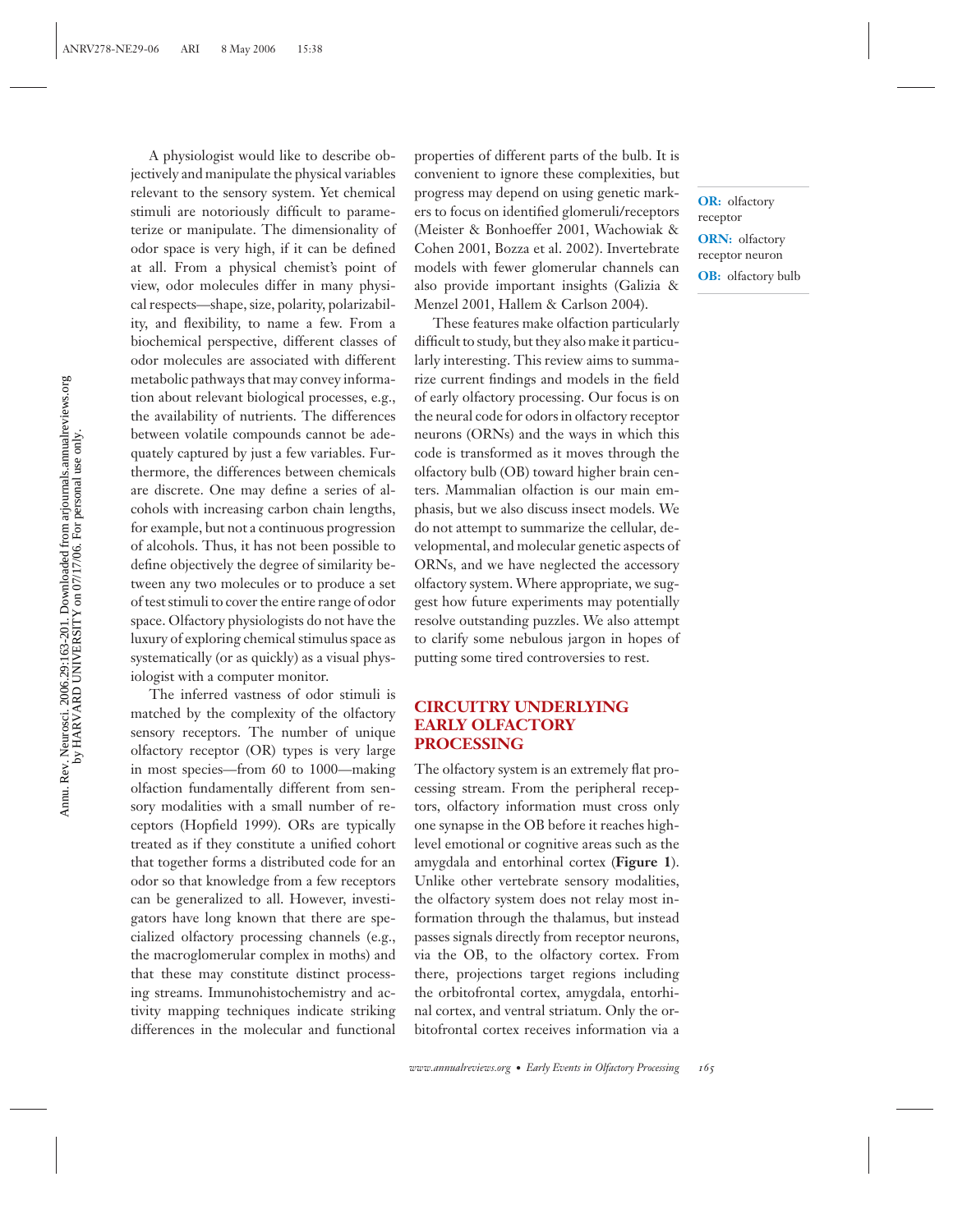#### a

#### Vertebrate olfactory system



#### **Figure 1**

Gross anatomy of the olfactory system. Olfactory receptor neurons in primary sensory organs project to a single region of the brain: (*a*) the olfactory bulb (in vertebrates) or (*b*) the antennal lobe (in insects). From there, second-order olfactory neurons send direct projections to higher brain regions involved in multimodal sensory integration, learning, and higher cognitive function. This implies that much olfactory processing occurs in the olfactory bulb or antennal lobe. Panel *a* after Haberly (2001).

**AL:** antennal lobe **M/T:** mitral and/or tufted (cell)

second, indirect thalamic pathway. Therefore, the OB alone must perform all the sensory processing necessary to translate peripheral olfactory information into a language intelligible to the rest of the brain. The few steps of processing suggest that olfactory information requires less preprocessing than other sensory modalities. Nevertheless, the diversity and complexity of synaptic interactions in the OB attest to a critical and active role of the bulb in olfactory processing.

#### **Receptor Neuron Projections**

Odors bind OR proteins on the dendritic surface of ORNs. ORs constitute a large and diverse gene family in mammals (∼1000 genes in rodents, ∼350 genes in humans), united by a common homology to other G protein– coupled receptors (Buck & Axel 1991, Young et al. 2002). It is likely that most ORNs express a single OR out of the entire repertoire. This idea has become something of a shibboleth and, although plausible, has been

difficult to prove in mammals (Ressler et al. 1993, Vassar et al. 1993, Mombaerts 2004). In *Drosophila*, where the OR repertoire is smaller (∼60), there is good evidence that most ORNs express one OR. Some *Drosophila* ORNs express two or three ORs, but the same OR is never expressed by more than one ORN type (Vosshall et al. 1999, Hallem et al. 2004a, Couto et al. 2005, Fishilevich & Vosshall 2005, Goldman et al. 2005).

The olfactory epithelium (and insect antenna) is divided into a few large zones. All the ORNs expressing a particular receptor are confined to the same zone, but different ORN types intermingle widely within each zone (Ressler et al. 1993, de Bruyne et al. 2001). In the brain, this peripheral chaos resolves into wonderful precision. In the OB [and its insect equivalent, the antennal lobe (AL)] ORN axon terminals segregate into discrete glomeruli (**Figure 2**). All ORNs expressing a particular OR converge onto the same target. In fruit flies, each ORN type projects to a single glomerulus ( Vosshall et al. 2000, Couto et al. 2005). In mice, most ORN types target a pair of glomeruli, forming a mirror-symmetric pair of glomerular maps on two sides of the OB (Ressler et al. 1994, Vassar et al. 1994, Mombaerts et al. 1996), although some ventral glomeruli are unpaired (Strotmann et al. 2000, Johnson et al. 2002). Each mirror pair of glomeruli is reciprocally linked by precise intrabulbar connections (Ressler et al. 1994, Vassar et al. 1994, Mombaerts et al. 1996, Lodovichi et al. 2003). The functional significance of this intrabulbar symmetry is an open question. It will be important to determine whether these pairs represent redundant or independent processing streams.

ORN axons course through the olfactory nerve layer to reach their target glomeruli. Just below the nerve layer is the glomerular layer, divided into spherical neuropil compartments (**Figure 2**). In each glomerulus, ORN axons make excitatory synapses onto mitral and tufted (M/T) cells, the principal neurons of the OB. M/T cells are glutamatergic and are the only output neurons of the OB.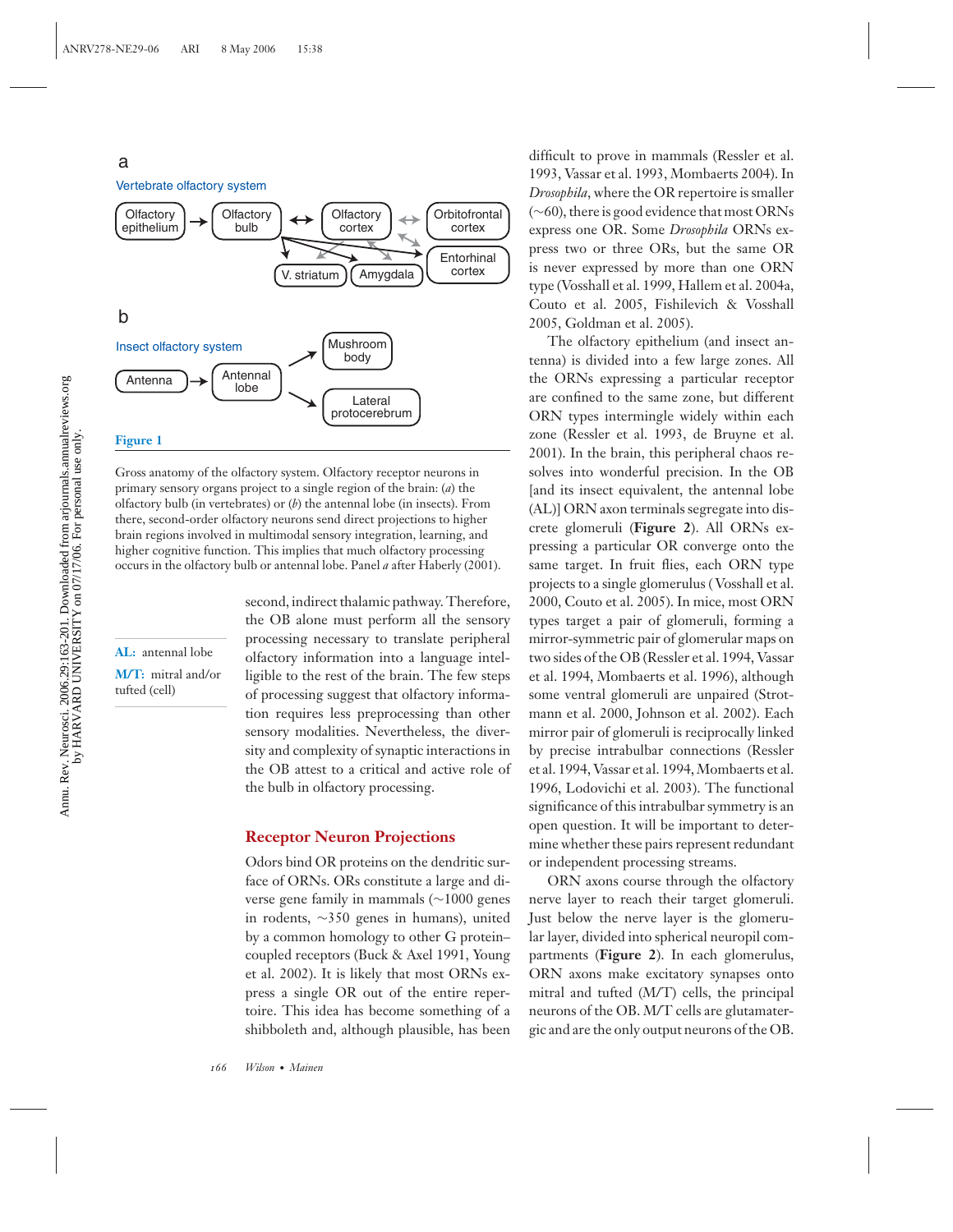

**Centrifugal** inputs (glutamate, noradrenaline, acetylcholine, serotonin)

#### **Figure 2**

Olfactory bulb circuitry. Excitatory neurons are shown in red, inhibitory neurons in blue, and neuromodulatory or mixed populations in purple. Question marks indicate unknown or speculative synaptic connections. For clarity, some intraglomerular interactions are not shown (see text).

Each M/T cell sends a primary apical dendrite into a single glomerulus, where it forms a tuft containing both postsynaptic sites and presynaptic sites. In an exception to this pattern, M/T cells in some amphibians and fish are multiglomerular (Nezlin & Schild 2000). The ORN-to-M/T synapse is unusually reliable, with a basal probability of synaptic vesicle release approaching 1 (Murphy et al. 2004).

A striking feature of the epithelium-tobulb projection is its high convergence ratio in rodents the ratio of ORNs to glomeruli is estimated at >5000:1 (Shepherd & Greer 1998). This convergence could represent a powerful amplification step. Convergence could also increase the signal-to-noise ratio for olfactory information, allowing postsynaptic neurons to pool many inputs from different spatial points on the peripheral organ. Another interesting notion is that convergence could extend the dynamic range of each glomerulus if the ORNs targeting that glomerulus have diverse thresholds (Cleland & Linster 1999). Concentration detection thresholds tend to covary across species according to the magnitude of ORNto-glomerulus convergence (Passe & Walker 1985). Defining the functional significance of this convergence calls for psychophysical testing, ideally in conjunction with manipulation of effective convergence.

Annu. Rev. Neurosci. 2006.29:163-201. Downloaded from arjournals.annualreviews.org<br>by HARVARD UNIVERSITY on 07/17/06. For personal use only. Annu. Rev. Neurosci. 2006.29:163-201. Downloaded from arjournals.annualreviews.org by HARVARD UNIVERSITY on 07/17/06. For personal use only.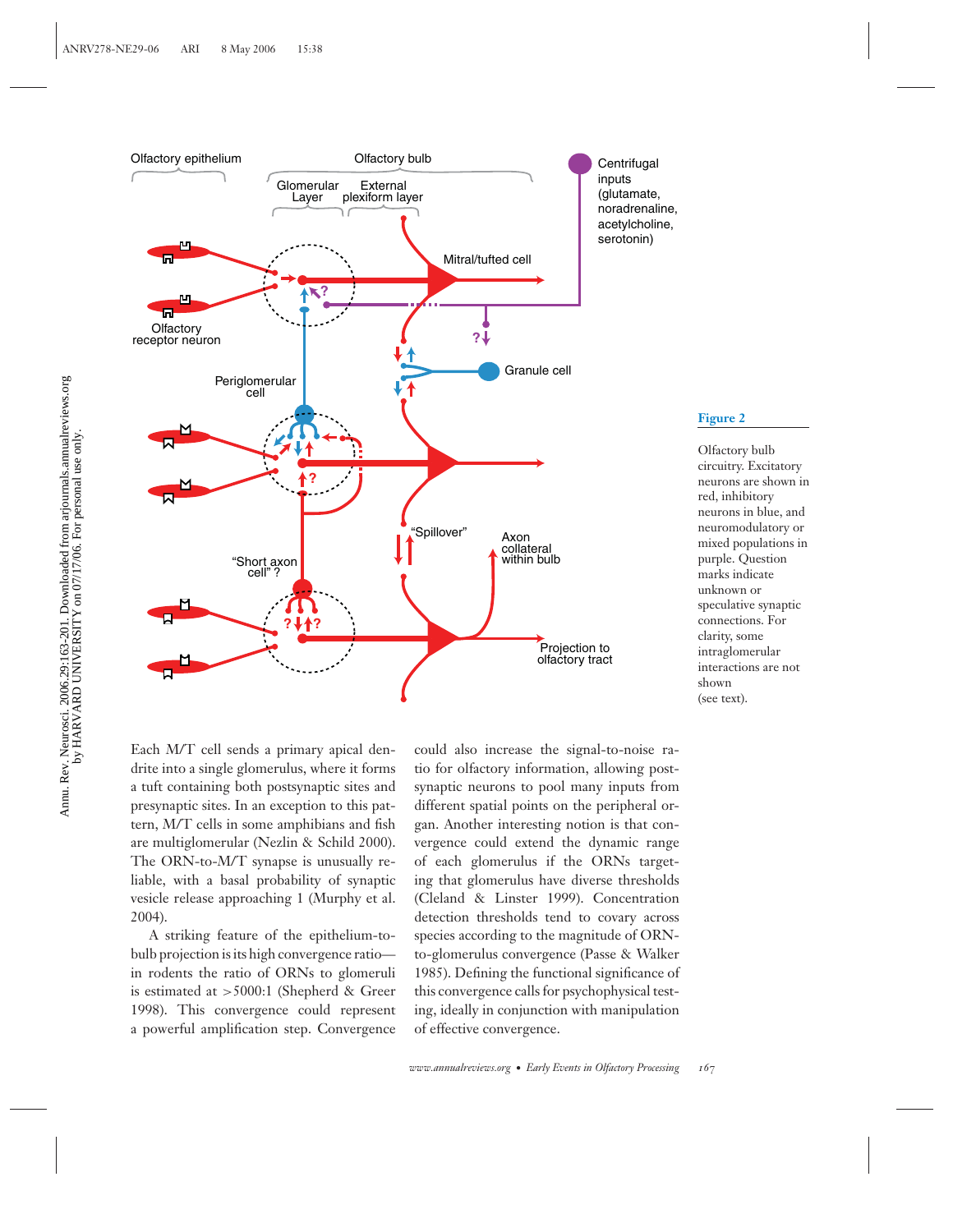**PG:** periglomerular (cell)

**GABA:** γ-aminobutyric acid

Lateral interactions in the OB transform the precise array of ORN inputs. These interactions occur in two distinct layers, the glomerular layer and the external plexiform layer, which may represent two different stages of processing (**Figure 2**). To resolve these stages it will be necessary to develop methods for mapping M/T cell activity both at the level of the apical tuft (transformed by intra- and interglomerular processing in the OB glomerular layer) and at the soma/axon initial segment (transformed by interactions through lateral dendrites in the OB external plexiform layer). We discuss briefly the synaptic and neuronal organization of these layers before returning to a discussion of coding.

## **Synaptic Interactions in the Olfactory Bulb Glomerular Layer**

A shell of cell bodies belonging to intrinsic interneurons and astrocytes surrounds each glomerulus. The interneurons are collectively termed juxtaglomerular cells (**Figure 2**), the largest class of which is the periglomerular (PG) cells. A PG cell usually extends its dendrites into a single glomerulus. This dendritic tuft contains both pre- and postsynaptic sites. PG cells are inhibitory, releasing GABA (γ-aminobutyric acid), dopamine, or both (Shipley & Ennis 1996, Shepherd & Greer 1998).

ORNs form direct excitatory synapses onto PG dendrites, and neurotransmitters released from PG cells act in a retrograde fashion to inhibit release from ORN axons (Nickell et al. 1994, Wachowiak & Cohen 1999, Aroniadou-Anderjaska et al. 2000, Ennis et al. 2001, Wachowiak et al. 2005). Because the basal probability of release at ORN axon terminals is very high (Murphy et al. 2004), thousands or even tens of thousands of ORNs might release glutamate into a single glomerulus at the onset of a strong odor stimulus. This implies that PG cells may provide the presynaptic inhibition necessary to prevent swamping the glomerulus with glutamate and to extend its dynamic range. Within

a glomerulus, PG cells also form reciprocal dendrodendritic synapses with M/T cells. PG cells within a glomerulus can also inhibit each other (Murphy et al. 2005), and M/T cells can inhibit each other via an intervening PG cell (Urban & Sakmann 2002).

Interactions within a glomerulus are excitatory as well as inhibitory. Some classes of juxtaglomerular cells are glutamatergic, including the external tufted cells (tufted cells displaced into the glomerular layer). Also, a M/T cell can excite all the other M/T cells in the same glomerulus via glutamate release from its apical tuft. Finally, M/T cells in the same glomerulus can also be electrically coupled (Carlson et al. 2000; Schoppa & Westbrook 2001, 2002; Urban & Sakmann 2002).

Some juxtaglomerular neurons project axons to other glomeruli. Historically, interglomerular connections in the glomerular layer have been thought to be mainly GABAergic. However, a recent study reported that focal stimulation of the isolated glomerular layer elicited glutamatergic synaptic currents in juxtaglomerular neurons at distances of hundreds of microns (Aungst et al. 2003). Whereas PG cells are inhibitory and project to glomeruli a short distance away (<5 glomerular diameters) (Shepherd & Greer 1998), many of these glutamatergic projections were long range (>15 glomerular diameters). These glutamatergic projections are thought to originate from the so-called short axon cells of the OB. The postsynaptic targets of these connections included both PG cells and external tufted cells (Aungst et al. 2003). It will be important to clarify in future experiments whether, from a mitral cell's point of view, the net effect of this long-range interglomerular connection is inhibitory or excitatory.

## **Synaptic Interactions in the Olfactory Bulb External Plexiform Layer**

Just below the glomerular layer lies the external plexiform layer (**Figure 2**). Each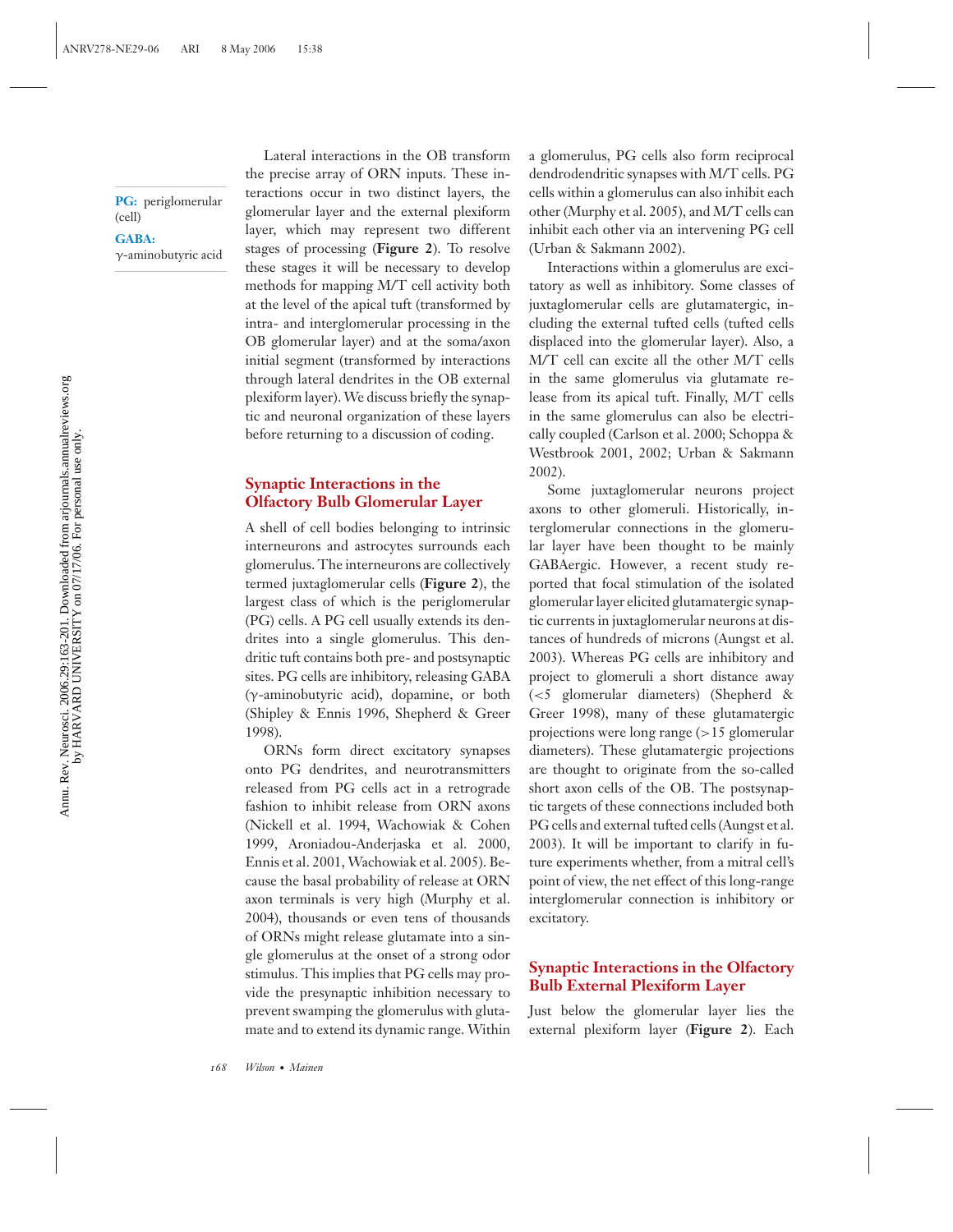M/T cell extends several secondary dendrites through this layer, contacting the dendrites of GABAergic granule cells. Granule cells lack an axon, and their dendrites are confined to the external plexiform layer (Shepherd & Greer 1998). M/T cells and granule cells form dendrodendritic reciprocal synapses, where both cellular partners contribute both preand postsynaptic elements (**Figure 2**).

The physiology of these dendrodendritic reciprocal synapses is understood in some detail. Action potentials in M/T cells propagate actively from the soma into secondary dendrites. This opens voltage-dependent  $Ca^{2+}$ channels, triggering vesicular release of glutamate from dendrites. Glutamate depolarizes granule cells via ionotropic glutamate receptors [both NMDA (N-methyl-D-aspartate) and AMPA (α-amino-3-hydroxy-5-methyl-4-isoxazolepropionic acid) receptors]. This leads to voltage-dependent Ca<sup>2+</sup> channel activation, triggering GABA release.  $Ca^{2+}$  entering through NMDA receptors can also contribute to GABA release under certain conditions. Finally, M/T cells are inhibited via GABAA receptors. This circuit can mediate inhibition between pairs of M/T cells and also mediates self-inhibition of single M/T cells (Isaacson & Strowbridge 1998, Schoppa et al. 1998, Chen et al. 2000, Halabisky et al. 2000, Isaacson 2001, Margrie et al. 2001).  $Ca<sup>2+</sup>$  transients in granule cells can be either local or global, supporting either mode of inhibition (Egger et al. 2005). The spatial extent of lateral interactions is subject to active control, whereby action potential propagation within the M/T secondary dendrites depends on the amount of GABAergic feedback from granule cells (Xiong & Chen 2002).

Dendrodendritic interactions between M/T cells and granule cells have three main proposed functions. First, they may control the gain of OB output. In the extreme case, global gain control could simply perform divisive scaling of all M/T cell responses without changing the specificity of any M/T cell tuning curve. However, because the inhibitory region recruited by an M/T cell spans only a fraction of the bulb, any gain control is likely to be spatially heterogenous, not global. A second proposed function for dendrodendritic inhibition is to selectively decrease the response of particular M/T cells to some odors. If all interactions in the OB were inhibitory, this would tend to narrow the molecular receptive range (MRR) of M/T cells (see below, The Mori Model). If the timing of inhibition were odor and cell specific, this could produce a temporal code for odors among M/T cells (see below, Odor-Evoked Temporal Patterns). Third, inhibition may orchestrate temporal synchrony among M/T cells (see below, Odor-Evoked Synchronous Oscillations). Inhibition may perform all three of these functions in the bulb at once.

The functional effects of these inhibitory interactions may be quite long range. Although the dendrites of a granule cell span just 1–2 glomerular diameters, M/T secondary dendrites extend across 10–12 glomerular diameters in mammals (Orona et al. 1984, Shepherd & Greer 1998). It will be critical to determine whether, within this radius, inhibitory interactions are glomerulus specific or not.

Interactions between M/T cells in the external plexiform layer are not exclusively inhibitory. M/T secondary dendrites do not synapse directly on one another (Price & Powell 1970b), but glutamate can diffuse (spill over) between neighboring mitral cells to activate (high-affinity) NMDA receptors (Nicoll & Jahr 1982, Aroniadou-Anderjaska et al. 1999, Isaacson 1999, Salin et al. 2001). It remains an important open question whether M/T cells innervating different glomeruli can excite each other via spillover. Paired recordings from M/T cells suggest that more than half of all nearby pairs are connected via spillover, and given this high probability of connectivity, this process must reflect interglomerular excitation (Urban & Sakmann 2002), but this has not been directly demonstrated. Also, spillover interactions between M/T secondary dendrites are substantially weaker than that observed between the apical

**NMDA:** N-methyl-D-aspartate **MRR:** molecular

receptive range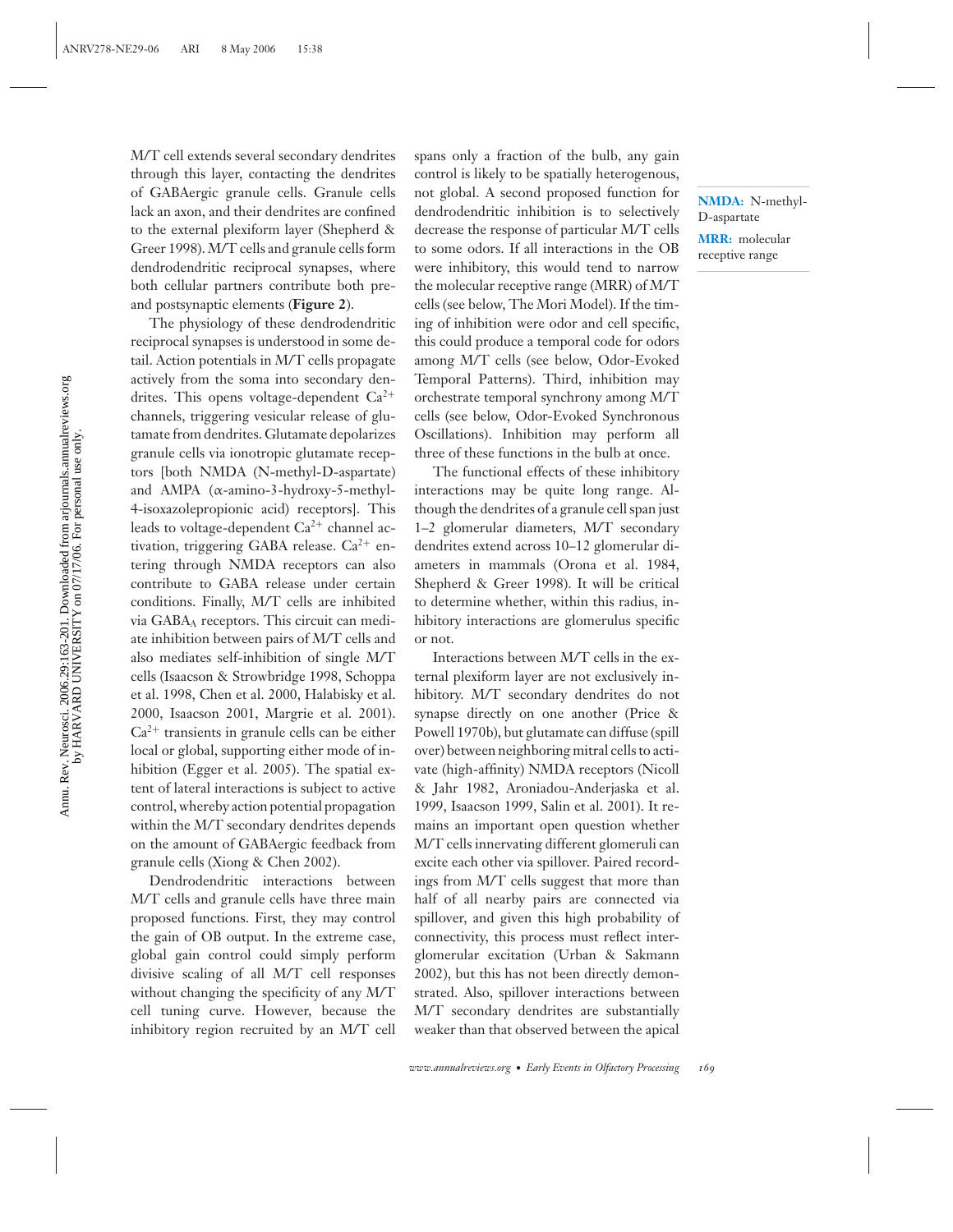**PN:** antennal lobe projection neuron

**LN:** antennal lobe local neuron

dendrites of M/T cells in the same glomerulus (Carlson et al. 2000; Schoppa & Westbrook 2001, 2002; Urban & Sakmann 2002).

#### **The Insect Antennal Lobe Circuit**

As noted, both vertebrates and insects segregate ORN axons into discrete glomeruli in the brain. OR expression patterns have not been established for most insects, but *Drosophila* ORNs resemble vertebrate ORNs in that they express just one or a few ORs. This appears to be a striking example of convergent evolution. This resemblance argues that vertebrate and invertebrate olfactory systems evolved in response to the same set of fundamental sensory problems, or similar developmental/evolutionary constraints (Eisthen 2002).

Insect antennal lobe projection neurons (PNs) are the analogs of vertebrate M/T cells (**Figure 3**). Most PNs send a dendrite into a single glomerulus, analogous to the apical dendrite of M/T cells. This is true of fruit flies, moths, honeybees, and most other insects. These uniglomerular PNs have been the focus of almost all physiological studies in these species. In these insects, there are also some PNs that innervate multiple glomeruli. These multiglomerular PNs might be functionally equivalent to multiglomerular tufted cells, but almost nothing is known of their physiology. In locusts, the situation is unusual: All locust PNs appear to innervate multiple glomeruli, and glomerular boundaries are ill defined (Anton & Homberg 1999).

Both PNs and ORNs release acetylcholine, the major fast excitatory neurotransmitter in the insect brain. Another class of cells, termed local neurons (LNs), connect different glomeruli. Like granule cells in the bulb, LNs lack an axon. Most antennal lobe LNs are GABAergic, but some may also release neuropeptides, amines, or nitric oxide (Anton & Homberg 1999).

Both PNs and LNs receive direct excitatory synapses from ORNs. PNs also form direct excitatory synapses onto LNs. LNs, in turn, can synaptically inhibit PNs

(Christensen et al. 1993, MacLeod & Laurent 1996, Wilson et al. 2004b, Wilson & Laurent 2005). These are reciprocal dendrodendritic interactions, such as those between M/T cells and granule cells in the OB. Because the AL is a compact structure, a single LN can span its entire volume, in some cases innervating every glomerulus. Nevertheless, anatomical studies show that many individual LNs make specific synaptic connections within particular glomeruli, and physiological results also imply a degree of specific functional connectivity between glomeruli (Anton & Homberg 1999, Ng et al. 2002, Sachse & Galizia 2002, Wilson & Laurent 2005).

Finally, the insect AL receives abundant centrifugal inputs from other brain regions (**Figure 3**). These include connections from octopaminergic and serotonergic neurons, and in some species dopaminergic inputs as well (Anton & Homberg 1999). There is no cholinergic centrifugal input to the AL. Thus, olfactory processing in the insect olfactory system is largely bottom up. This stands in contrast to the mammalian olfactory system, where abundant glutamatergic inputs descending from the piriform cortex feed back onto the OB, potentially adding a substantial top-down component to olfactory processing (**Figure 1**).

## **RECEPTIVE FIELDS AND RESPONSE SPECIFICITY**

## **Understanding Feature Detection by Olfactory Receptors**

Feature detection is considered a basic task of sensory processing. Therefore, a major goal of olfaction research has been to characterize the molecular features detected by ORs. ORs are seven-transmembrane G protein–coupled receptors (Buck & Axel 1991). As a group, ORs can detect and discriminate among almost any volatile hydrophobic molecules of less than approximately 300 Daltons molecular weight. ORs are essentially just G protein–coupled receptors for extracellular small molecules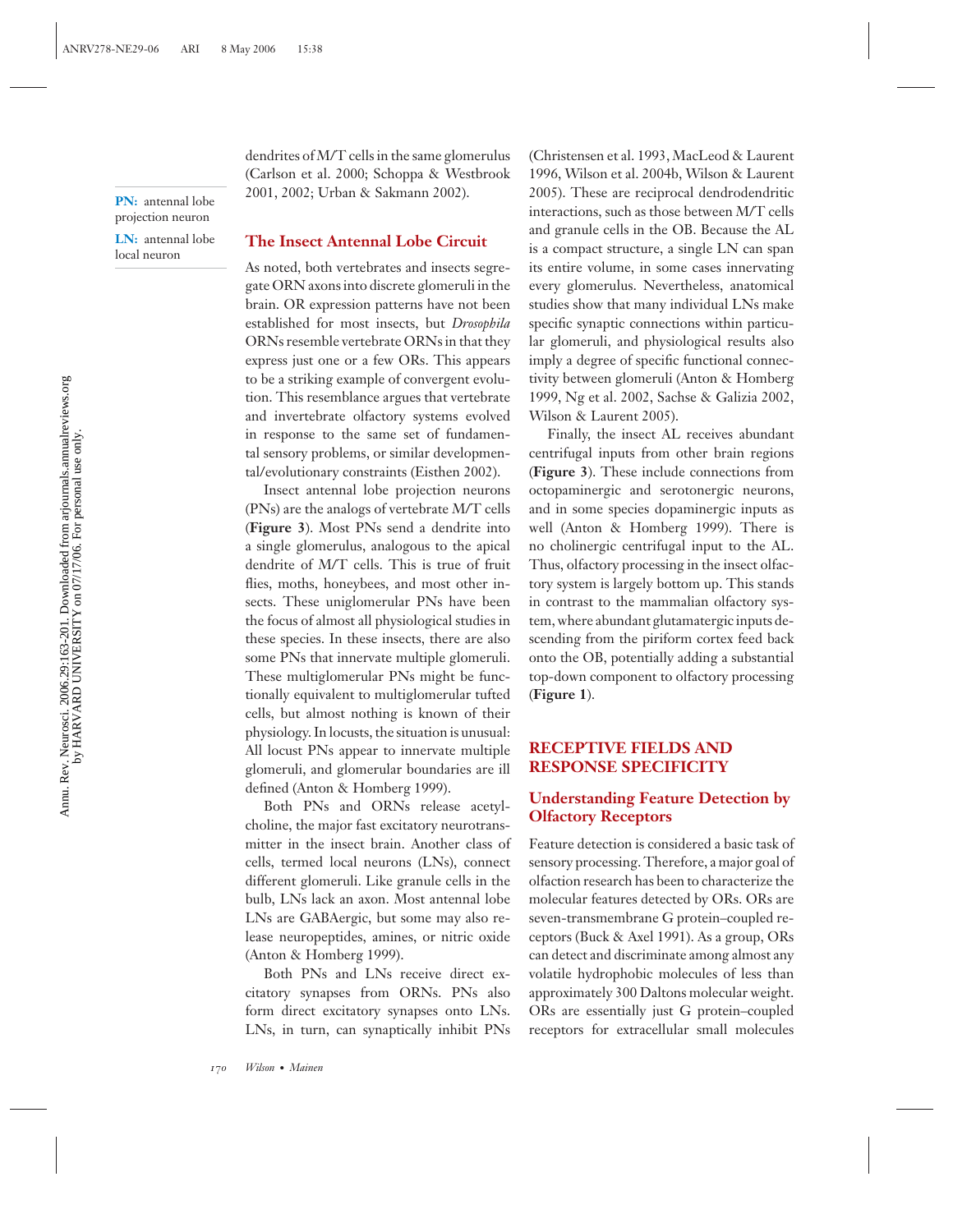

Antennal lobe circuitry. The synaptic organization of the antennal lobe shows some important similarities to the olfactory bulb. However, the antennal lobe lacks the distinctive two-stage organization of synaptic inhibition that characterizes the olfactory bulb. Excitatory neurons are shown in red, inhibitory neurons in blue, and neuromodulatory or mixed populations in purple. Question marks indicate unknown or speculative synaptic connections.

and, in this sense, are conceptually similar to metabotropic neurotransmitter receptors. ORs bind ligands at a site formed by residues from three transmembrane domains, analogous to the ligand binding site of metabotropic neurotransmitter receptors (Floriano et al. 2004, Man et al. 2004, Katada et al. 2005).

Historically, the analogy between ORs and other G protein–coupled receptors has suggested that ORs might recognize one or a few ligands with high specificity. In this case, these ligands would define the molecular feature represented by this OR. Such ligands could be discovered by a pharmacological approach, i.e., screening an OR against candidate odors. However, this approach has so far not defined the kind of clear molecular feature suggested by the analogy with neurotransmitter receptors. First, most odors activate many ORs, and most ORs can be activated by multiple ligands. In some cases, these ligands share a clear molecular feature: For example, the rat I7 receptor is activated preferentially by certain aliphatic aldehydes. For these ORs, it could make sense to define the feature recognized by these ORs in terms of a particular functional group (here, the aldehyde moiety). In many other cases, however, the set of ligands activating a single OR cannot be defined by a single obvious molecular property, and we would be hard pressed to define what feature these ORs represent (Revial et al. 1982, Malnic et al. 1999, Araneda et al. 2000, Wetzel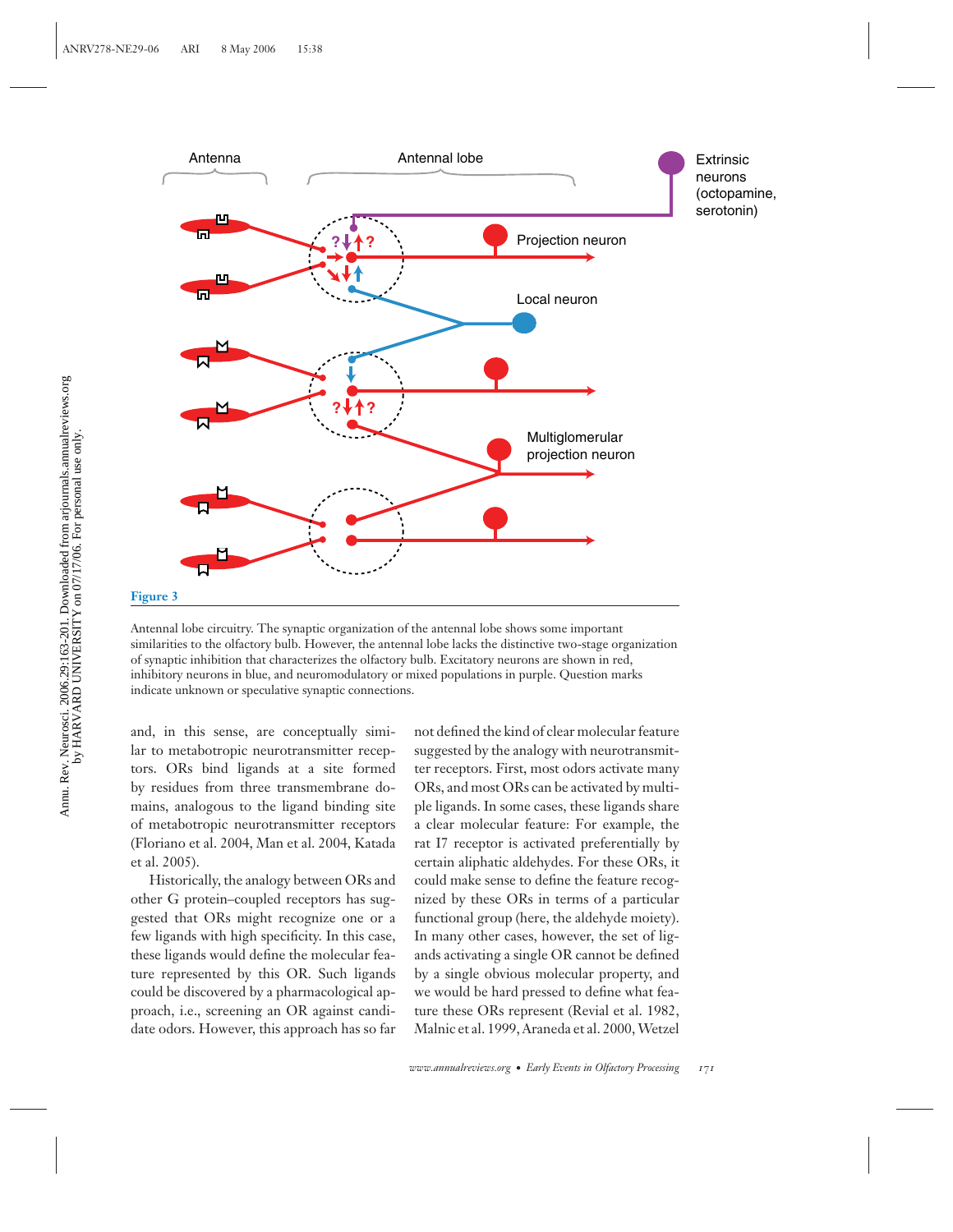et al. 2001, Bozza et al. 2002, Araneda et al. 2004, Hallem et al. 2004a, Yao et al. 2005). Second, there is some evidence that  $EC_{50}$  values for ligand-OR interactions are higher than those of other G-protein-coupled receptors (Masu et al. 1991, Firestein et al. 1993, Jones et al. 1998, Kajiya et al. 2001, Bozza et al. 2002, Katada et al. 2005). This suggests that ligand-OR interactions may be relatively nonspecific. If so, this would imply that the traditional analogy between the immune and olfactory systems is inappropriate for the main olfactory system. Whereas antibodies have high affinity and specificity for antigens, ORs may have relatively low affinity and broad sensitivity, responding to many chemicals. Evaluating this statement will require measuring the apparent affinity constants of several receptors for multiple ligands.

Ultimately, we may not be able to define the molecular feature recognized by most individual ORs in terms of a single ligand, or even a single functional group or moiety. How, then, can we make progress in understanding what kind of information is encoded by ORs (and thus ORNs)? Three issues seem most urgent.

First, it would be helpful to have a general explanation in molecular terms for the nature of ligand-OR binding. If ORs do have relatively broad specificity compared with other G-protein-coupled receptors, what kinds of intermolecular interactions at the ligand binding site underlie this difference? Here, detailed structure-function studies should be the most informative approach, especially those combining molecular simulations with point mutagenesis and functional assays. For example, a recent study (Katada et al. 2005) found that the ligand binding pocket of a mouse OR recognizes odor molecules mainly through hydrophobic interactions dominated by van der Waals forces. By contrast, most G-protein-coupled receptors recognize their ligands mainly through hydrogen and ionic bonds. If this generalizes to other ORs, it could account for the apparently somewhat nonspecific quality of ligand-OR interactions.

It could also account for why the ligand-OR complex is extremely transient, with an odorant dwell time of <1 ms (Bhandawat et al. 2005). One barrier to this type of structurefunction study has been the difficulty of expressing ORs in heterologous cells. Carlson and colleagues have recently laid the foundation for a different strategy in *Drosophila* by developing techniques to replace the native OR of an ORN with a different OR (Dobritsa et al. 2003, Hallem et al. 2004a, Goldman et al. 2005, Kreher et al. 2005, Yao et al. 2005). This could speed the progress of structure-function analyses.

Second, insight into this problem should also come from thinking more carefully about the odor stimuli used in experiments. In trying to understand the molecular features recognized by ORs, a fundamental goal has been to discover the major variables (or axes) that the nervous system uses to represent odors. Rather than reasoning from OR structurefunction studies alone, a more efficient avenue to this goal might be to find odors that define these axes on a purely empirical basis. It is useful to envision this as a kind of olfactory "basis set." This would be the smallest odor set that (*a*) spans the range of sensitivity of all ORNs, (*b*) covers this range in some detail, and (*c*) collectively generates a maximally diverse set of ORN responses. In the ideal case, it would be possible to use such a basis set to synthesize any possible smell using a linear combination of basis odors. Because odors cannot assume negative values, odor perceptions would have to be constructed under non-negativity constraints. A more serious difficulty is that in real olfactory systems, odors do not sum linearly even at the receptor level (Duchamp-Viret et al. 2003, Oka et al. 2004b). Although it will probably prove impossible to develop a true basis set, an odor panel approximating this would be extremely useful. So far, no experiments in mammals have used anything approaching this kind of odor test set. Given the large number of mammalian ORN types, screening for such a set may require highthroughput stimulus delivery combined with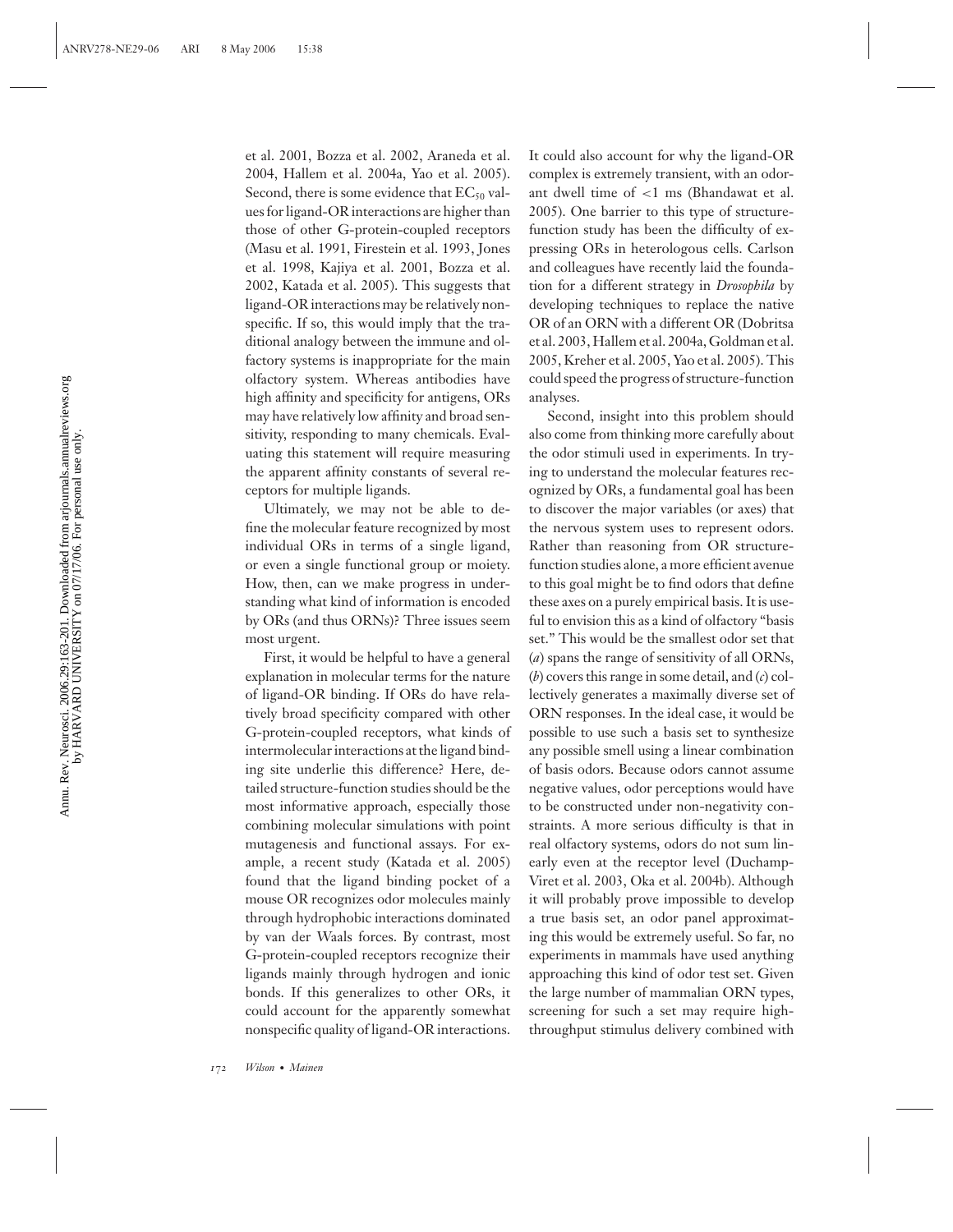functional imaging. In *Drosophila*, which have only ∼40 distinct ORN types, the task should be easier. Using an odor test set comprising ∼40 stimuli, it is already possible to elicit robust responses in each *Drosophila* ORN type and to discriminate unequivocally between genetically defined ORN types on the basis of odor responses alone (Clyne et al. 1997, de Bruyne et al. 1999, de Bruyne et al. 2001, Hallem et al. 2004a, Yao et al. 2005).

Third, we would argue that it is not possible to understand the function (in terms of feature coding) of single ORs. Natural selection has not shaped the structure and function of each OR in isolation, but rather in the context of the entire organism and its ecology. Compare cosmopolitan generalists (rats, fruit flies) with local specialists (koalas): Different selective pressures should produce ORs whose receptive fields are distributed very differently in odor space. And within the OR gene family of a single species, the selection for or against mutations in a particular OR should also depend on the degree to which this OR's receptive field overlaps with those of other ORs (**Figure 4**). Thus, each species may have a somewhat different set of major olfactory axes, meaning its own way of categorizing odors; comparative studies should help us understand if selective pressures have produced any particular arrangement. For example, many *Drosophila* ORs are particularly sensitive to fruity odors (de Bruyne et al. 2001), but we would predict a different olfactory focus for flies who feed on carrion or dung.

#### **Receptive Ranges and Selectivity**

The set of all odors eliciting a response in an olfactory neuron has been termed its molecular receptive range (MRR), analogous to the concept of a visual receptive field (Mori & Shepherd 1994). In general, studies that have challenged multiple ORNs with large odor sets consistently report a striking diversity in MRR size (**Figure 4**). Some ORNs respond to many odors in a test set, whereas other ORNs respond to just one or



## **Figure 4**

A model of olfactory receptor neuron (ORN) receptive fields. High-dimensional olfactory space is represented here as a two-dimensional plot. Circles represent the molecular receptive ranges (MRRs) of ORN1, ORN2, ORN3, etc. The MRRs of different ORNs overlap in chemical space. MRR sizes are also diverse. In some regions of olfactory space, overlap between MRRs may be atypically high, and/or MRR sizes may be small (*blue circles*). Olfactory acuity should be high in these regions, which could correspond to odors that are especially important to the organism's ecology. Some MRRs are especially small (*red circles*), corresponding to specialist olfactory receptor neurons.

two test odors. This is observed even within a specific experimental preparation using a single odor test set, usually at an arbitrary fixed concentration (Pfaff & Gregory 1971, Revial et al. 1982, de Bruyne et al. 1999, Malnic et al. 1999, Uchida et al. 2000, de Bruyne et al. 2001, Wachowiak & Cohen 2001, Wang et al. 2003, Araneda et al. 2004).

Like ORNs, M/T cells in the OB also show a broad and graded distribution of MRR sizes (Duchamp 1982, Imamura et al. 1992, Mori et al. 1992, Katoh et al. 1993). Similarly, antennal lobe PNs display diverse MRRs, ranging from promiscuous to selective in the same preparation (Anton & Hansson 1994, Perez-Orive et al. 2002, Wang et al. 2003, Wilson et al. 2004b).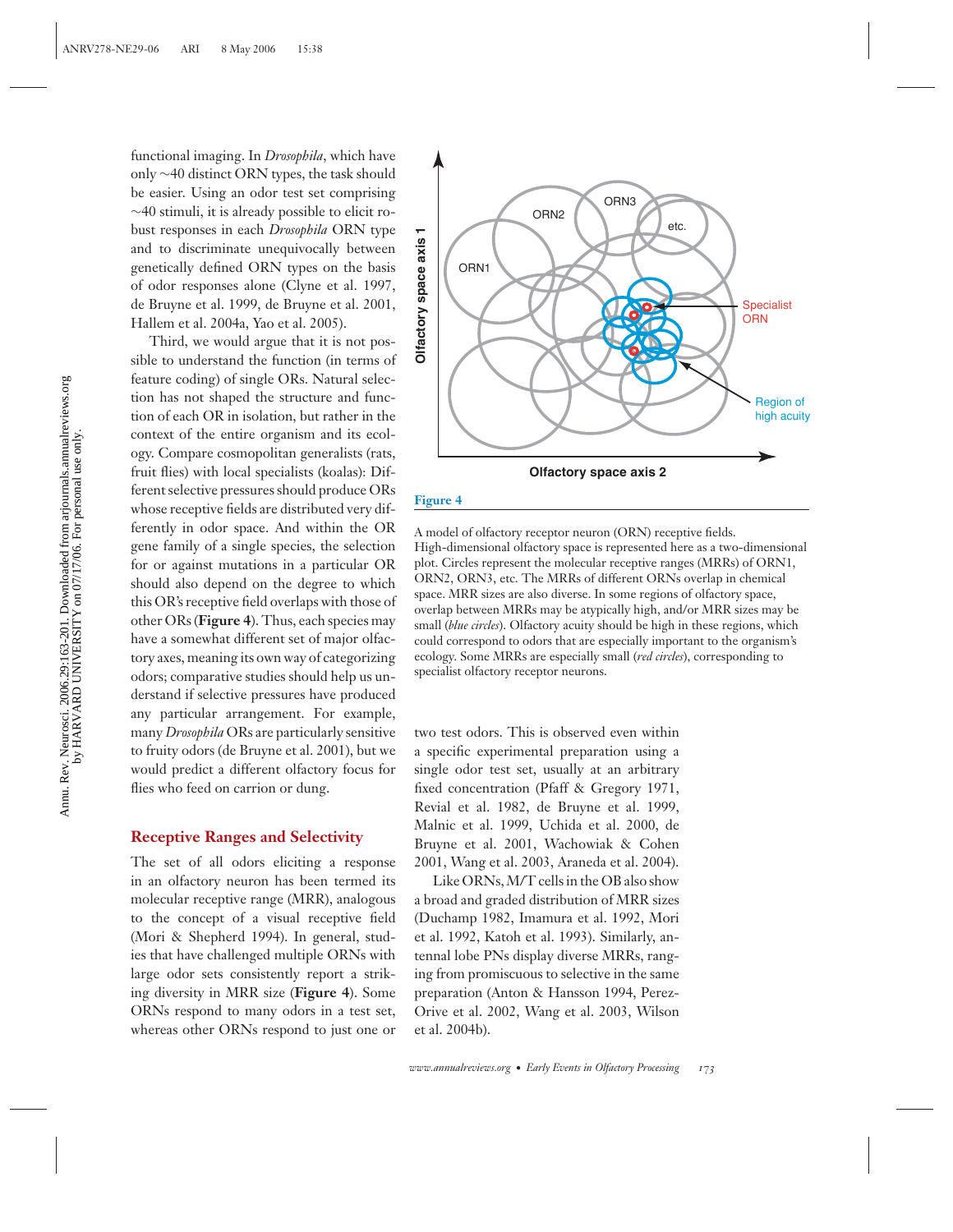#### **SV:** saturated vapor

In considering the results of these studies, it is important to keep in mind that a cell's MRR will depend on the choice of odors in the test set. A limited or unimaginative odor set may produce a distorted estimate of MRR size. Estimates of MRR size are also highly dependent on the concentration of the test odors. High odor concentrations will produce larger apparent MRR sizes. Given this, and the diversity of MRR sizes within the same cell population, it seems pointless to argue about whether olfactory neurons are narrowly or broadly tuned.

Olfactory tuning has been discussed mainly in terms of MRR size. However, it is important to keep in mind that a cell with a large MRR can nevertheless display very selective responses. This is because even a cell with a large MRR can respond to different odors with different spike rates. Selective but broad and overlapping receptive fields are the hallmark of distributed population coding strategies in the cortex (Pouget et al. 2000). Adequate characterization of response properties in the olfactory system should include an analog measure of response strength for each test odor. The kurtosis of the distribution of firing rates across a set of test odors can provide a useful measure of tuning sharpness. Finally, if firing rates are measured in large bins, even this measure will not capture information contained in the temporal features of a neuron's response (see below, Odor-Evoked Temporal Patterns).

The selectivity of an ORN will primarily reflect the affinity of its OR for each of the odors within its receptive range. Conversely, for each odor, we can identify both high- and low-affinity ORs. High-affinity receptors are sometimes assumed to be most salient for the organism (Wang et al. 2003). However, we would argue that low-affinity receptors should also be very important for stimulus discrimination. For example, consider the task of discriminating between two rather high concentrations of the same odor. In general, the relationship between ORN activation and log(concentration) approximates a sigmoid curve (O'Connell & Mozell 1969, Firestein et al. 1993, Trotier 1994, de Bruyne et al. 2001, Meister & Bonhoeffer 2001, Reisert & Matthews 2001, Wachowiak & Cohen 2001). High-affinity sites will saturate at relatively low concentrations. This means than when concentration is high, the most useful information will come from lowaffinity ORs that are near the middle of their dynamic range. Because the highest-affinity sites can saturate at  $< 0.1\%$  of saturated vapor (SV) pressure (Bozza et al. 2004), lowaffinity sites should provide useful information over several orders of magnitude in odor concentration.

## **Specialist Channels**

A number of electrophysiological studies have reported that a substantial minority of firstand second-order olfactory neurons cannot be excited by any odors in a relatively large and diverse test set (Duchamp 1982, Clyne et al. 1997, Duchamp-Viret et al. 2000, Wilson et al. 2004b, Yao et al. 2005). These cells may belong to information processing channels with specialized functions and correspondingly specific chemical selectivity. For example, anatomical studies have identified sets of glomeruli at the posterior margin of the bulb that possess unique molecular markers and that appear to respond to unconventional odorants—e.g., the glomerular complex activated by suckling, and the socalled necklace glomeruli (Teicher et al. 1980, Shinoda et al. 1989, Ring et al. 1997). In insects, such specialized channels have been documented in detail. For example, particular ORN and PN types in the moth are dedicated to pheromones or to the odors of specific plant hosts (Boeckh et al. 1965, Christensen & Hildebrand 1987, Kaissling et al. 1989, Anton & Hansson 1994). In the mosquito, one ORN type is highly tuned to a molecule found in human sweat (Hallem et al. 2004b). In many insect species, one ORN type is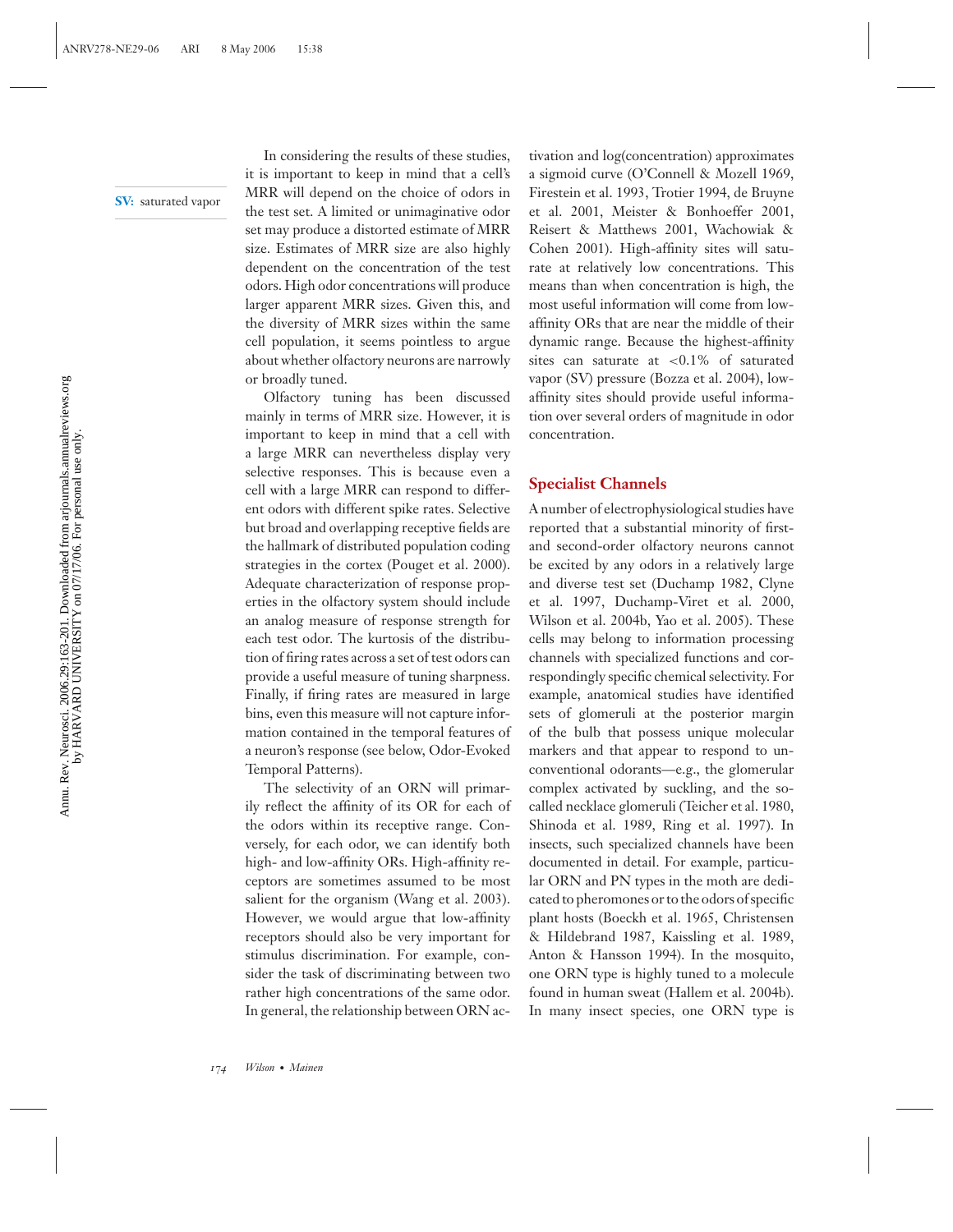selective for  $CO<sub>2</sub>$ , which is released by insects and their hosts (Stange & Stowe 1999, Suh et al. 2004). Collectively, these ORN types have been termed specialist channels, in contrast to the generalist properties attributed to most ORNs (Hildebrand & Shepherd 1997) (**Figure 4**).

It will be interesting to see whether, by analogy with insects, behaviorally relevant ligands can be identified for mammalian glomeruli that are generally unresponsive. Recently, a group of M/T cells in the ventrolateral mouse OB was found to respond specifically to one compound among many in mouse urine. This compound, (methylthio)methanethiol, is specific to male mouse urine, and it increased behavioral investigation in females, suggesting that these cells play a role in social behavior (Lin et al. 2005). Although other general odors were not tested on these cells, this study suggests that some OB channels may be dedicated to odors with special behavioral relevance. If these glomerular channels are more segregated from the OB network than the typical generalist channel, and if their specialist status persists up into the olfactory processing hierarchy, then this may constitute a labeled line, a neural circuit where at each level in the processing stream all the information about a stimulus is contained in the responses of a single neuron (or homogenous population of neurons), rather than a diverse neural ensemble.

## **HIERARCHICAL TRANSFORMATION OF ODOR RESPONSES**

Neurons in the olfactory system respond to multiple stimuli, but can nevertheless be informative in their responses. Some firstand second-order cells are probably specialists, but many are evidently generalists. Individual olfactory neurons seem not to detect obvious molecular features. How, then, can we think systematically about what com-

putations the olfactory system is performing? Concretely, how are olfactory representations transformed as information moves from ORNs through the OB?

# **The Mori Model: Transformation Through Molecular Receptive Range Narrowing**

Mori and colleagues (Yokoi et al. 1995) have proposed one model of ORN-to-M/T cell transformation. They have suggested that M/T cells receive polysynaptic inhibitory input specifically from nearby glomeruli with overlapping but nonidentical MRRs. For example, the ORNs targeting a particular M/T cell may be strongly excited by an *n*-carbon aldehyde and weakly excited by *n* − 1 and *n* + 1 aldehydes. Neighboring glomeruli, which are optimally excited by  $n - 1$  or  $n + 1$ aldehydes, would trigger lateral inhibition onto this M/T cell, inhibiting its responses to nonoptimal ligands. According to this model, the net effect of the OB circuit would be to narrow the MRR of each M/T cell. This could be implemented by interglomerular inhibition in the external plexiform layer, or the glomerular layer, or both. This model is supported by recordings from rabbit M/T cells in the dorsomedial bulb using a series of *n*aliphatic aldehydes as stimuli (Yokoi et al. 1995). Approximately half of M/T cells were excited by some odor(s) in this set, typically responding to 2–4 odors with consecutive carbon chain lengths. Among these cells, roughly half were also inhibited by other odors in this set. These investigators reported that a given cell would often be selectively inhibited by a ligand with  $n + 1$  carbons (or  $n - 1$  carbons), as compared with the ligands that excited the cell. Blocking GABAA receptors broadened the MRR of these cells. Although this study has been influential in shaping opinions in the field, it remains the only major piece of evidence in favor of this hypothesis. These experiments need to be replicated in other regions of the bulb, using a much larger odor set.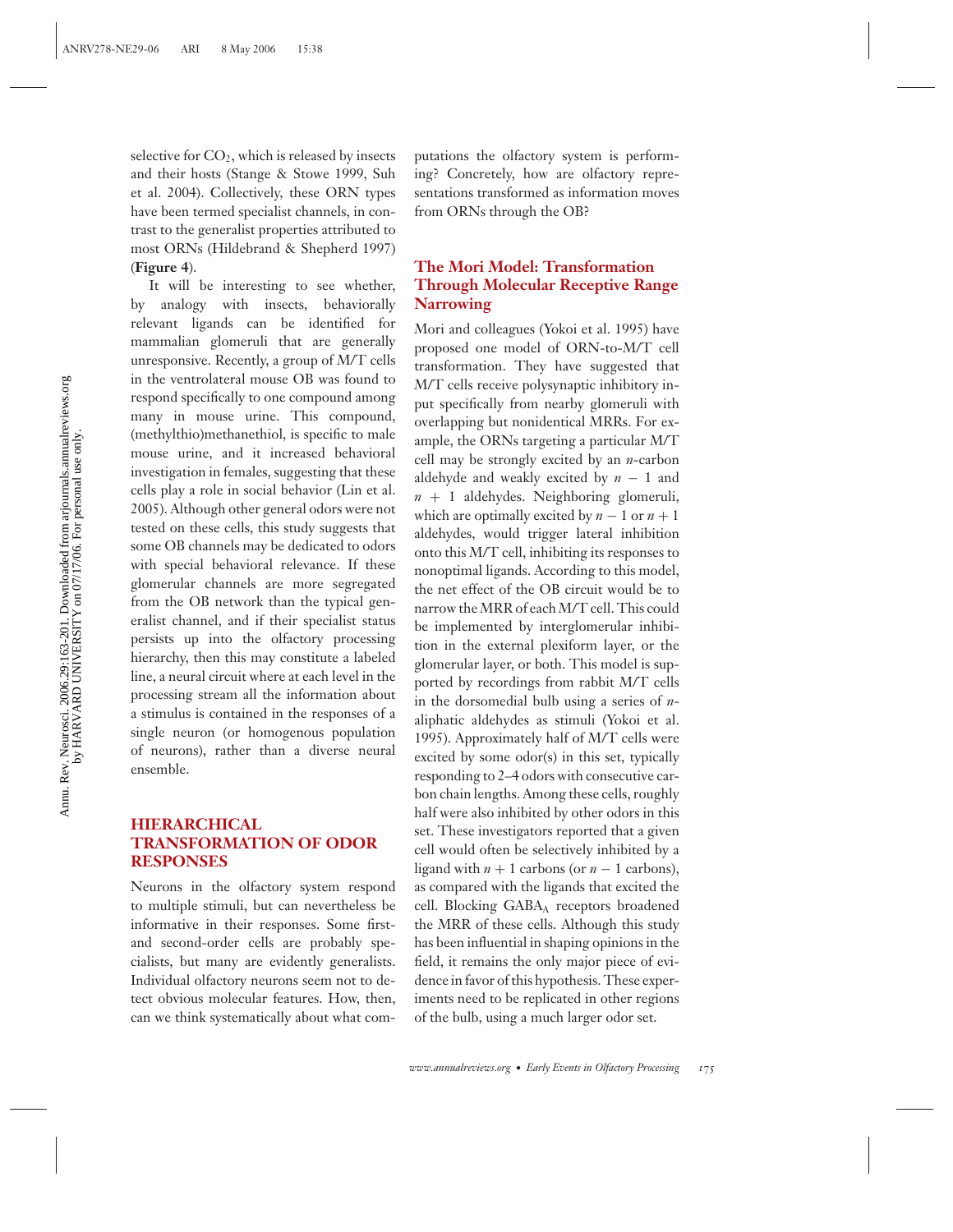## **Predictions Based on the Model of Molecular Receptive Range Narrowing**

The Mori hypothesis makes several strong predictions. The strongest prediction is that the MRR of a given M/T cell should be narrower than the MRR of its corresponding ORNs. This question has catalyzed much debate, but not a corresponding amount of experimentation. Only two studies in vertebrates have compared the MRR size of ORNs and M/T cells, and neither was performed in mammals. Both studies used relatively large and diverse odor sets and kept odor stimulus parameters constant across all recordings. In the tortoise, Mathews (1972) found that M/T cells actually had larger MRRs than primary receptor neurons. Less than half of all ORNs responded to at least one of the test odors, whereas all M/T cells responded to at least one. In contrast, Duchamp (1982) found that frog OB neurons had smaller MRRs than primary receptor neurons. As noted, a cell's selectivity is best captured not by its MRR size, but by analog measures of response strength and response timing. Unfortunately, neither of these studies reported selectivity in these terms, and neither study compared ORNs and M/T cells corresponding to the same glomerulus.

Several recent studies have addressed this question in the *Drosophila* AL. Two functional imaging studies used promoters specific to ORNs or PNs to drive expression of a genetically encoded fluorescent activity reporter. These studies found that, for each glomerulus, the odor responses of ORNs and their corresponding PNs were essentially identical (Ng et al. 2002, Wang et al. 2003). A caveat of these studies is the low sensitivity of the fluorescent reporters (Sankaranarayanan & Ryan 2000, Pologruto et al. 2004). In contrast, an electrophysiological study in *Drosophila* found that the PNs postsynaptic to a particular glomerulus had a larger MRR than their corresponding ORNs and that the PN tuning curve had less kurtosis (sharpness) than the ORN tuning curve (Wilson et al. 2004b). A weakness of this study was that only one glomerulus was analyzed in detail.

A second strong prediction of the Mori model is that the probability of inhibitory connectivity between any two glomeruli should correlate with the degree of overlap between the MRRs of their ORNs. This idea has not been tested in any system. A third prediction is that, insofar as connectivity between neurons generally falls off with increasing distance, there should be a correlation between MRR overlap and interglomerular distance. This last issue has been addressed by many functional imaging studies, which in sum tend to affirm this prediction, although this organization appears to break down at fine spatial scales (see below, Chemotopy). Testing all of these predictions in detail is necessary to a critical evaluation of this model. Importantly, the spatial scale of the relationship between MRR overlap and interglomerular distance should match the spatial scale of synaptic inhibition surrounding foci of glomerular excitation (Luo & Katz 2001).

# **Alternative Models of Hierarchical Transformation**

It is worth noting some theoretical criticisms of the concept of MRR narrowing. Importantly, narrow tuning curves are not always better than broad ones. In other words, narrowing the MRR of a M/T cell will not automatically improve the ability of downstream neurons to make olfactory discriminations (Laurent 1999). For example, in primary sensory neurons, optimal tuning width depends on the dimensionality of the stimulus (Zhang & Sejnowski 1999). For second- and higher-order neurons, the optimality of narrow tuning depends on exactly how narrowing is achieved (Seriès et al. 2004). Another sobering consideration is the difficulty of collapsing high-order olfactory space onto the two-dimensional surface of the OB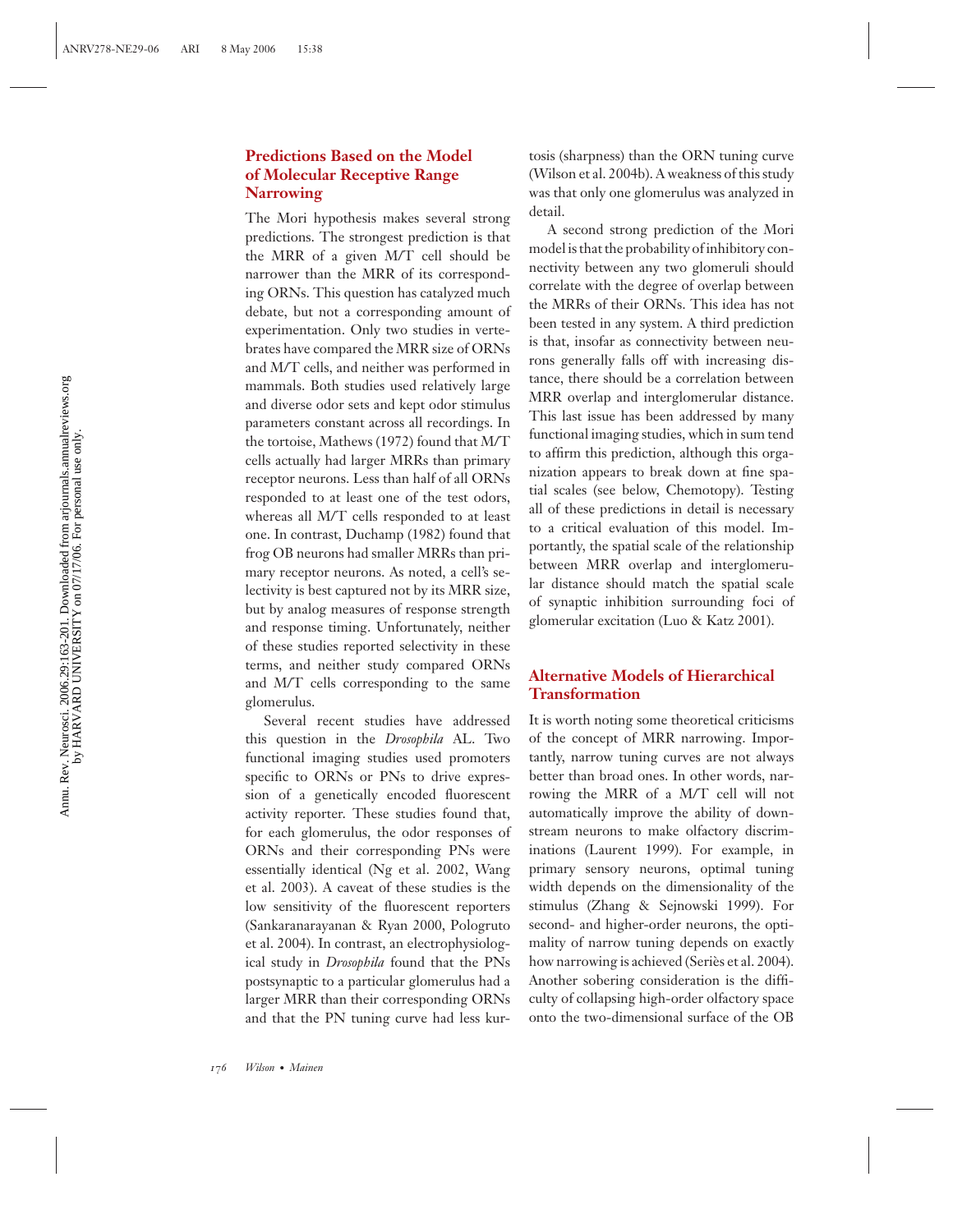in a way that maintains a systematic relationship between the degree of MRR overlap and interglomerular distance (see below, Systematic Progression in Molecular Feature Representation).

If the OB (or AL) is not sharpening tuning curves, what computations is it performing? In particular, what could be the function of inhibitory synaptic interactions so prominent in the OB circuit? There are several possibilities, none of them mutually exclusive. First, inhibitory synapses in the OB/AL may serve an important gain control function. Second, these synapses may be important in orchestrating synchrony among the spikes of second-order olfactory neurons. Third, inhibitory interactions may work together with excitatory interactions to decorrelate odor representations according to a scheme different from the Mori model—for example, by progressively redistributing odor activity across a population of neurons. We discuss these ideas (synchrony, and decorrelation by redistribution) in greater detail below.

## **SPATIAL DISTRIBUTION OF ODOR RESPONSES**

#### **Sensory Maps**

It is often said that the OB (or AL) represents a map of odor space. In its most general sense, this statement simply implies that different odors activate distinct spatial patterns of neurons in the bulb. Because we have known for decades that different olfactory neurons show distinct tuning, and because all neurons must be located somewhere, this statement is hardly falsifiable. A more interesting question is whether the OB is truly a map in the sense that other sensory modalities are mapped (**Figure 5**). Some central sensory maps simply reproduce the spatial organization of peripheral receptor organs—for example, retinotopic maps in visual cortex or somatotopic maps in somatosensory cortex. Isofrequency bands in auditory cortex reproduce the arrangement of hair cells in the cochlea. One might call this a feedforward map. In other cases, the tuning variable that is systematically related to position arises synthetically in central circuitry. This has been termed a computational map. Examples of computational maps include orientation pinwheels in the cat visual cortex, or maps of interaural time difference (corresponding to horizontal spatial location) in the owl optic tectum (Knudsen et al. 1987).

Following Knudsen et al. (1987), a map can be defined as a sensory representation where (*a*) responses to particular stimuli are spatially clustered, rather than scattered uniformly, and (*b*) where there is a systematic relationship between a neuron's tuning and its spatial position. Not all features for which neurons are specifically tuned are necessarily mapped in brain space. Is odor space mapped in the OB according to this definition? If so, what sort of map is this?

#### **Chemotopy**

Certainly the OB fulfills the first of these two criteria defining a sensory map. M/T cells responding to a given odor are not distributed uniformly across the OB. This has been apparent since the earliest days of OB recordings and has been confirmed by subsequent electrophysiological studies. More recently, optical techniques (imaging intrinsic signals,  $Ca^{2+}$  concentration, voltage, 2deoxyglucose uptake, immediate-early gene expression, blood flow, or synaptic vesicle release) have permitted a more efficient and comprehensive mapping of the spatial distribution of odor responses. These studies have shown that in general the glomeruli activated by a monomolecular odorant are loosely clustered rather than uniformly scattered across the OB surface (**Figure 5**). On the dorsal surface of the mammalian OB, responses to aliphatic aldehydes and carboxylic acids tend to cluster disproportionately in the anteromedial portion of the bulb. Responses to ketones, aliphatic alcohols, and phenols cluster in the lateral portion. Responses to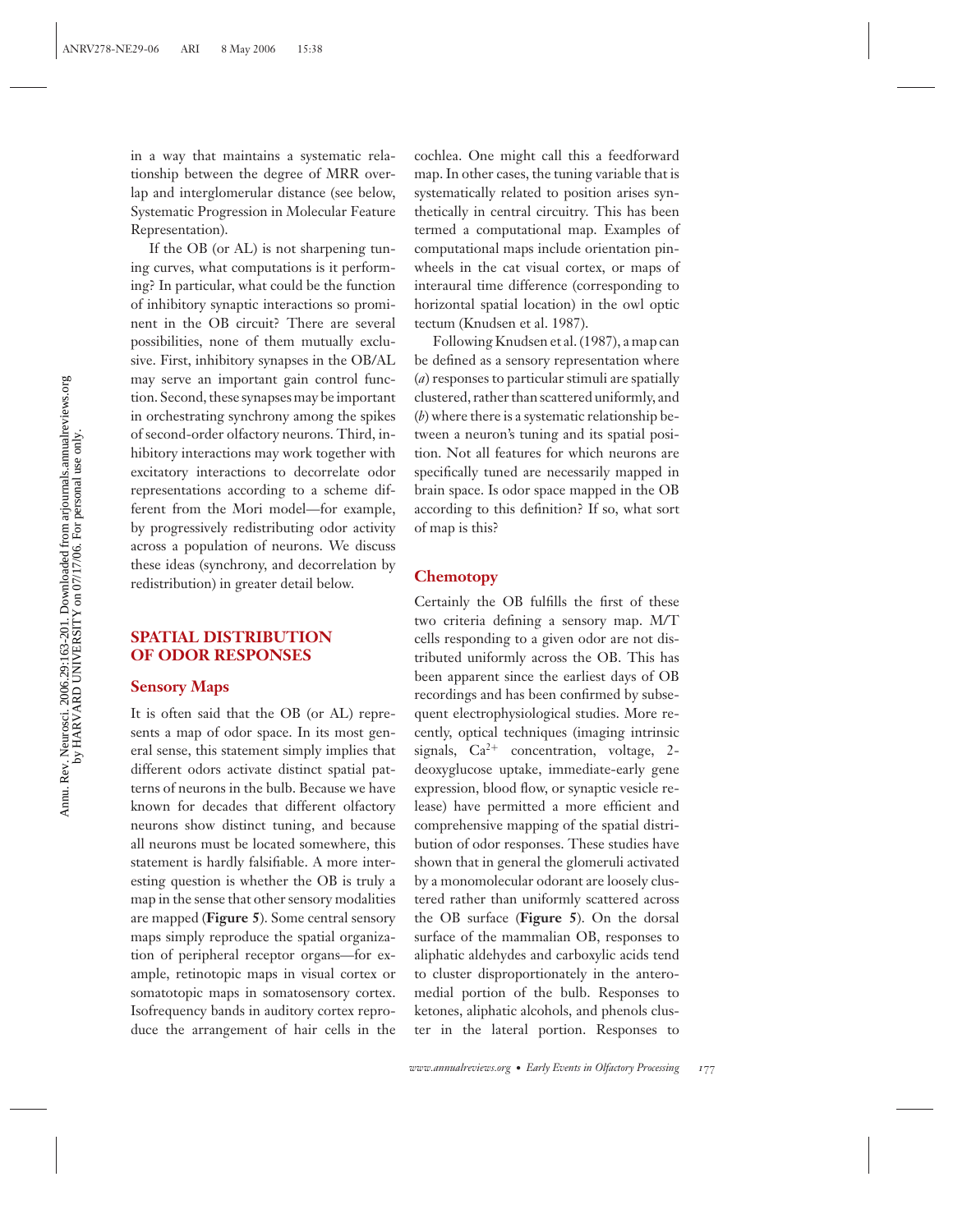

Spatial representations of sensory stimuli. (*a*) A feedforward map. The surface of the hand is represented in somatosensory cortex in a way that systematically preserves the spatial relations of mechanoreceptors in the skin. (*b*) A computational map. Preferred stimulus orientation is represented systematically and continuously as pinwheels in visual cortex. Orientation is not represented explicitly by upstream neurons in the visual stream, but rather is computed locally in the cortex. (*c*) Olfactory representations. Odors are represented on the surface of the olfactory bulb according to a gross chemotopy. It is not yet clear whether the bulb contains an olfactory map, i.e., a systematic relationship between particular chemical variables and glomerular position.

hydrocarbons cluster in the ventral portion of the bulb (Rubin & Katz 1999, Johnson & Leon 2000, Uchida et al. 2000, Meister & Bonhoeffer 2001, Wachowiak & Cohen 2001, Inaki et al. 2002, Spors & Grinvald 2002, Xu et al. 2003, Bozza et al. 2004, Takahashi et al. 2004a, Igarashi & Mori 2005). Similarly, amino acids, bile acids, and nucleotides activate distinct but partly overlapping regions of the zebrafish OB (Friedrich & Korsching 1998).

Together, these studies support the notion that nearby glomeruli tend to have more overlapping MRRs than do distant glomeruli. In other words, the OB appears to display a rough chemotopy, meaning that glomerular position is related to glomerular MRR. This is an important and nontrivial conclusion. A conceptual distinction should be made between this idea and the idea that chemically similar odors activate similar spatial patterns of activity. The latter conclusion is relatively trivial. Insofar as chemically similar odors tend to interact with ORs in a similar way, they will activate similar populations of ORNs and similar glomeruli. This in itself demonstrates neither chemotopy nor mapping.

Exactly how tightly clustered are the glomeruli that respond to a single odor? Most of these studies have not been able to examine this issue at the level of single glomeruli, instead focusing on broad regional divisions in the bulb. There is recent evidence that, at the spatial scales of single glomeruli, OB chemotopy breaks down. When single glomeruli are resolved by applying a high-pass spatial filter to intrinsic signals, it appears that nearby glomeruli can differ dramatically in their odor tuning (Fantana et al. 2002). This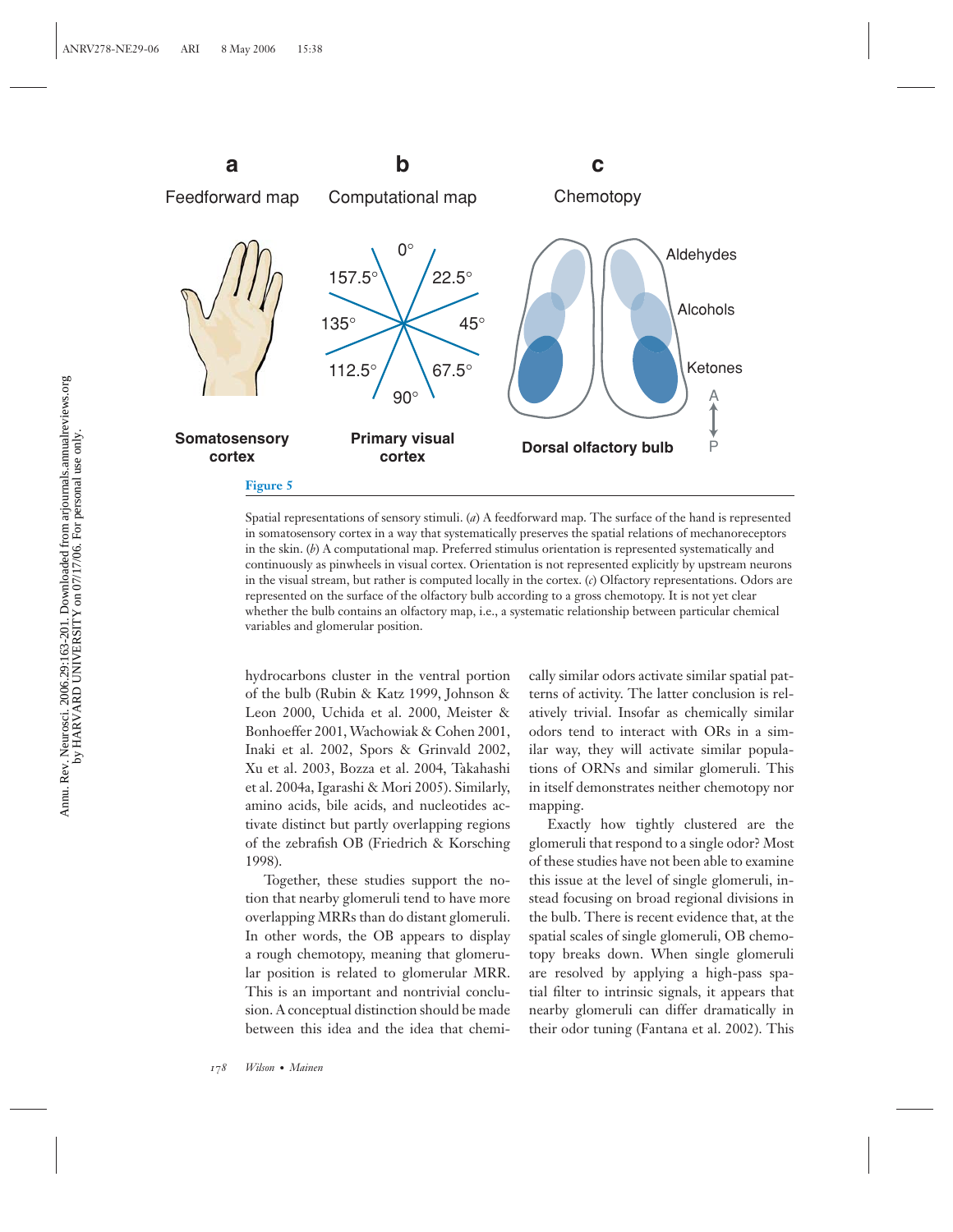Annu. Rev. Neurosci. 2006.29:163-201. Downloaded from arjournals.annualreviews.org<br>by HARVARD UNIVERSITY on 07/17/06. For personal use only. Annu. Rev. Neurosci. 2006.29:163-201. Downloaded from arjournals.annualreviews.org by HARVARD UNIVERSITY on 07/17/06. For personal use only. is consistent with older electrophysiological data, which shows that M/T cells separated by a few glomerular diameters can have very different MRRs (Buonviso & Chaput 1990, Buonviso et al. 1992, Motokizawa 1996). Of course, the latter could also reflect postsynaptic processes that might work to decorrelate M/T responses in neighboring glomeruli. However, there is also evidence that ORN inputs do not obey a rigid fine-scale chemotopy, as the relative positions of near-neighbor glomeruli vary across individual animals (Strotmann et al. 2000). Also, a recent functional imaging study using a genetically encoded sensor localized to ORNs, and capable of singleglomerulus resolution, reported less finely organized chemotopy than had been previously imagined (Bozza et al. 2004).

## **Systematic Progression in Molecular Feature Representation**

The second criterion defining a neural map is a systematic relationship between a neuron's tuning and its spatial position. Several studies of intrinsic signals or 2-deoxyglucose uptake have reported a systematic relationship between glomerular position and the carbon chain length of the optimal odor stimulus. These studies have used homologous series of aliphatic aldehydes, carboxylic acids, alcohols, and esters ( Johnson & Leon 2000, Uchida et al. 2000, Belluscio & Katz 2001, Meister & Bonhoeffer 2001). However, some investigators have recently challenged this finding (Bozza et al. 2004). One proposed alternative explanation for the shift seen with carbon chain length is that molecules with shorter carbon chains have higher vapor pressures, meaning that if all test odors are used at the same dilution, molar concentration varies systematically across each homologous series.

Systematic directional representations of other chemical features (size, polarity, etc.) have not been described in the OB. Indeed, given the high dimensionality of odor space, it is not obvious how a truly systematic representation of all salient odor properties could be accomplished in two dimensions. Although sensory maps may contain a few fractures such as the centers of visual cortex orientation pinwheels (**Figure 5**)—any two-dimensional projection of chemical space would be far more discontinuous. It will be difficult to determine whether chemical space is truly mapped onto the OB in this sense. If so, this would not be a feedforward map, as no such organization exists in the sensory epithelium.

## **ODOR-EVOKED TEMPORAL PATTERNS**

#### **Temporal Coding: A Definition**

Many investigators, beginning with the pioneering work of E.D. Adrian (1950), have suggested that the temporal spike pattern of a second-order olfactory neuron encodes information about odor quality. This has been proposed to constitute a temporal code for odors. The term temporal code is sometimes applied to any neural response where spike timing carries information to a potential decoder. However, this usage tends to muddle the debate. Dayan & Abbott (2001) have suggested a useful definition: A temporal code is a neural response where information about the stimulus is contained in spike fluctuations on timescales faster than the fastest timescales of stimulus fluctuation. According to this definition, a neuron firing bursts of spike trains at 5 Hz in response to a 5 Hz visual flicker would not constitute a temporal code. However, the same bursts could plausibly represent a temporal code if they carried specific information about odor identity in response to a one-second square wave odor pulse. By this criterion, OB temporal patterns fluctuate rapidly enough to qualify as potential temporal codes, relative to the timescales of the odor test stimuli that elicited these responses. In principle, we could also extend Dayan & Abbott's definition to include spike trains that are modulated on timescales substantially slower than the timescales of stimulus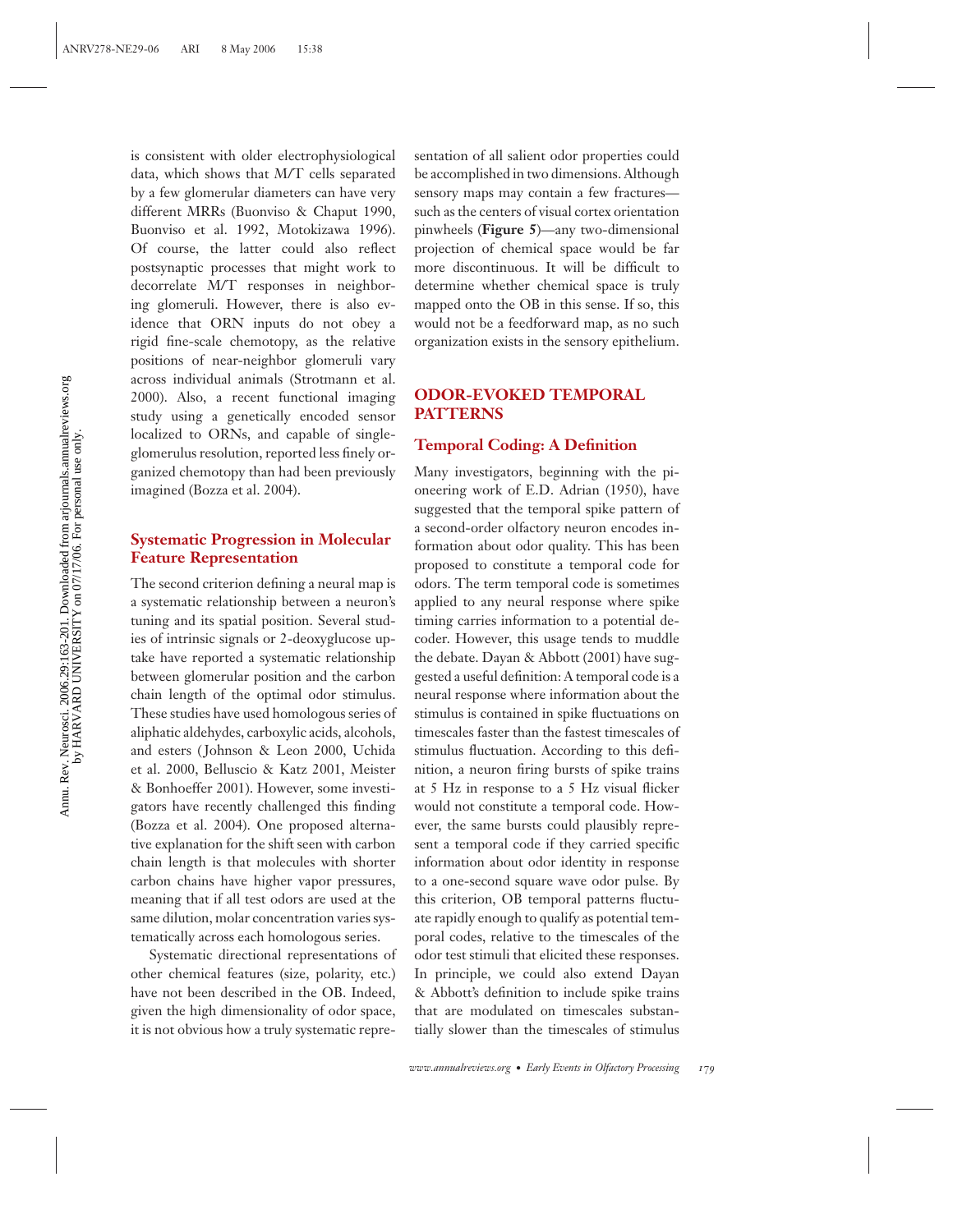fluctuation. Brief (100 ms) odor stimuli produce odor-specific temporal spike patterns that evolve over seconds (Brown et al. 2005). If these patterns were informative to downstream neurons, they would constitute a temporal code as well.

#### **Temporal Patterns on the Theta Scale**

In terrestrial mammals, respiration produces a rhythmic pattern of airflow over the olfactory mucosa. In some M/T cells, this produces a rhythmic pattern of spontaneous activity with a period equal to the respiratory theta cycle, approximately 4–8 Hz (Onoda & Mori 1980). Recent results in brain slices show that the OB network also has an intrinsic tendency to burst rhythmically at these frequencies (Isaacson 1999, Schoppa & Westbrook 2001, Balu et al. 2004, Hayar et al. 2004).

Odor stimulation substantially increases the respiration locking of M/T spikes (Sobel & Tank 1993). In a given M/T cell, the distribution of spikes evoked by a sustained pulse of a given odor tends to peak reproducibly at a particular point in the respiration cycle (**Figure 6**). This peak can be anywhere in the cycle, corresponding to either inhalation, exhalation, or somewhere in between (Buonviso et al. 1992). Many odor responses in the bulb contain a period of inhibition within the respiration cycle, when a M/T cell is hyperpolarized and its spike rate falls below baseline. An inhibitory epoch can either precede or follow an excitatory burst, and some M/T odor responses are purely inhibitory. The result is a substantial qualitative and quantitative diversity in the temporal distribution of spikes within the respiration cycle (**Figure 6**). We term this theta-scale patterning. Importantly, theta-scale patterns are odor and cell specific (Macrides & Chorover 1972, Chaput & Holley 1980, Wellis et al. 1989, Buonviso et al. 1992, Motokizawa 1996, Margrie et al. 2001, Cang & Isaacson 2003).

Olfactory stimuli also elicit odor-specific temporal patterns in antennal lobe PNs.

These patterns can occur on timescales similar to theta-scale patterns in vertebrates (Kanzaki et al. 1989, Perez-Orive et al. 2002, Stopfer et al. 2003, Lei et al. 2004). And although respiration does not produce periodic theta-scale odor sampling in insects, flying insects are likely to repeatedly encounter fragments of the same odor plume (Vickers 2000). Such brief, repetitive odor stimuli reliably elicit characteristic temporal patterns in PNs (Brown et al. 2005). Importantly, PNs innervating the same glomerulus, but recorded in different individuals, generate similar odor-specific temporal patterns (Wilson et al. 2004b). This suggests that the mechanisms underlying these stereotyped glomerulus-specific patterns may be developmentally specified.

What mechanisms underlie these patterns? Because ORNs are recruited serially, in descending order of their OR's affinity for the ligand, inhalation or odor onset will produce a temporally patterned input to secondorder neurons. Similarly, a single odor can elicit kinetically distinct off-responses in different ORNs (de Bruyne et al. 2001), and this will produce patterned input during exhalation or odor termination. These temporally patterned ORN inputs should recruit an odor-specific sequence of polysynaptic interglomerular inputs onto M/T cells and PNs. However, there is also evidence that some temporal patterning is intrinsic to central olfactory circuits and does not merely reflect staggered ORN recruitment. In locusts, for example, a single electrical shock to the antennal nerve elicits complex temporal patterns in PN spike trains (Wehr & Laurent 1996).

## **Temporal Patterns on Slower Timescales**

Odors can also elicit slower temporal patterns (on the order of several seconds) in second-order olfactory neurons. These are prominent in insects and in nonmammalian vertebrates (fish and amphibians) lacking a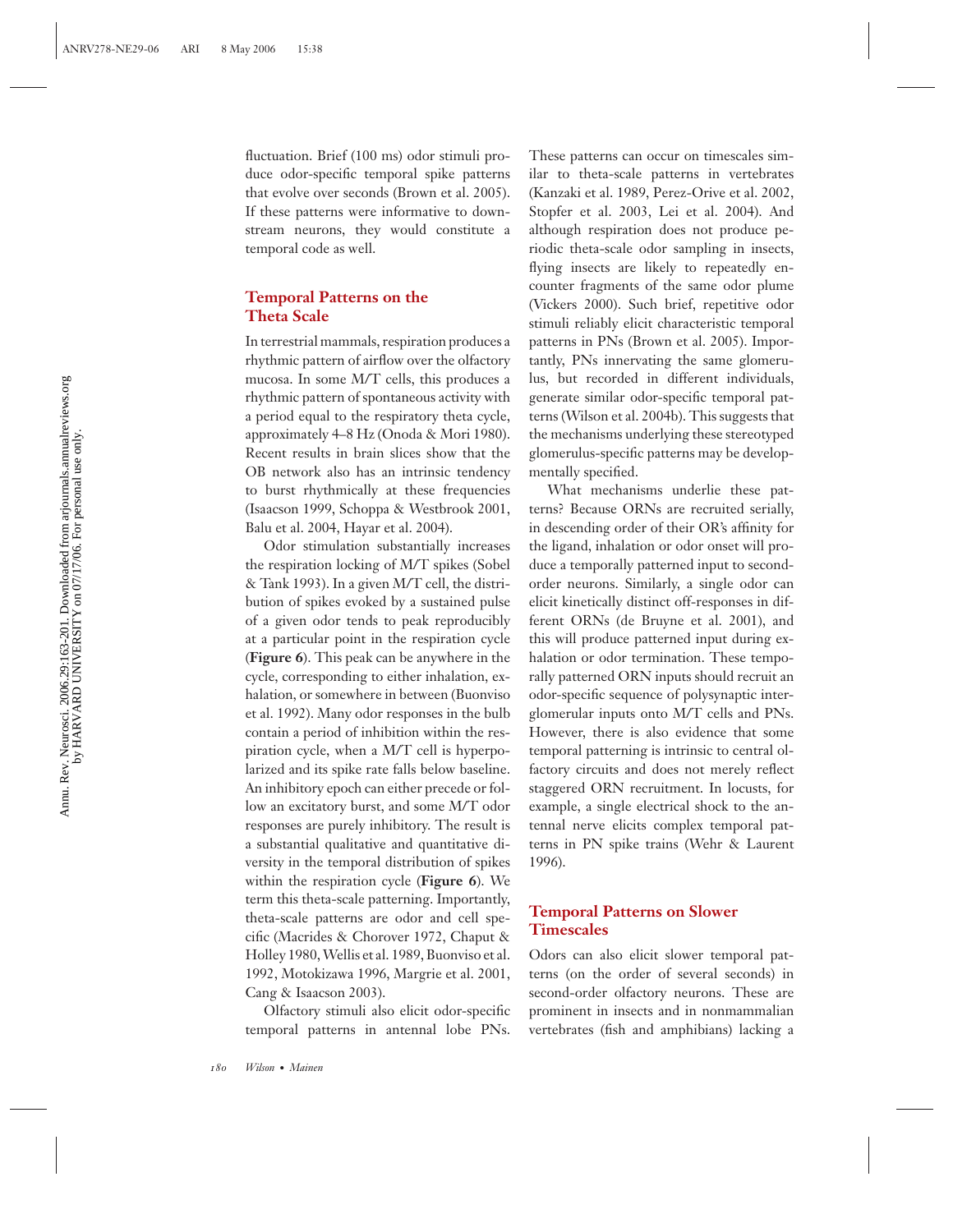

A model of odor encoding by theta-scale temporal patterning. The respiratory cycle draws air periodically over olfactory receptors. Below, rasters show the timing of spikes in four hypothetical second-order olfactory neurons in the bulb. When odor is present, each of these cells spikes at characteristic time points in the respiratory cycle. Because different odor stimuli produce somewhat different characteristic spike times in each cell, this information could potentially be used by downstream neurons to help identify the odor. Downstream neurons survey inputs from multiple second-order neurons and respond only if coactivated by a sufficient fraction of their inputs. In this example, the hypothetical neuron integrating inputs from cells 1, 2, and 4 is activated by the odor, whereas neurons integrating inputs from other input combinations are not. This converts the temporal code into a neuron-identity code. In insects, there is evidence that third-order neurons detect co-activation of specific PN combinations, have high thresholds, integrate over ∼50-ms timescales, and fire just one or a few spikes per stimulus event (Perez-Orive et al. 2002).

respiration cycle (Meredith & Moulton 1978, Duchamp 1982, Hamilton & Kauer 1989, Friedrich & Laurent 2001, Perez-Orive et al. 2002). Whether mammalian M/T spike trains also encode information in very slow temporal patterning across respiration cycles is less clear. There is some evidence for crosscycle temporal profiles outlasting the nominal stimulation period, but in none of these cases was a detailed analysis of patterns attempted (Chaput & Holley 1980, Luo & Katz 2001, Spors & Grinvald 2002). An important limitation of all the mammalian studies is that they were carried out in anesthetized animals. In awake animals, behavioral variables can strongly modulate responses on these slow timescales (see below, Olfactory Processing in Awake, Behaving Animals).

## **Odor Encoding with Temporal Patterns**

What specific computations might temporal patterns implement? Laurent and colleagues (Friedrich & Laurent 2001) have suggested that these patterns represent a progressive decorrelation of the spatial patterns elicited by similar odors. This idea arises, in part, from recordings of zebrafish M/T cells. Odor stimuli for this study were amino acids important to fish ecology. The degree of similarity between any pair of these odors could be defined in terms of zebrafish ORN responses on the basis of a previous functional imaging study (Friedrich & Korsching 1997). These recordings showed that similar amino acids initially elicited similar responses from a given M/T cell, but that over time these responses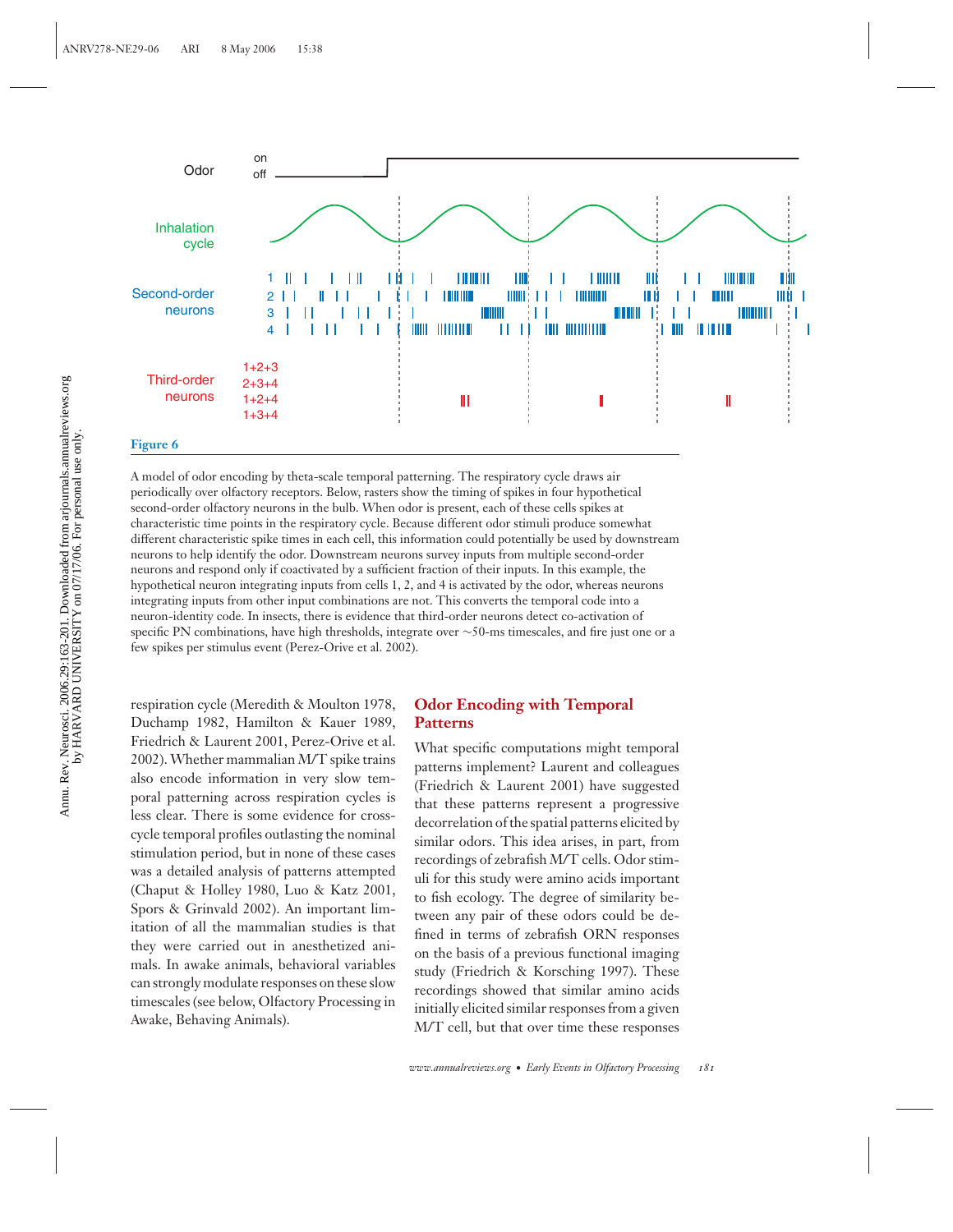diverged. From the point of view of the entire M/T ensemble, similar amino acids initially elicited similar spatial patterns of excitation and inhibition, but after several hundred milliseconds, these spatial patterns were no more similar than the spatial patterns elicited by dissimilar stimuli. Also, the MRRs of single M/T cells did not narrow over time; rather, at the time point when an excitatory response to one odor ended, a response to another odor began. ORN responses did not change substantially over time, implying that these temporal patterns arise in the bulb. Like Mori and colleagues (Yokoi et al. 1995), these investigators hypothesized that the function of OB circuitry is to decorrelate responses to similar stimuli. However, their model proposes that this is accomplished by redistributing activity across the M/T cell ensemble, rather than by narrowing the MRRs of M/T cells.

One caveat of this study is that the temporal patterns of zebrafish M/T cells are notably slow and were not analyzed on timescales finer than 200 ms. In other species, a similar process may occur on faster timescales. In the locust AL, the discriminability of ensemble odor responses increases progressively over the first 200–300 ms after stimulus onset, when spatiotemporal patterns among PNs are evolving rapidly (Stopfer et al. 2003).

#### **Decoding Temporal Patterns**

A critical issue in evaluating putative temporal codes is whether and how they are decoded. We have specified two criteria defining a temporal code: (*a*) the spike fluctuations of a neuron must be faster than stimulus fluctuations and (*b*) spike fluctuations must contain information about the stimulus from the point of view of a decoder. How can we assess what information is available to a decoder?

A useful approach is to analyze spike trains using a particular algorithm that tries to decode the odor stimulus that generated that spike train. By applying this algorithm to different time points in a neural response, investigators can estimate the timescales on which

spikes could be informative to downstream neurons. In recent studies of PNs, algorithms based on Euclidean distance and principal component analysis (PCA) show a progressive increase in decoding success over the first several hundred milliseconds of the ensemble response; another informative epoch in the ensemble odor response occurs in the 300 ms after odor offset. Downstream mushroom body neurons—the natural decoders of PN signals—fire odor-specific spikes during these informative epochs, but are nearly silent at other times (Stopfer et al. 2003, Mazor & Laurent 2005). This is consistent with the conclusion that these time windows define informative epochs from the organism's point of view. Note that recordings cannot be collected simultaneously from all the cells in the same preparation. Thus, these studies decoded virtual ensembles of cells recorded at different times and in different animals and could not therefore consider the effects of interneuronal correlations, which may affect the representation of information in a population (Zohary et al. 1994, Abbott & Dayan 1999).

In these analyses, the goal was to track decoding success over time, given the fixed assumptions of a particular algorithm. To provide an optimal readout of the information available in a spike train, it would be necessary to use ideal-observer decoding methods that have been developed in other sensory systems (Geisler 2003). An ideal observer is an optimal algorithm for classifying a neuronal signal into one of several discrete alternatives (e.g., odor identities). Ideal observers come in many forms, each expressing different assumptions about coding. As much as possible, these assumptions should be constrained by empirical observations. For example, in the locust olfactory system, neurons postsynaptic to the AL integrate incoming spikes over very brief, 50 ms time windows that are periodically reset by network oscillations (Perez-Orive et al. 2002). Decoding using such a coincidence detector means that sequential patterns are lost to these neurons. Instead, as the population of odorresponsive neurons evolves, downstream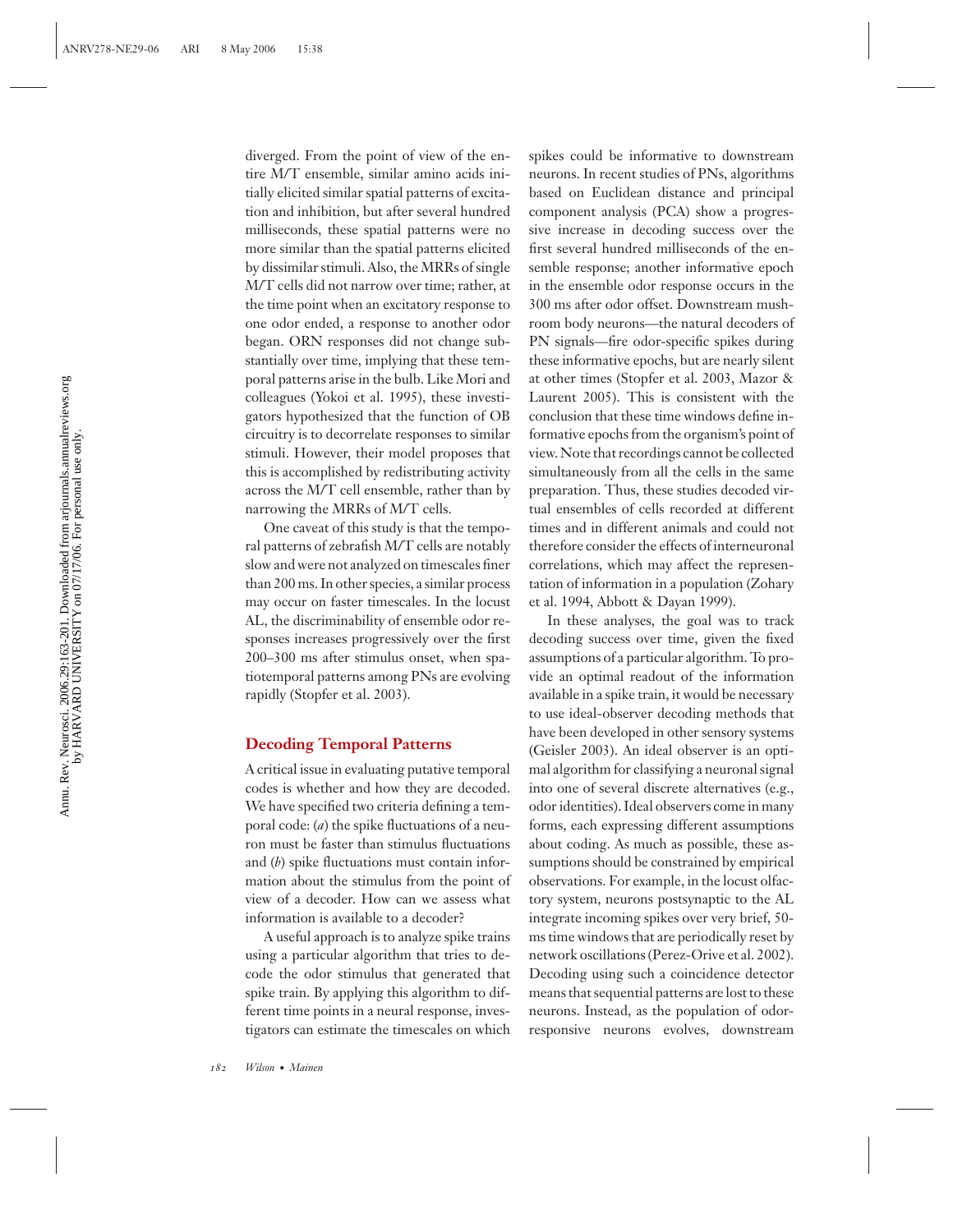neurons may simply read out one ensemble code after another (**Figure 6**). In this scheme, odors are encoded as an ensemble of ensembles.

By comparing classifers built on different assumptions (i.e., different ways of reading the spike trains), one can assess their relative information content. Important constraints can come from comparing the performance of different classifiers to the behavior of an animal in an analogous task (see below, Odor Discrimination). In particular, it is important to understand which timescales actually carry information relevant to behavioral tasks. Recent studies have shown that trained rats and mice can make accurate olfactory discriminations within 200–300 ms. This is strong evidence that, under these conditions, any temporal patterns must be decoded within this time (Uchida & Mainen 2003, Abraham et al. 2004). This window could encompass within-sniff temporal patterns in mammals and some of the faster patterns described in insects. There is also evidence that previous exposure to the test odor increases spike precision (Stopfer & Laurent 1999) and the speed of odor-evoked temporal patterns (Harrison & Scott 1986), suggesting that temporal coding may be faster in trained animals than naïve ones. These issues should be resolved by a combination of psychophysical and physiological measurements. We also need to better understand the behavioral task parameters that govern odor discrimination latencies in psychophysical assays.

## **ODOR-EVOKED SYNCHRONOUS OSCILLATIONS**

## **Local Field Potential Oscillations**

In many sensory brain regions, sensory stimuli trigger oscillations in the local field potential (LFP), which is an average measure of current density in the region of the recording electrode. LFP oscillations imply that currents are flowing roughly synchronously in an oscillatory pattern through neurons in the

recorded region. Stimulus-evoked LFP oscillations have been studied in the visual cortex, but are also found widely throughout cortical and subcortical areas (reviewed in Gray 1999). The original report of LFP oscillations dates to the first electrophysiological recordings from the hedgehog OB (Adrian 1942). Since then, LFP oscillations have been described by many investigators in the awake and anesthetized OB (Freeman 1978, Mori et al. 1992, Friedrich & Laurent 2001). Odor-evoked LFP oscillations are also prominent in the AL of locusts, bees, and moths (Laurent & Davidowitz 1994, Stopfer et al. 1997, Heinbockel et al. 1998). The amplitude of LFP oscillations increases with increased odor concentration or prior odor exposure and in some behavioral states (Kay & Freeman 1998, Stopfer & Laurent 1999, Stopfer et al. 2003).

Such oscillatory synchrony is sometimes termed emergent synchrony because it is an emergent property of large neural ensembles. This is conceptually distinct from synchrony that simply reflects the coactivation of two neurons by the same stimulus or by the same presynaptic neurons. In the OB, gammaband oscillations (35–80 Hz) are thought to emerge from dendrodendritic interactions between M/T cells and GABAergic granule cells (Rall & Shepherd 1968, Gray & Skinner 1988, Neville & Haberly 2003). However, the slow kinetics of dendrodendritic interactions does not fit neatly with the faster timescales of OB synchrony. In the AL, there is evidence that gamma oscillations arise from dendrodendritic interactions between principal neurons and GABAergic LNs (MacLeod & Laurent 1996). Chemical and electrical coupling between principal cells may also enforce fine-scale synchrony (Schoppa & Westbrook 2002, Urban & Sakmann 2002).

In general terms, not all neural synchrony is necessarily oscillatory, and not all oscillations in membrane potential or spike rate are necessarily synchronous across neurons. Also, although roughly coincident activity of two olfactory neurons has been termed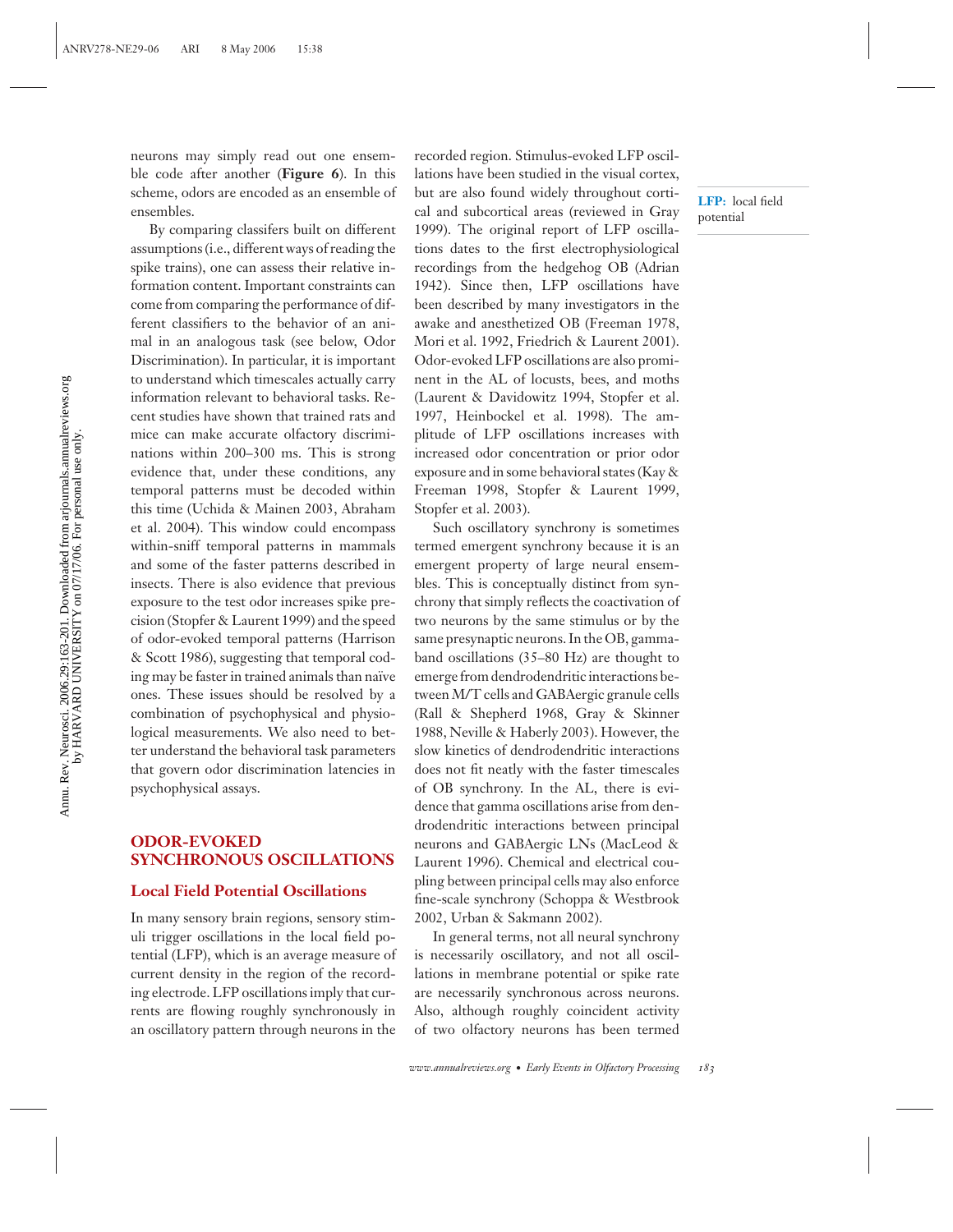synchrony (Lei et al. 2002), this use of the term is confusing. Conventionally, single spikes in two different neurons are termed synchronous if the difference in their timing is substantially smaller than the current typical interspike interval in either neuron (Usrey & Reid 1999). Spike-timing coincidences on timescales longer than the interspike interval simply reflect the fact that two neurons are firing at high rates.

#### **Synchrony in Neural Codes**

What is the impact of oscillatory synchrony on odor coding? Synchronous oscillations in the olfactory system redistribute spikes into a particular phase of the oscillatory cycle (Eeckman & Freeman 1990, Laurent & Davidowitz 1994, Heinbockel et al. 1998, Kashiwadani et al. 1999, Perez-Orive et al. 2002). Because gamma oscillations are approximately coherent across the OB, they can increase spike coincidence among even spatially distant neurons (Freeman 1978, Kashiwadani et al. 1999). If these neurons synapse onto a common postsynaptic cell, their synchrony should increase their ability to drive postsynaptic spikes. There is evidence that single neurons are not equally synchronized to population oscillations at all time points in an odor response. Individual neurons in the OB or AL appear to be phase-locked in some cycles, but not all cycles (Laurent & Davidowitz 1994, Wehr & Laurent 1996, Kashiwadani et al. 1999, Lam et al. 2000). During the cycles when a neuron is phaselocked to the LFP oscillation, it should have a disproportionate impact on postsynaptic targets.

Although synchronous oscillations should increase the impact of phase-locked odorevoked spikes for downstream decoders, these considerations do not necessarily imply that olfaction requires such oscillations. Consistent with this, there is evidence that disrupting synchronous oscillations affects fine olfactory behavioral discriminations, but does not prevent coarse discriminations (Stopfer et al.

1997, Teyke & Gelperin 1999). Furthermore, gamma-band synchronous oscillations are evidently absent from the immature rat OB and the*Drosophila*AL (Fletcher et al. 2005, Wilson & Laurent 2005), and the olfactory prowess of these animals is not especially poor.

Hopfield (1995) has pointed out that oscillations could also serve other functions in olfactory processing. Synchronous oscillations in a population of neurons will convert information about input intensity into spiketiming information. This could be used by a neural network to detect when a specific ensemble of neurons is being driven to approximately equal levels and, thereby, to compare odor-evoked activity to a stimulus template (Brody & Hopfield 2003).

Because odor-evoked oscillations have been studied in detail only in insects, more work is required to clarify the role of oscillations in vertebrate olfactory processing. First, there is still no strong evidence that odors are encoded by differential synchrony in any vertebrate system; this needs to be tested experimentally. Second, the vertebrate olfactory system exhibits multiple oscillation frequencies; future experiments should aim to clarify which frequency bands dominate in each olfactory region during olfactory behavior and how fast or slow oscillations may serve different functions in olfactory processing.

## **OLFACTORY PROCESSING IN AWAKE, BEHAVING ANIMALS**

## **Top-Down Influences on Bulb Processing**

The bulb receives nonolfactory information from multiple sources. These can be separated broadly into three classes. First, olfaction is an active sense, particularly in mammals, for whom sniffing is required to bring odorant molecules into the nasal cavity. The rate and depth of sniffing are controlled via central pattern generators in the brainstem, which in turn are subject to forebrain control (Ramirez & Richter 1996). Thus, the sniffing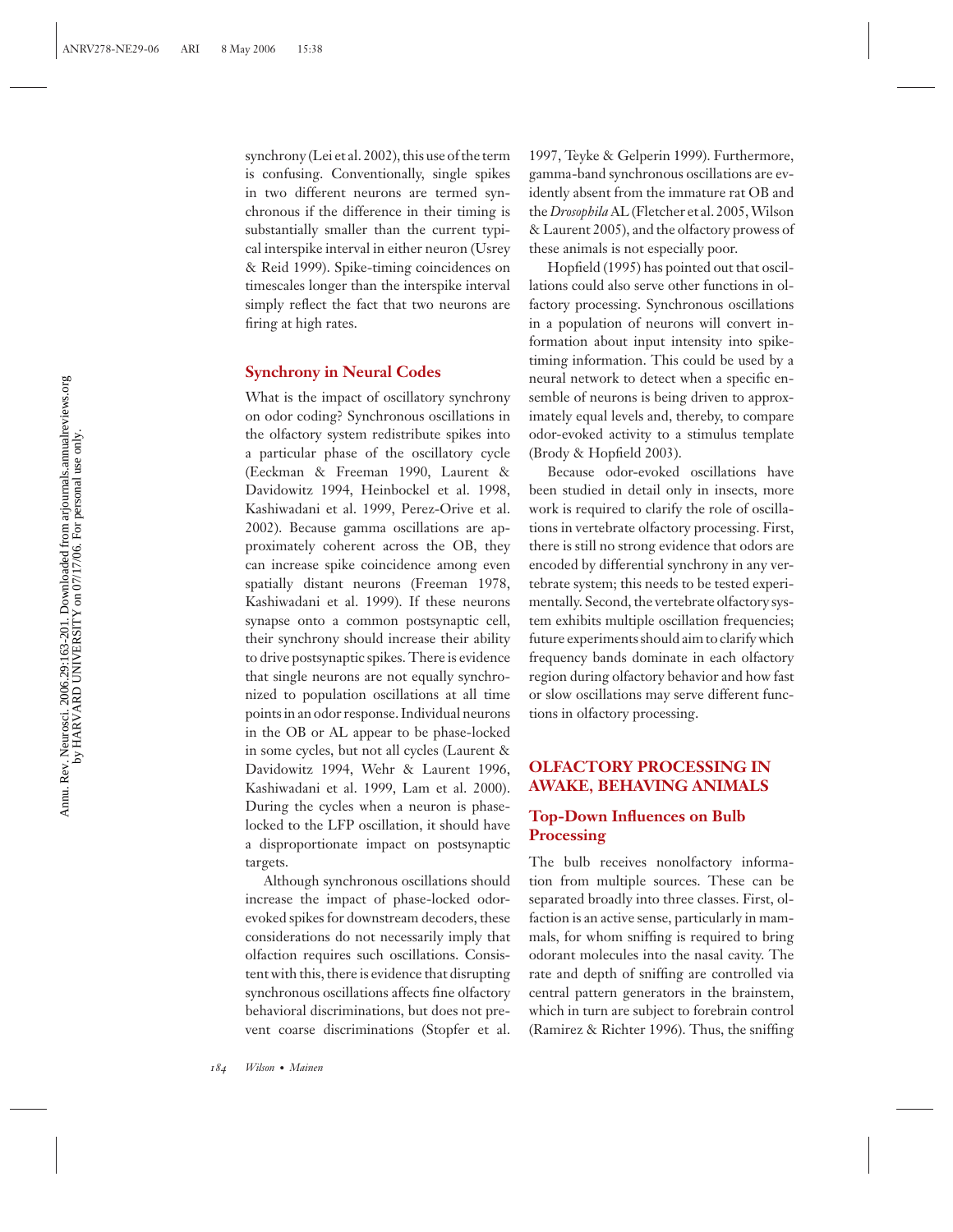cycle is not fixed but may be reconfigured depending on the behavioral requirements. For example, rats reliably increase their sniffing rate (from ∼2–4 Hz to 8–10 Hz) in anticipation of odor sampling in a discrimination task (Uchida & Mainen 2003).

Second, the bulb receives reciprocal projections from most of its output regions, including the olfactory cortex, amygdala, and hippocampal formation (de Olmos et al. 1978, Shipley & Adamek 1984). Some of these connections, particularly with the olfactory cortex, are short range and form tight feedback loops. The majority of these connections target granule cells, via a class of dendritic spines distinct from those involved in the reciprocal M/T cell dendrodendritic interactions (Price & Powell 1970a). This implies that cortical feedback to the bulb should have a net inhibitory effect. However, in awake animals, inactivating the olfactory cortex reportedly reduces M/T cell firing rates, while increasing the coherence of rhythmic bursting (Gray & Skinner 1988). Furthermore, the function of cortical feedback is still a wide-open question. One intriguing possibility is that cortical feedback supplies top-down expectations in the form of an odor search image that is used to facilitate detection of that odor. Such top-down processing is prominent in the visual system (Tsodyks & Gilbert 2004).

The third class of centrifugal influences comes from diffuse ascending neuromodulators (norepinephrine, acetylcholine, and serotonin). Norepinephrine and acetylcholine target primarily the external plexiform layer, where M/T cell–granule cell synapses are formed. By contrast, serotonin targets primarily the glomerular layer (McLean & Shipley 1987). Serotonin excites juxtaglomerular cells via 5HT2c receptors and excites M/T cells via 5HT2a receptors (Hardy et al. 2005). All three of these modulators have been implicated in olfactory learning using the paradigm of neonatal olfactory conditioning (Sullivan & Wilson 1994, McLean et al. 1996, Price et al. 1998, Wilson et al. 2004a). Less is known about learning in adult animals, although norepinephrine release has been reported during olfactory reinforcement learning (Bouret & Sara 2004).

How do modulators affect OB function? Generally speaking, norepinephrine and acetylcholine are thought to have a role in controlling attention, setting the gain of neural circuits in a task-appropriate manner, allocating memory, and detecting uncertainty about stimuli (Hasselmo 1999, Bouret & Sara 2004, Aston-Jones & Cohen 2005, Yu & Dayan 2005). The function of the serotonin system remains more mysterious. In the brain stem, serotonin modulates respiratory drive (Richerson 2004). In the olfactory bulb, serotonin input could provide an efference copy of such respiration-related signals. Serotonin is also widely implicated in the control of oscillations ( Jacobs & Fornal 1993).

In sum, these considerations suggest strongly that it is necessary to approach vertebrate olfactory processing in a broader behavioral context, rather than as a simple feedforward behavioral pathway. Experiments in awake, behaving animals are needed to determine how these descending projections influence OB odor responses.

## **Recordings in Awake, Behaving Animals**

Most OB physiology has been performed in vitro or in anesthetized animals. Adrian (1950) documented the profound affect of anesthesia on the electrical activity of the OB using LFP recordings. Later, Freeman & Skarda's (1987) studies on awake animals using multi-electrode LFP arrays documented complex spatiotemporal dynamics in the bulb and built a dense body of theoretical work that has remained largely unpenetrated by subsequent researchers. Nevertheless, some of the most striking and important conclusions of this early work have so far held true. In the awake animal, the responses of OB neurons are determined not solely by the stimulus itself, but also by the behavioral state. Responses are highly dynamic, changing with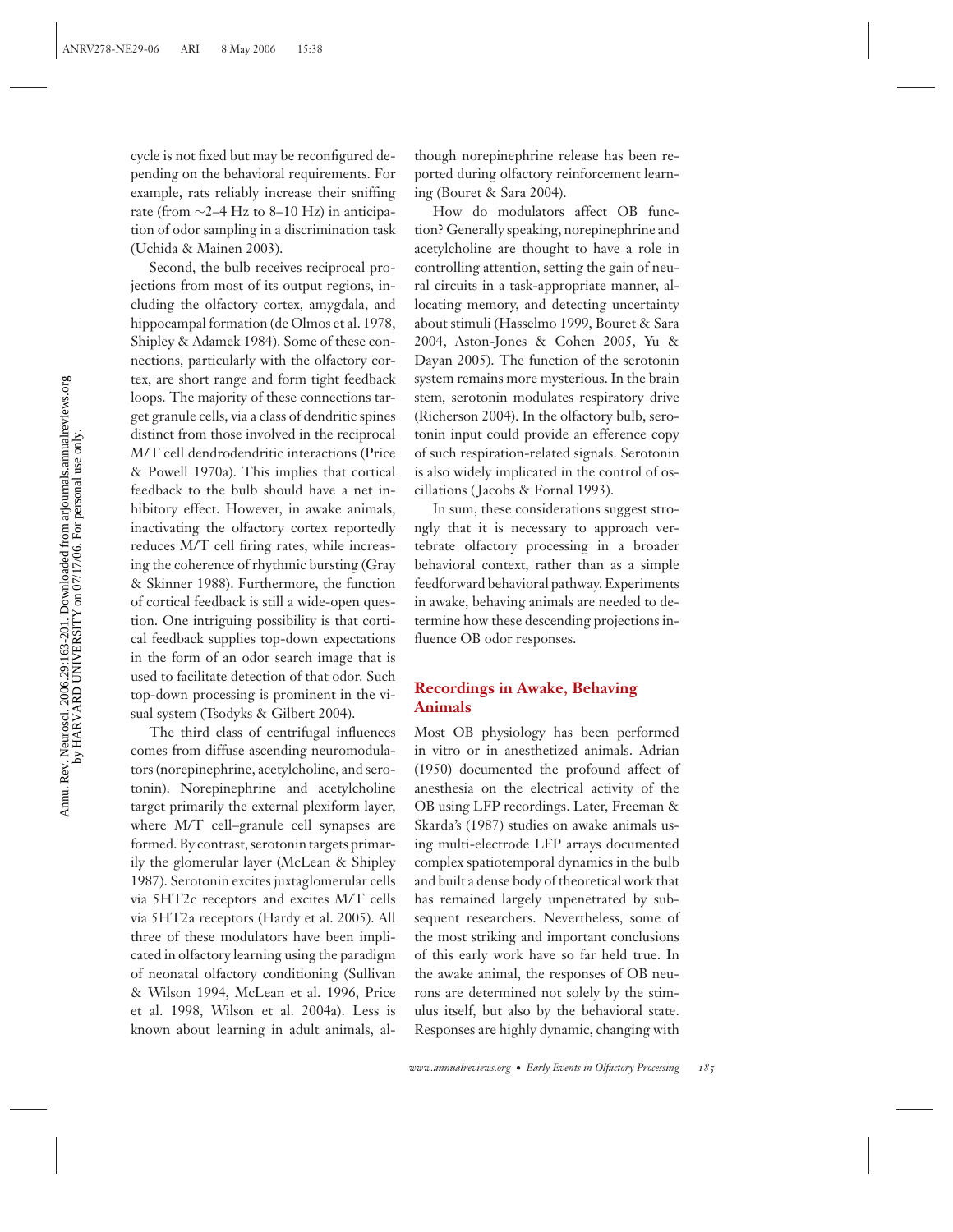exposure to the stimulus, with learning, and with the expectations of the animal.

In awake animals, OB LFP oscillations span the theta (4–12 Hz), beta (12–35 Hz), and gamma (35–80 Hz) frequencies. The thetafrequency oscillations occur at a frequency similar to the sniffing cycle, but the two may not always be synchronized in behaving animals (Chaput & Holley 1980, Bhalla & Bower 1997, Kay & Laurent 1999), perhaps owing to centrifugal influences (Gray & Skinner 1988). Gamma oscillations are typically coupled to the theta waves (Kay & Freeman 1998). In behaving animals these different modes of oscillations appear to be state and context dependent, and their relationship to olfactory processing needs clarification. Whereas gamma oscillations are more prominent in anesthetized animals, beta oscillations are more common in awake animals. Beta and gamma oscillations tend to appear during different behavioral states (Martin et al. 2004) and are linked to different parts of the respiration cycle (Buonviso et al. 2003). Bursts of beta oscillations are observed during odor sampling, are increased by learning (Kay & Freeman 1998, Martin et al. 2004), and depend on intact feedback pathways from olfactory cortex (Neville & Haberly 2003). Interestingly, certain noxious odors such as toluene can elicit similar beta oscillations in anaesthetized animals (Vanderwolf 1992, Neville & Haberly 2003), which may be related to their ethological meaning as antifeedants (Vanderwolf & Zibrowski 2001).

Single-unit OB recordings in awake, behaving animals have been relatively rare (Pager 1983, Chaput & Holley 1985, Pager 1985, Bhalla & Bower 1997, Kay & Laurent 1999, Rinberg et al. 2004a, 2004b). Compared with an anesthetized preparation, in which odor-selective neurons are encountered relatively frequently, surprisingly few OB neurons appear to be odor selective in behaving animals. Kay & Laurent (1999) recorded singleunit responses in the OB of rats performing an odor discrimination task. Strikingly, although only approximately 10% of M/T units were significantly modulated by the identity of the odor presented, >90% of M/T units showed some modulation by the task contingencies, namely whether the odor was associated with reward or not. Comparison of the same neurons in different states (anesthetized versus awake) may shed light on this issue (Rinberg et al. 2004b).

## **THE PROBLEM OF STIMULUS DISCRIMINATION**

The final part of this review considers, from behavioral, physiological, and theoretical perspectives, three important olfactory tasks: odor discrimination, concentration-invariant recognition, and odor segmentation.

#### **Odor Discrimination**

A variety of behavioral paradigms have been used to probe a subject's ability to discriminate between odors. Studies in rodents have typically used operant conditioning paradigms (Slotnick 1994, Schoenbaum & Eichenbaum 1995, Bodyak & Slotnick 1999, Kay & Laurent 1999, Uchida & Mainen 2003, Abraham et al. 2004, Bouret & Sara 2004, Martin et al. 2004). In these paradigms (also known as reinforcement learning) differential reward or punishment produces odor-specific behavioral responses (e.g., pushing different levers or making different nose pokes). This form of learning relies on feedback about the outcome of an animal's actions. This stands in contrast to classical conditioning tasks, in which a neutral odor stimulus (the conditioned stimulus) is paired with an intrinsically significant stimulus (the unconditioned stimulus) that produces a specific response (e.g., freezing). Classical conditioning has been the dominant paradigm in insect olfactory psychophysics (Quinn et al. 1974, Smith & Menzel 1989, Daly & Smith 2000).

Extensive reinforcement training is very powerful. Rodents can learn to discriminate between virtually any pair of pure odors,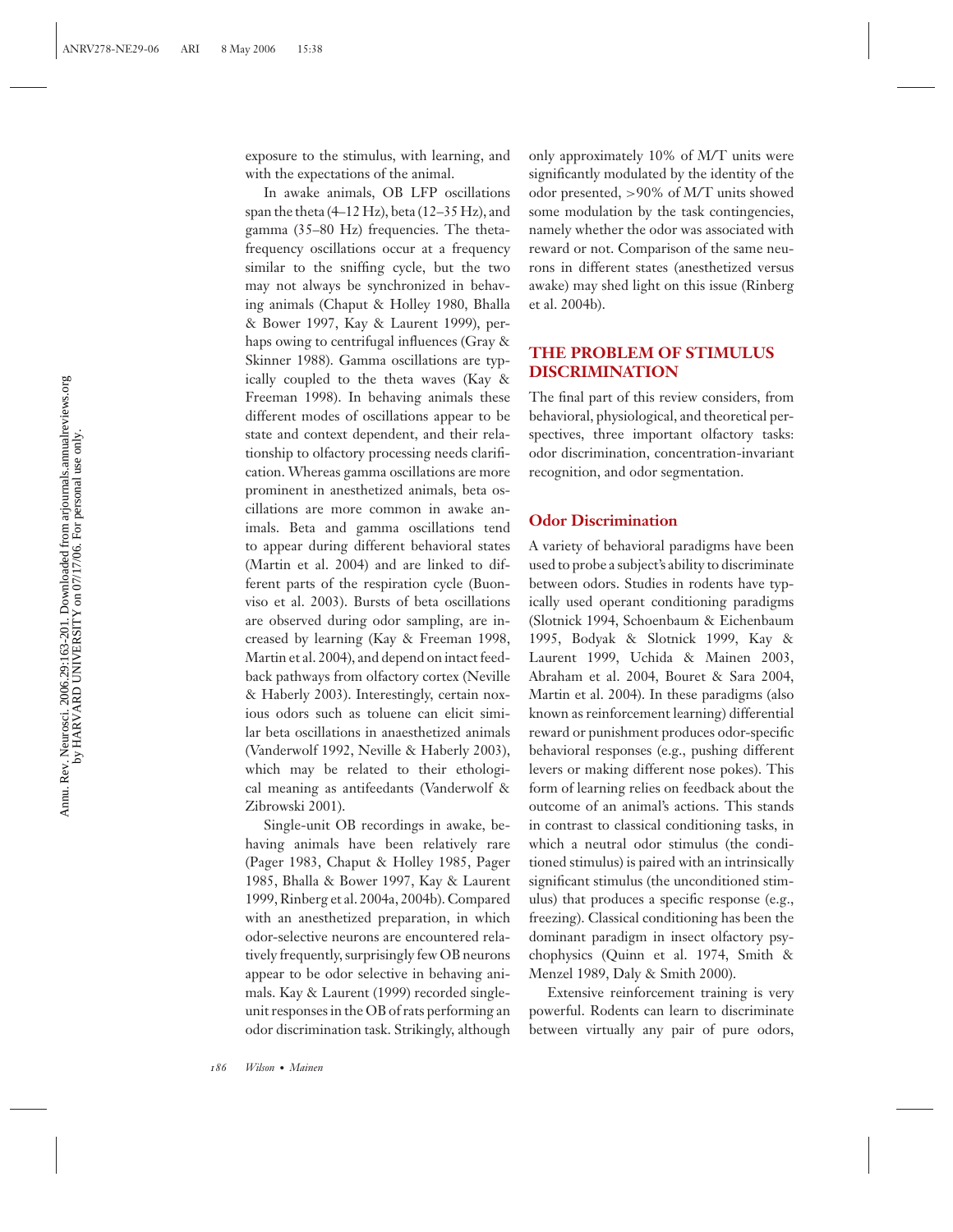including highly related stereoisomers or even binary mixtures of stereoisomers (Lu & Slotnick 1998, Rubin & Katz 1999, Linster et al. 2002, Uchida & Mainen 2003), and these discriminations can be made within 200– 300 ms (Uchida & Mainen 2003, Abraham et al. 2004). Rats can even perform difficult odor discrimination problems after extensive lesions of the OB (Lu & Slotnick 1998). Do such feats imply the need for special processing mechanisms? Computationally, the answer is likely "no." For a two-alternative decision (e.g., go/no-go or left/right), just a single bit of information must be extracted from the entire sensory ensemble. Thus, odor discrimination is a fundamental task of olfactory processing, but is not necessarily a computationally difficult problem in the context of a constrained behavioral scenario.

An important avenue for future experiments will be to combine discrimination paradigms with simultaneous measurement of activity in the OB. However, a challenge in interpreting this data is to disambiguate olfactory and nonolfactory information (the influences of reward and other task contingencies carried by centrifugal inputs). This is particularly true of the widely-used go/no-go paradigm in which one odor is reinforced with reward and the other odor is unreinforced or reinforced with punishment. In this way, comparisons between odor responses cannot readily distinguish the identity of the odor and the value of the reward. There are solutions to this problem, including the use of a twoalternative choice paradigm in which odors are rewarded at different locations (Uchida & Mainen 2003) and the use of contingency reversals in which the value of the odors is reversed (Schoenbaum et al. 2000).

#### **Concentration-Invariant Recognition**

A fundamental problem of sensory neuroscience is how the brain disambiguates stimulus quality from intensity. In the visual system, for example, one puzzle is how cortical neurons preserve strict orientation selectivity with increasing stimulus contrast (Ferster & Miller 2000). In olfaction, the analogous problem is the concentration invariance of odor quality. In our everyday experience, odor quality is generally similar across wide variations in odor concentration. For example, baking bread tends to smell the same, whether you're a block from the bakery or burying your nose in a freshly cut slice. Although this phenomenon is remarkably poorly documented in the literature (Uchida & Mainen 2004), and there are some notable exceptions to this rule (e.g., Bhagavan & Smith 1997), concentration invariance is probably a general property of olfactory processing. How is this accomplished? To understand the magnitude of the problem, consider two features of OB odor coding: the identity (spatial pattern) of responsive M/T cells, and the temporal patterning of M/T responses. Both change dramatically with odor concentration.

The effect of concentration on spatial response patterns follows from the concentration dependence of ORN responses. It is useful to recall that the response of a given ORN reflects the affinity constant of its OR for the test odor. As concentration increases, ORNs will be serially recruited, starting with the ORNs corresponding to the lowest affinity constants. Some ORNs will never be recruited because their affinity constants are higher than the saturated vapor (SV) concentration for that odor. Nevertheless, many odors recruit large fractions of ORNs even at submaximal concentrations (Duchamp-Viret et al. 2000, Rospars et al. 2003). This recruitment is directly illustrated by functional imaging in the OB and AL: As concentration increases, signals appear in more and more glomeruli (Rubin & Katz 1999, Meister & Bonhoeffer 2001, Wachowiak & Cohen 2001, Wang et al. 2003). Therefore, insofar as the odor code is a spatial (identity) code, it will be confounded by stimulus concentration.

Similarly, temporal codes are also confounded by concentration. Odor-evoked temporal patterns in the OB and AL show

#### **SV:** saturated vapor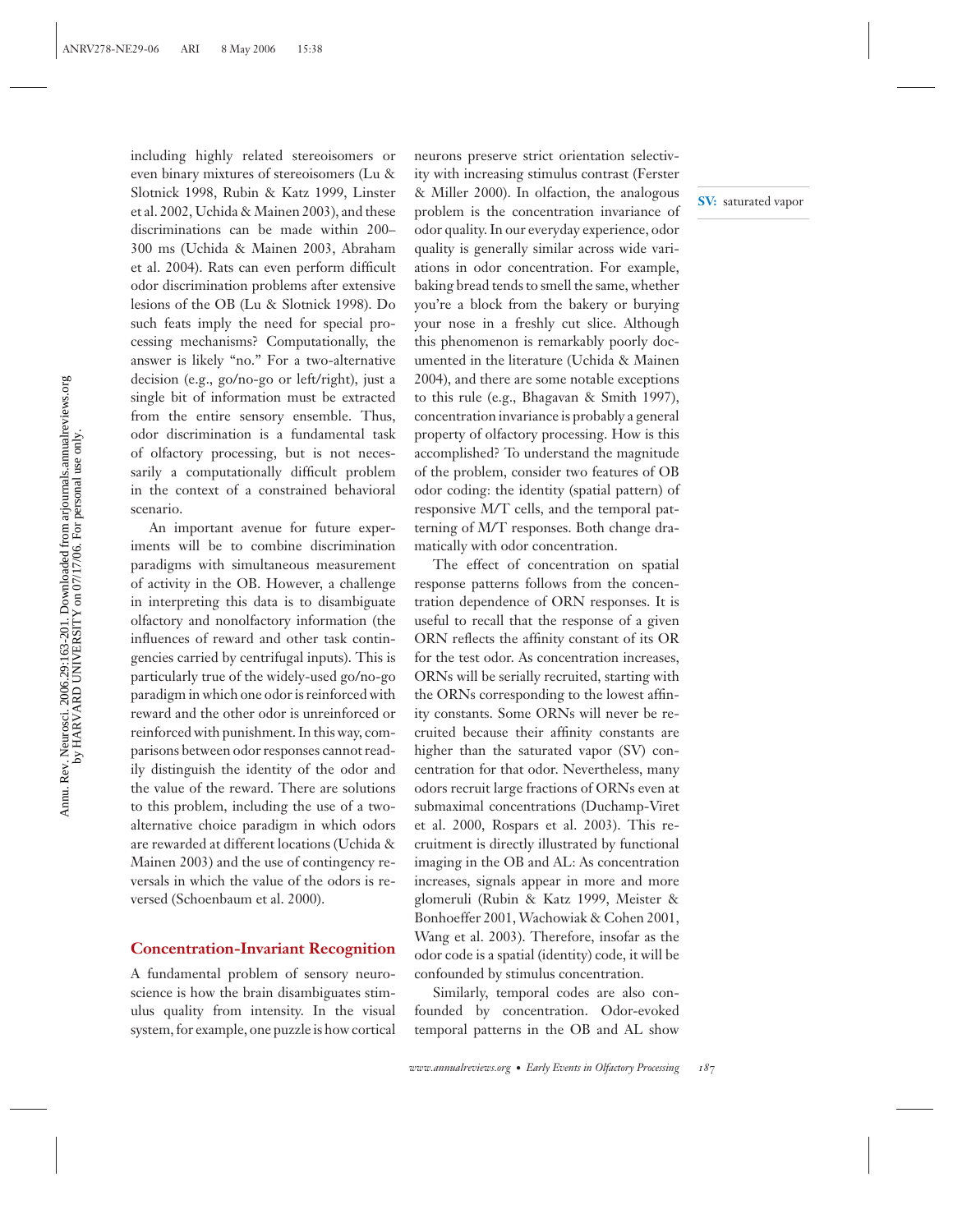increasing complexity with increasing odor concentration. Similar concentrations of the same odor elicit similar temporal patterns, but across a wide concentration range, the change in patterns can be dramatic. Some aspects of a pattern are compressed, others are expanded. Inhibitory epochs can convert to excitatory ones, or vice versa (Kauer & Moulton 1974, Harrison & Scott 1986, Meredith 1986, Wellis et al. 1989, Stopfer et al. 2003). This presumably reflects an increasing recruitment of polysynaptic inhibitory and excitatory interactions in the bulb at higher concentrations.

## **Neural Algorithms for Concentration Invariance**

Several strategies have been proposed to solve this conundrum. First, we may expect that the ORNs recruited by low concentrations would also be the ORNs with the strongest responses at high concentrations. If so, the relation between ligand-OR affinity and rank-order response magnitude should remain roughly constant across concentrations. Downstream neurons may then be able to identify odors on the basis of the comparative magnitudes of ORN responses, rather than the mere identity of all responsive ORNs (O'Connell & Mozell 1969, Wachowiak et al. 2001). Insects use the ratios of chemical components of pheromones to produce signals that are invariant to concentration changes, facilitating mate recognition (Baker et al. 1976). Rats also adopt a discrimination strategy that exploits the ratios of odor components, suggesting that decoding could involve a mechanism based on comparing the ratios of pairs of receptor activation (Uchida & Mainen 2004). However, a potential complication for this strategy is that although ORN receptor currents increase monotonically with concentration, ORN spike rates can in fact decrease at the highest odor concentrations, presumably reflecting sodium channel inactivation (Reisert & Matthews 2001).

A second, related strategy is for decoder neurons to exploit the relationship between spike timing and concentration. Increasing odor concentration decreases the response latency of ORNs (Reisert & Matthews 1999, Rospars et al. 2003). This transforms spikerate coding into the spike-timing domain, producing a code on the basis of the rank order of recruitment latency (sometimes termed a rank-order code) (VanRullen et al. 2005). Because increasing concentration decreases ORN latencies across the board, this latency code would be concentration invariant (Spors & Grinvald 2002). A latency code is limited to stimulus onset, but during a prolonged odor stimulus, synchronous oscillations in the brain could reset and recapitulate the recruitment order computation with every cycle (Hopfield 1995). In the OB, either the theta respiration rhythm, or faster beta/gamma oscillations, could serve this purpose. However, there is little evidence as yet in support of such a systematic relationship between latency and concentration among second-order olfactory neurons. In the brain, feedforward and feedback inhibitory and excitatory intrabulbar circuits may produce a complex relationship between stimuli and patterns.

A third potential strategy also exploits spike-timing information in an ensemble, but on timescales that extend beyond onset latency to encompass synaptic dynamics in the brain. This idea derives in part from recordings in the locust, where temporal patterns in individual PNs change unpredictably with concentration. However, when these spike trains are decoded across large ensembles, relatively odor-specific and concentrationinvariant sequences of activity emerge in this high-dimensional encoding space. This means that ensemble responses to different concentrations of the same odor share more elements (namely, the identity of activated PNs and times of coactivation) than do responses to different odors. Furthermore, the responses of neurons downstream from PNs are highly odor-specific, and some of these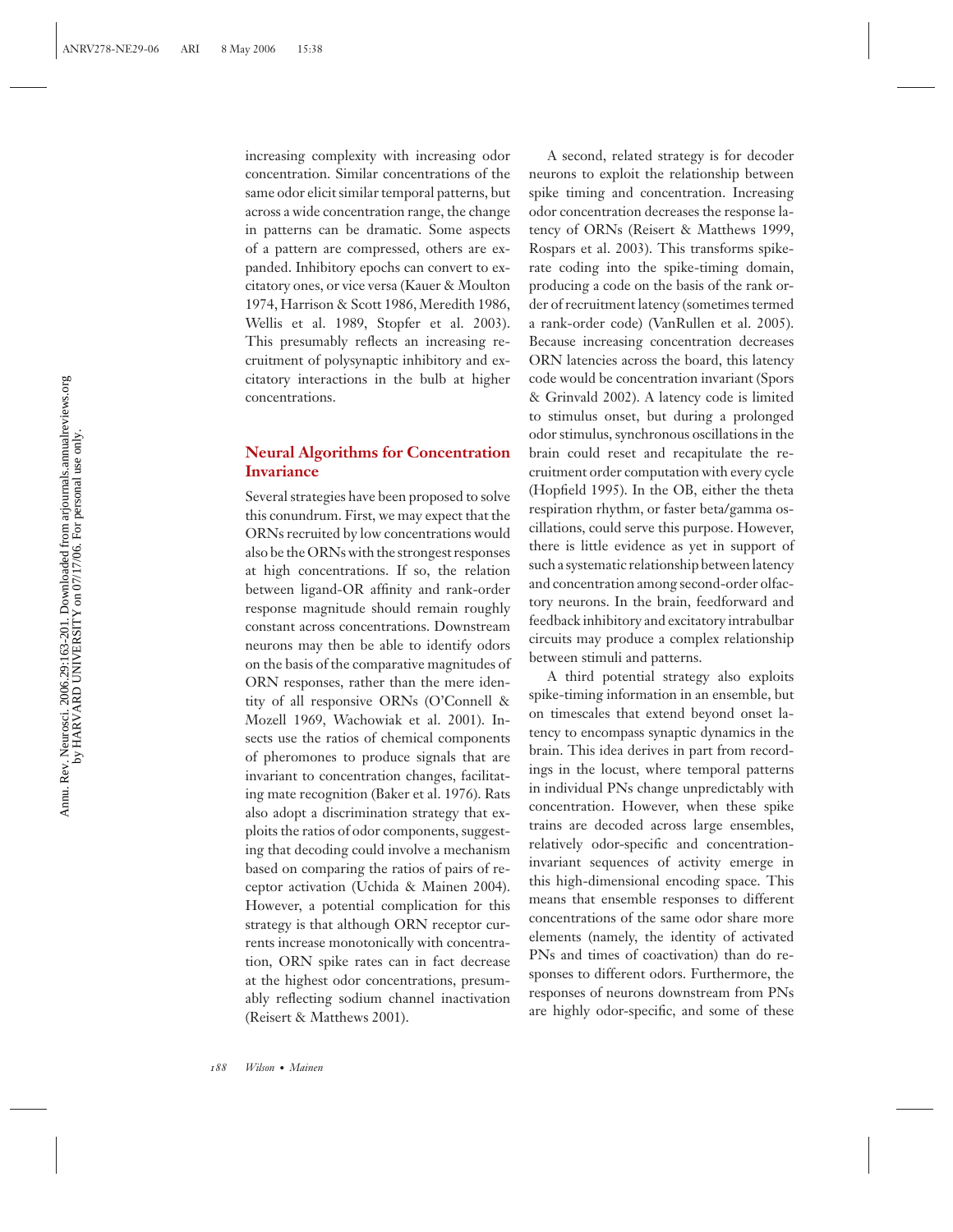responses are concentration-invariant (Stopfer et al. 2003). This implies that some downstream neurons witness roughly the same odor-specific PN ensembles regardless of odor concentration.

## **What Concentrations Are Relevant for Olfactory Processing?**

Some investigators have suggested that only low odor concentrations are physiological or biologically relevant (Wang et al. 2003, Lin et al. 2005). However, at present, there is virtually no data on the natural statistics of chemical experience, especially in comparison to the large literature on natural visual statistics. Thus, an important distinction needs to be made between naturalistic concentrations and physiological concentrations. Two criteria can reasonably define physiological concentrations: These concentrations must (*a*) lie within the dynamic range of the ORN ensemble and (*b*) support olfactory discrimination behavior. The evidence suggests that, according to these critera, a wide range of concentrations should be considered physiological.

First, the dynamic range of the ORN ensemble spans several orders of magnitude. Electrophysiological recordings of ORNs in vivo document odor thresholds in the range of 0.00001–0.001% SV. As concentration increases, ORNs with the lowest threshold can saturate before 0.1–1% SV, but highthreshold ORNs are still within their dynamic range near 100% SV (de Bruyne et al. 1999, Duchamp-Viret et al. 2000, de Bruyne et al. 2001, Meister & Bonhoeffer 2001, Bozza et al. 2004). Second, behavioral experiments show that subjects can perform olfactory discriminations over a similarly wide range of concentrations. Consistently, increasing odor concentration produces more accurate odor quality discrimination (Pelz et al. 1997, Cleland & Narla 2003, Wright & Smith 2004). This is the opposite of what one would expect if only low concentrations (activating sparse ensembles) were decipherable to downstream decoders. In the future, it will be important not just to characterize the natural statistics of odor experience, but also to understand how the olfactory system can perform so well under such a wide range of stimulus conditions.

## **The Problem of Odor Segmentation**

A final important problem for olfaction is that of odor segmentation, the ability to identify individual odor objects in a sea of background odors. This may be likened to the "cocktail party problem" in audition—how does one pluck a unique voice out of a cacophony of conversation? Because olfactory information is mixed thoroughly at the receptor level, how is it possible to segment the data to recover the original sources?

The simplest form of odor segmentation is the ability to identify a single odor despite the presence of background odors, termed background suppression. Adaptation can provide background invariance by suppressing the responses to continuously present odors. Background invariance may also benefit from imperfect mixing. Hendin et al. (1994) used temporal fluctuations in concentration to segment multiple odor sources. This algorithm makes use of the idea that separate odor sources will be conveyed to the subject by different air currents producing unique temporal patterns. The algorithm can parse out different odor sources by latching onto the temporal correlations between groups of receptors.

A more difficult computation is the ability to separate several different blended chemicals from one another (mixture segmentation)—for example, in distinguishing the different fruits making up the bouquet of a wine or the different spices in a stew. But mixture segmentation is not simply a problem for wine connoisseurs and chefs. Humans can identify as many as 8–12 familiar odors in a blend ( Jinks & Laing 1999) and rodents can likely do better. For example, the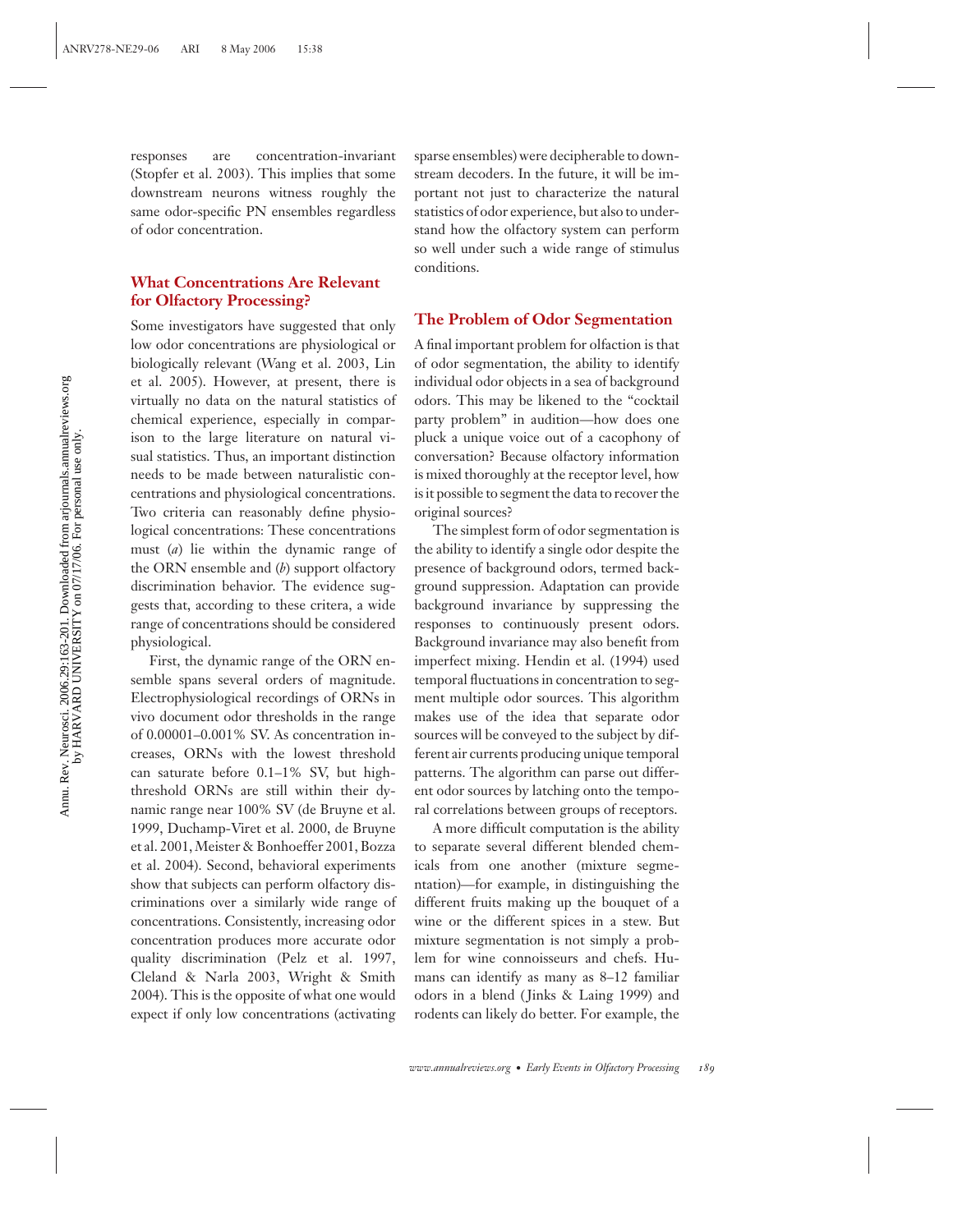components of urine convey a number of distinct pieces of information—genomic information such as species, sex, and individual identity, as well as variable metabolic information such as one's current social, reproductive, and health status, and food resources (Hurst & Beynon 2004).

In general, blind source separation is an important problem in signal processing, and the olfactory system may adopt algorithms similar to those at work in other systems. The olfactory system may also exploit its unique advantages. Hopfield (1999) described algorithms for background suppression and segmentation that exploit the large number of ORs. These algorithms have been implemented in a neural model using spike-timing computations (Brody & Hopfield 2003). An important requirement of many algorithms is that before odor segmentation is achieved, different sources should interact in a linear or quasi-linear fashion. Imaging at the glomerular level has so far suggested roughly linear additivity (Belluscio & Katz 2001), but there is evidence for more complex, and even antagonistic, actions between ligands at ORs (de Bruyne et al. 2001; Duchamp-Viret et al. 2003; Oka et al. 2004a,b). Furthermore, strongly nonlinear synaptic interactions appear to occur within the OB and cortex. Together, all these nonlinearities likely contribute to incomplete odor segmentation. This can be useful; the phenomenon of odor masking, for example, can hide malodors in food (Laing et al. 1989, Takahashi et al. 2004b).

#### **CONCLUSIONS**

The study of olfactory processing may no longer be in its infancy, but it has not yet matured beyond a stormy adolescence. There is no consensus in the field on many fundamental issues. This review notes some of the pressing questions we find most interesting. Future progress depends in part on technical innovations—expression systems for ORs, high-resolution functional imaging of the OB/AL, genetic markers for specific glomeruli, and simultaneous large-ensemble recording in awake, behaving animals. But other obstacles are conceptual rather than technological. How can we envision odor space and explore it systematically in our experiments? If the olfactory system does not detect molecular features that are easy to conceptualize, how can we design experiments that illuminate the basic principles of olfactory processing? How can we follow transformations in a hierarchical processing stream if there are so many unique glomerular information channels? Fifteen years ago, molecular genetics revolutionized olfaction. These studies not only revealed a precise molecular patterning of receptor neuron projections, but also provided a conceptual handle on a system that had been described as "utter chaos" (Gesteland et al. 1965). Now, the challenge is to push our understanding of olfactory coding beyond the receptor level and to fathom how the brain decodes information in this uniquely high-dimensional and mysteriously evocative sensory modality.

#### **ACKNOWLEDGMENTS**

The authors thank Vikas Bhandawat, Vivek Jayaraman, and Adam Kepecs for critical comments on earlier versions of the manuscript. Work in our laboratories is funded by the Pew Charitable Trusts (R.I.W.), a Smith Family New Investigator Award (R.I.W.), a Loreen Arbus Scholarship in Neuroscience (R.I.W.), the Swartz Foundation (Z.F.M.), and the National Institutes of Health (Z.F.M., R.I.W.).

## LITERATURE CITED

Abbott LF, Dayan P. 1999. The effect of correlated variability on the accuracy of a population code. *Neural Comput.* 11:91–101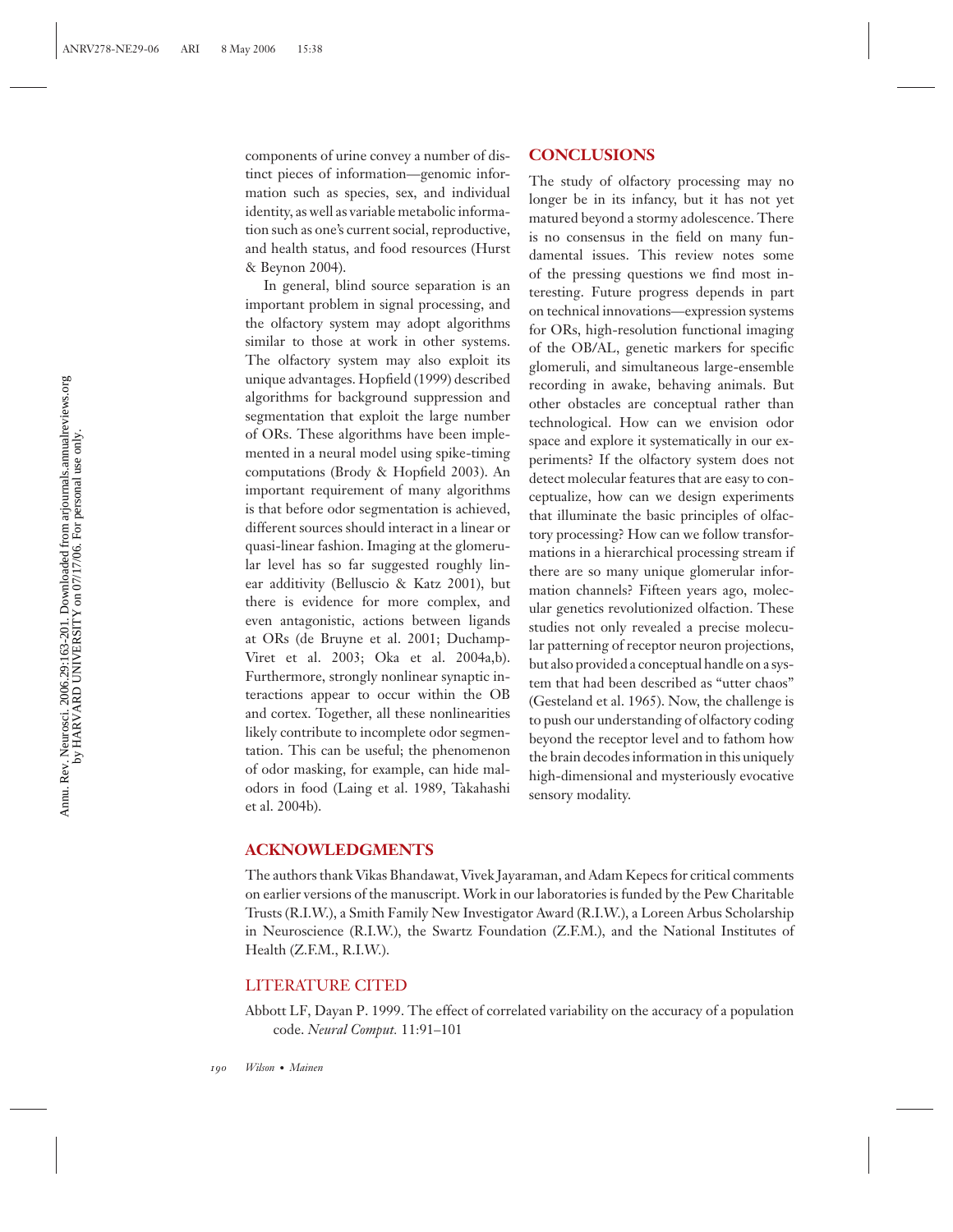- Abraham NM, Spors H, Carleton A, Margrie TW, Kuner T, Schaefer AT. 2004. Maintaining accuracy at the expense of speed: stimulus similarity defines odor discrimination time in mice. *Neuron* 44:865–76
- Adrian ED. 1942. Olfactory reactions in the brain of the hedgehog. *J. Physiol.* 100:459–73
- Adrian ED. 1950. The electrical activity of the mammalian olfactory bulb. *Electroencephalogr. Clin. Neurophysiol.* 2:377–88
- Anton S, Hansson BS. 1994. Central processing of sex pheromone, host odour, and oviposition deterrent information by interneurons in the antennal lobe of female *Spodoptera littoralis* (*Lepidoptera*: Noctuidae). *J. Comp. Neurol.* 350:199–214
- Anton S, Homberg U. 1999. Antennal lobe structure. In *Insect Olfaction*, ed. BS Hansson, pp. 97–124. New York: Springer
- Araneda RC, Kini AD, Firestein S. 2000. The molecular receptive range of an odorant receptor. *Nat. Neurosci.* 3:1248–55
- Araneda RC, Peterlin Z, Zhang X, Chesler A, Firestein S. 2004. A pharmacological profile of the aldehyde receptor repertoire in rat olfactory epithelium. *J. Physiol.* 555:743–56
- Aroniadou-Anderjaska V, Ennis M, Shipley MT. 1999. Dendrodendritic recurrent excitation in mitral cells of the rat olfactory bulb. *J. Neurophysiol.* 82:489–94
- Aroniadou-Anderjaska V, Zhou FM, Priest CA, Ennis M, Shipley MT. 2000. Tonic and synaptically evoked presynaptic inhibition of sensory input to the rat olfactory bulb via GABA(B) heteroreceptors. *J. Neurophysiol.* 84:1194–203
- Aston-Jones G, Cohen JD. 2005. An integrative theory of locus coeruleus-norepinephrine function: adaptive gain and optimal performance. *Annu. Rev. Neurosci.* 28:403–50
- Aungst JL, Heyward PM, Puche AC, Karnup SV, Hayar A, et al. 2003. Centre-surround inhibition among olfactory bulb glomeruli. *Nature* 426:623–29
- Baker TC, Carde RT, Roelofs WL. 1976. Behavioral responses of male *Argyrotaenia velutinana* (*Lepidoptera*: Tortricidae) to components of its sex pheromone. *J. Chem. Ecol.* 2:333–52
- Balu R, Larimer P, Strowbridge BW. 2004. Phasic stimuli evoke precisely timed spikes in intermittently discharging mitral cells. *J. Neurophysiol.* 92:743–53
- Belluscio L, Katz LC. 2001. Symmetry, stereotypy, and topography of odorant representations in mouse olfactory bulbs. *J. Neurosci.* 21:2113–22
- Bhagavan S, Smith BH. 1997. Olfactory conditioning in the honey bee, *Apis mellifera*: effects of odor intensity. *Physiol. Behav.* 61:107–17
- Bhalla US, Bower JM. 1997. Multiday recordings from olfactory bulb neurons in awake freely moving rats: spatially and temporally organized variability in odorant response properties. *J. Comput. Neurosci.* 4:221–56
- Bhandawat V, Reisert J, Yau KW. 2005. Elementary response of olfactory receptor neurons to odorants. *Science* 308:1931–34
- Bodyak N, Slotnick B. 1999. Performance of mice in an automated olfactometer: odor detection, discrimination and odor memory. *Chem. Senses* 24:637–45
- Boeckh J, Kaissling KE, Schneider D. 1965. Insect olfactory receptors. *Cold Spring Harb. Symp. Quant. Biol.* 30:263–80
- Bouret S, Sara SJ. 2004. Reward expectation, orientation of attention and locus coeruleusmedial frontal cortex interplay during learning. *Eur. J. Neurol.* 20:791–802
- Bozza T, Feinstein P, Zheng C, Mombaerts P. 2002. Odorant receptor expression defines functional units in the mouse olfactory system. *J. Neurosci.* 22:3033–43
- Bozza T, McGann JP, Mombaerts P, Wachowiak M. 2004. In vivo imaging of neuronal activity by targeted expression of a genetically encoded probe in the mouse. *Neuron* 42:9–21
- Brody CD, Hopfield JJ. 2003. Simple networks for spike-timing-based computation, with application to olfactory processing. *Neuron* 37:843–52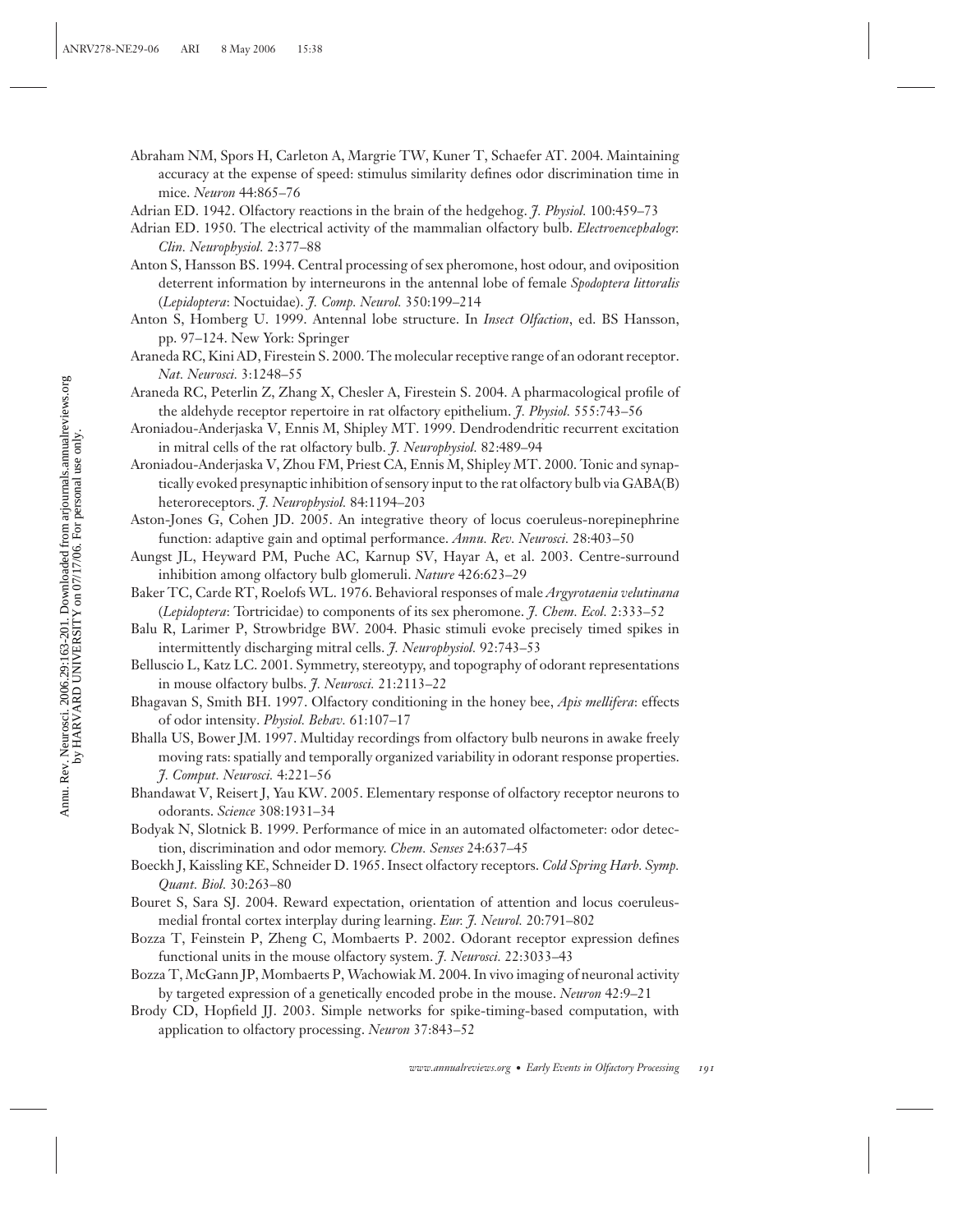- Brown SL, Joseph J, Stopfer M. 2005. Encoding a temporally structured stimulus with a temporally structured neural representation. *Nat. Neurosci.* 8:1568–76
- Buck L, Axel R. 1991. A novel multigene family may encode odorant receptors: a molecular basis for odor recognition. *Cell* 65:175–87
- Buonviso N, Amat C, Litaudon P, Roux S, Royet JP, et al. 2003. Rhythm sequence through the olfactory bulb layers during the time window of a respiratory cycle. *Eur. J. Neurosci.* 17:1811–19
- Buonviso N, Chaput MA. 1990. Response similarity to odors in olfactory bulb output cells presumed to be connected to the same glomerulus: electrophysiological study using simultaneous single-unit recordings. *J. Neurophysiol.* 63:447–54
- Buonviso N, Chaput MA, Berthommier F. 1992. Temporal pattern analyses in pairs of neighboring mitral cells. *J. Neurophysiol.* 68:417–24
- Cang J, Isaacson JS. 2003. In vivo whole-cell recording of odor-evoked synaptic transmission in the rat olfactory bulb. *J. Neurosci.* 23:4108–16
- Carlson GC, Shipley MT, Keller A. 2000. Long-lasting depolarizations in mitral cells of the rat olfactory bulb. *J. Neurosci.* 20:2011–21
- Chaput M, Holley A. 1980. Single unit responses of olfactory bulb neurones to odour presentation in awake rabbits. *J. Physiol. Paris* 76:551–58
- Chaput MA, Holley A. 1985. Responses of olfactory bulb neurons to repeated odor stimulations in awake freely-breathing rabbits. *Physiol. Behav.* 34:249–58
- Chen WR, Xiong W, Shepherd GM. 2000. Analysis of relations between NMDA receptors and GABA release at olfactory bulb reciprocal synapses. *Neuron* 25:625–33
- Christensen TA, Hildebrand JG. 1987. Male-specific, sex pheromone-selective projection neurons in the antennal lobes of the moth *Manduca sexta*. *J. Comp. Physiol. A* 160:553–69
- Christensen TA, Waldrop BR, Harrow ID, Hildebrand JG. 1993. Local interneurons and information processing in the olfactory glomeruli of the moth Manduca sexta. *J. Comp. Physiol. A* 173:385–99
- Cleland TA, Linster C. 1999. Concentration tuning mediated by spare receptor capacity in olfactory sensory neurons: a theoretical study. *Neural Comput.* 11:1673–90
- Cleland TA, Narla VA. 2003. Intensity modulation of olfactory acuity. *Behav. Neurosci.* 117:1434–40
- Clyne P, Grant A, O'Connell R, Carlson JR. 1997. Odorant response of individual sensilla on the *Drosophila* antenna. *Invert. Neurosci.* 3:127–35
- Couto A, Alenius M, Dickson BJ. 2005. Molecular, anatomical, and functional organization of the Drosophila olfactory system. *Curr. Biol.* 15:1535–47
- Daly KC, Smith BH. 2000. Associative olfactory learning in the moth *Manduca sexta*. *J. Exp. Biol.* 203:2025–38
- Dayan P, Abbott LF. 2001. *Theoretical Neuroscience*. Cambridge, MA: MIT Press
- de Bruyne M, Clyne PJ, Carlson JR. 1999. Odor coding in a model olfactory organ: the *Drosophila* maxillary palp. *J. Neurosci.* 19:4520–32
- de Bruyne M, Foster K, Carlson JR. 2001. Odor coding in the Drosophila antenna. *Neuron* 30:537–52
- de Olmos J, Hardy H, Heimer L. 1978. The afferent connections of the main and the accessory olfactory bulb formations in the rat: an experimental HRP-study. *J. Comp. Neurol.* 181:213–44
- Dobritsa AA, van der Goes van Naters W, Warr CG, Steinbrecht RA, Carlson JR. 2003. Integrating the molecular and cellular basis of odor coding in the Drosophila antenna. *Neuron* 37:827–41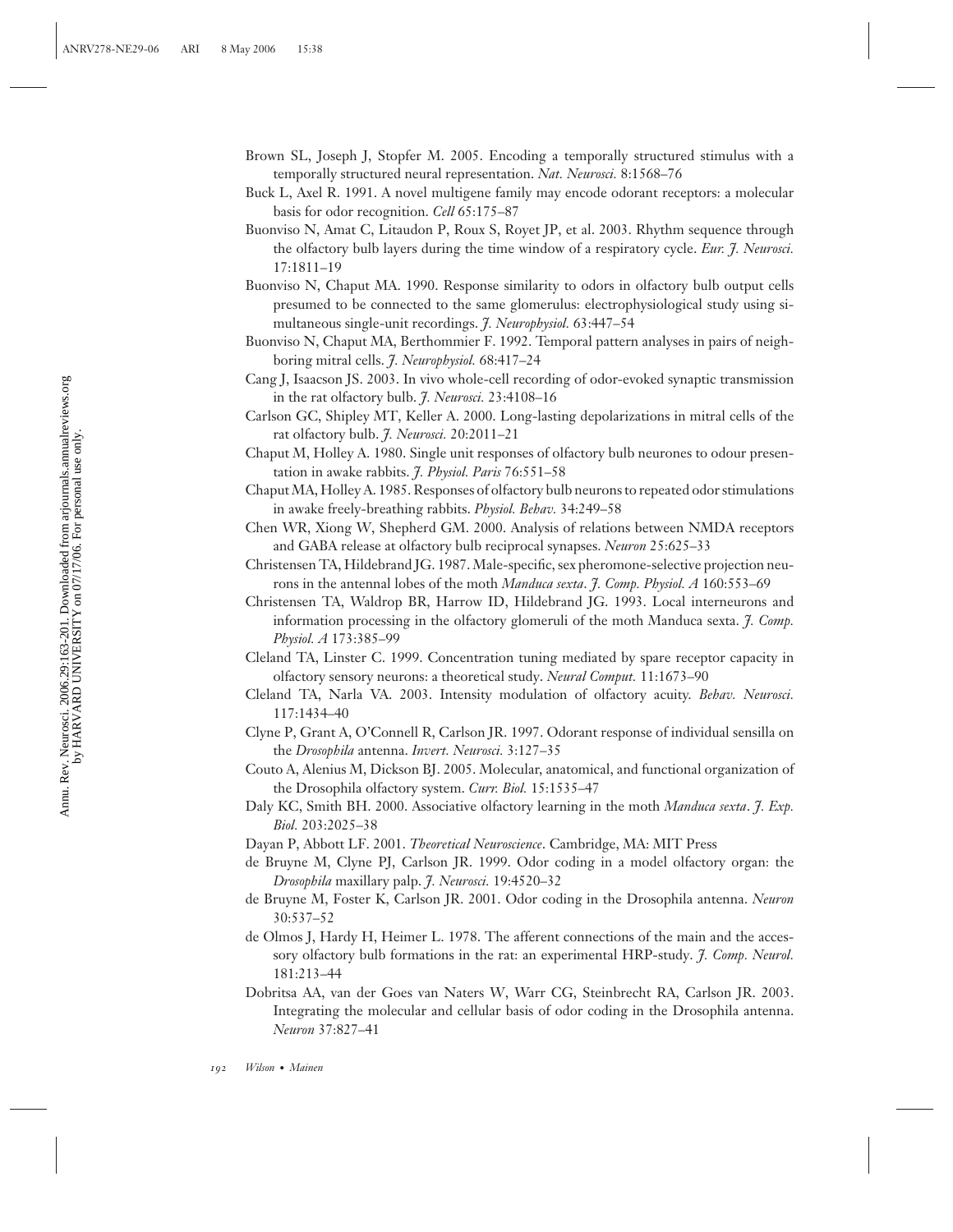- Duchamp A. 1982. Electrophysiological responses of olfactory bulb interneurons to odor stimuli in the frog. A comparison with receptor cells. *Chem. Senses* 7:191–210
- Duchamp-Viret P, Duchamp A, Chaput MA. 2000. Peripheral odor coding in the rat and frog: quality and intensity specification. *J. Neurosci.* 20:2383–90
- Duchamp-Viret P, Duchamp A, Chaput MA. 2003. Single olfactory sensory neurons simultaneously integrate the components of an odour mixture. *Eur. J. Neurosci.* 18:2690–96
- Eeckman FH, Freeman WJ. 1990. Correlations between unit firing and EEG in the rat olfactory system. *Brain Res.* 528:238–44
- Egger V, Svoboda K, Mainen ZF. 2005. Dendrodendritic synaptic signals in olfactory bulb granule cells: local spine boost and global low-threshold spike. *J. Neurosci.* 25:3521–30
- Eisthen HL. 2002. Why are olfactory systems of different animals so similar? *Brain*. *Behav. Evol.* 59:273–93
- Ennis M, Zhou FM, Ciombor KJ, Aroniadou-Anderjaska V, Hayar A, et al. 2001. Dopamine D2 receptor-mediated presynaptic inhibition of olfactory nerve terminals. *J. Neurophysiol.* 86:2986–97
- Fantana AL, Soucy ER, Meister M. 2002. The rat olfactory bulb lacks chemotopy at fine spatial scales. *Abstr. Soc. Neurosci.* 561:3
- Ferster D, Miller KD. 2000. Neural mechanisms of orientation selectivity in the visual cortex. *Annu. Rev. Neurosci.* 23:441–71
- Firestein S, Picco C, Menini A. 1993. The relation between stimulus and response in olfactory receptor cells of the tiger salamander. *J. Physiol.* 468:1–10
- Fishilevich E, Vosshall LB. 2005. Genetic and functional subdivision of the *Drosophila* antennal lobe. *Curr. Biol.* 15:1548–53
- Floriano WB, Vaidehi N, Goddard WA 3rd. 2004. Making sense of olfaction through predictions of the 3-D structure and function of olfactory receptors. *Chem. Senses* 29:269–90
- Freeman WJ. 1978. Spatial properties of an EEG event in the olfactory bulb and cortex. *Electroencephalogr. Clin. Neurophysiol.* 44:586–605
- Friedrich RW, Korsching SI. 1997. Combinatorial and chemotopic odorant coding in the zebrafish olfactory bulb visualized by optical imaging. *Neuron* 18:737–52
- Friedrich RW, Korsching SI. 1998. Chemotopic, combinatorial, and noncombinatorial odorant representations in the olfactory bulb revealed using a voltage-sensitive axon tracer. *J. Neurosci.* 18:9977–88
- Friedrich RW, Laurent G. 2001. Dynamic optimization of odor representations by slow temporal patterning of mitral cell activity. *Science* 291:889–94
- Galizia CG, Menzel R. 2001. The role of glomeruli in the neural representation of odours: results from optical recording studies. *J. Insect Physiol.* 47:115–30
- Geisler WS. 2003. Ideal observer analysis. In *The Visual Neurosciences*, ed. LM Chalupa, JS Werner. pp. 825–38. Cambridge: MIT Press
- Gesteland RC, Lettvin JY, Pitts WH. 1965. Chemical transmission in the nose of the frog. *J. Physiol.* 181:525–59
- Goldman AL, van der Goes van Naters W, Lessing D, Warr CG, Carlson JR. 2005. Coexpression of two functional odor receptors in one neuron. *Neuron* 45:661–66
- Gray CM. 1999. The temporal correlation hypothesis of visual feature integration: still alive and well. *Neuron* 24:31–47, 111–25
- Gray CM, Skinner JE. 1988. Centrifugal regulation of neuronal activity in the olfactory bulb of the waking rabbit as revealed by reversible cryogenic blockade. *Exp. Brain Res.* 69:378–86
- Haberly LB. 2001. Parallel-distributed processing in olfactory cortex: new insights from morphological and physiological analysis of neuronal circuitry. *Chem. Senses* 26:551–76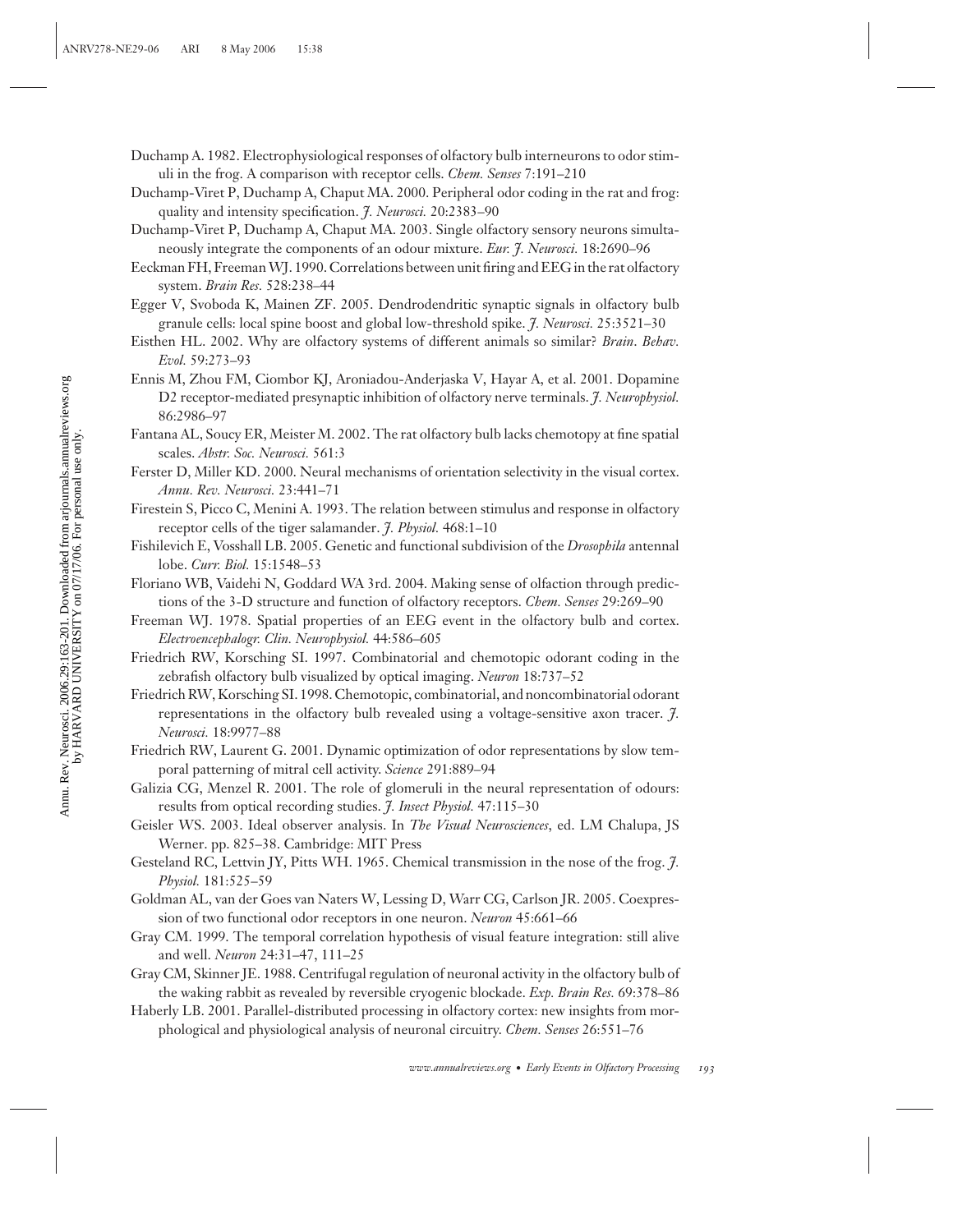- Halabisky B, Friedman D, Radojicic M, Strowbridge BW. 2000. Calcium influx through NMDA receptors directly evokes GABA release in olfactory bulb granule cells. *J. Neurosci.* 20:5124–34
- Hallem EA, Carlson JR. 2004. The odor coding system of Drosophila. *Trends Genet.* 20:453–59
- Hallem EA, Ho MG, Carlson JR. 2004a. The molecular basis of odor coding in the Drosophila antenna. *Cell* 117:965–79
- Hallem EA, Nicole Fox A, Zwiebel LJ, Carlson JR. 2004b. Olfaction: mosquito receptor for human-sweat odorant. *Nature* 427:212–13
- Hamilton KA, Kauer JS. 1989. Patterns of intracellular potentials in salamander mitral/tufted cells in response to odor stimulation. *J. Neurophysiol.* 62:609–25
- Hardy A, Palouzier-Paulignan B, Duchamp A, Royet JP, Duchamp-Viret P. 2005. 5 hydroxytryptamine action in the rat olfactory bulb: in vitro electrophysiological patchclamp recordings of juxtaglomerular and mitral cells. *Neuroscience* 131:717–31
- Harrison TA, Scott JW. 1986. Olfactory bulb responses to odor stimulation: analysis of response pattern and intensity relationships. *J. Neurophysiol.* 56:1571–89
- Hasselmo ME. 1999. Neuromodulation: acetylcholine and memory consolidation. *Trends Cogn. Sci.* 3:351–59
- Hayar A, Karnup S, Shipley MT, Ennis M. 2004. Olfactory bulb glomeruli: external tufted cells intrinsically burst at theta frequency and are entrained by patterned olfactory input. *J. Neurosci.* 24:1190–99
- Heinbockel T, Kloppenburg P, Hildebrand JG. 1998. Pheromone-evoked potentials and oscillations in the antennal lobes of the sphinx moth *Manduca sexta*. *J. Comp. Physiol. A* 182:703–14
- Hendin O, Horn D, Hopfield JJ. 1994. Decomposition of a mixture of signals in a model of the olfactory bulb. *Proc. Natl. Acad. Sci. USA* 91:5942–46
- Hildebrand JG, Shepherd GM. 1997. Mechanisms of olfactory discrimination: converging evidence for common principles across phyla. *Annu. Rev. Neurosci.* 20:595–631
- Hopfield JJ. 1995. Pattern recognition computation using action potential timing for stimulus representation. *Nature* 376:33–36
- Hopfield JJ. 1999. Odor space and olfactory processing: collective algorithms and neural implementation. *Proc. Natl. Acad. Sci. USA* 96:12506–11
- Hurst JL, Beynon RJ. 2004. Scent wars: the chemobiology of competitive signalling in mice. *Bioessays* 26:1288–98
- Igarashi KM, Mori K. 2005. Spatial representation of hydrocarbon odorants in the ventrolateral zones of the rat olfactory bulb. *J. Neurophysiol.* 93:1007–19
- Imamura K, Mataga N, Mori K. 1992. Coding of odor molecules by mitral/tufted cells in rabbit olfactory bulb. I. Aliphatic compounds. *J. Neurophysiol.* 68:1986–2002
- Inaki K, Takahashi YK, Nagayama S, Mori K. 2002. Molecular-feature domains with posterodorsal-anteroventral polarity in the symmetrical sensory maps of the mouse olfactory bulb: mapping of odourant-induced Zif268 expression. *Eur. J. Neurosci.* 15:1563–74
- Isaacson JS. 1999. Glutamate spillover mediates excitatory transmission in the rat olfactory bulb. *Neuron* 23:377–84
- Isaacson JS. 2001. Mechanisms governing dendritic gamma-aminobutyric acid (GABA) release in the rat olfactory bulb. *Proc. Natl. Acad. Sci. USA* 98:337–42
- Isaacson JS, Strowbridge BW. 1998. Olfactory reciprocal synapses: dendritic signaling in the CNS. *Neuron* 20:749–61
- Jacobs BL, Fornal CA. 1993. 5-HT and motor control: a hypothesis. *Trends Neurosci.* 16:346–52
- Jinks A, Laing DG. 1999. A limit in the processing of components in odour mixtures. *Perception* 28:395–404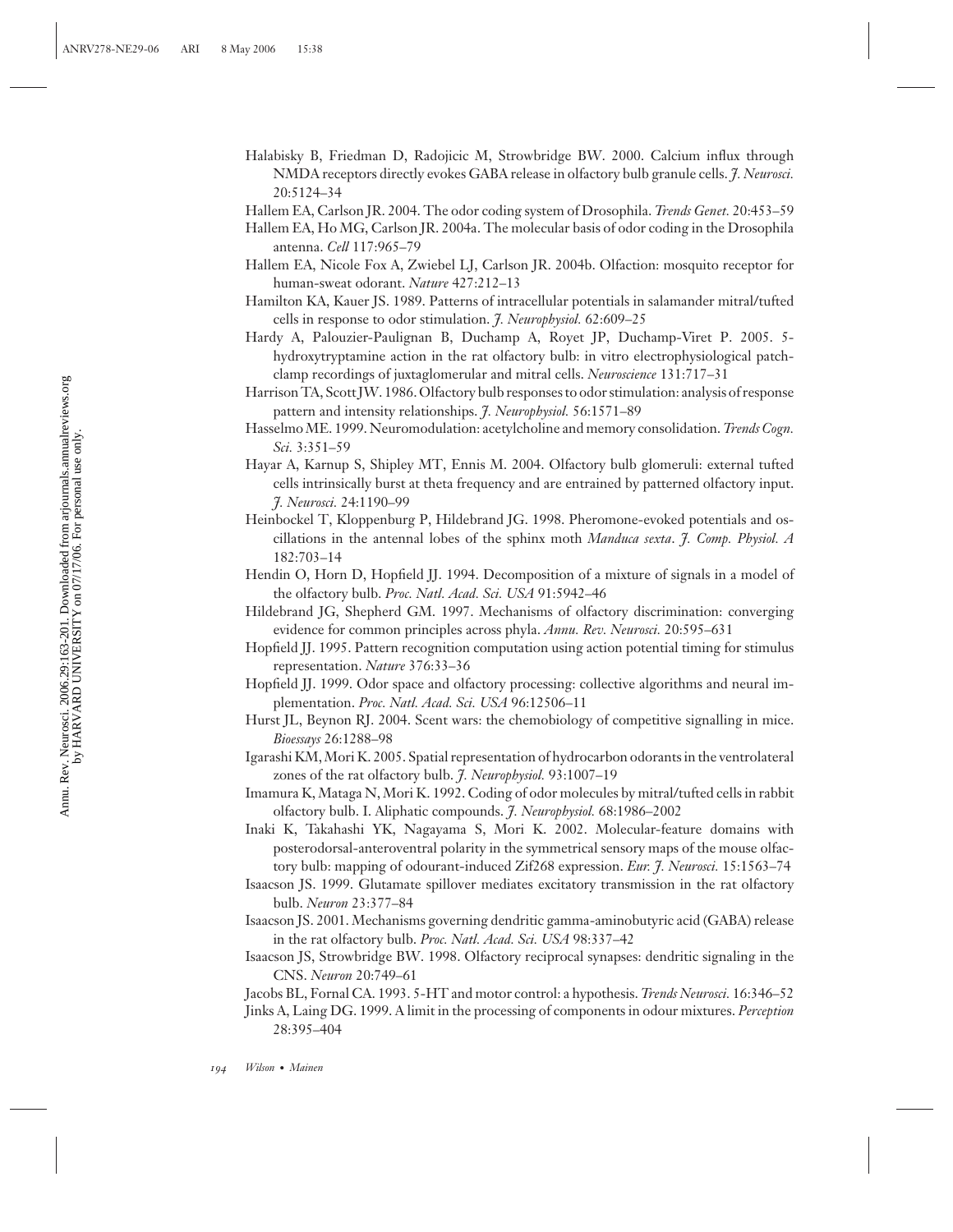- Johnson BA, Ho SL, Xu Z, Yihan JS, Yip S, et al. 2002. Functional mapping of the rat olfactory bulb using diverse odorants reveals modular responses to functional groups and hydrocarbon structural features. *J. Comp. Neurol.* 449:180–94
- Johnson BA, Leon M. 2000. Modular representations of odorants in the glomerular layer of the rat olfactory bulb and the effects of stimulus concentration. *J. Comp. Neurol.* 422:496–509
- Jones KA, Borowsky B, Tamm JA, Craig DA, Durkin MM, et al. 1998. GABA(B) receptors function as a heteromeric assembly of the subunits GABA(B)R1 and GABA(B)R2. *Nature* 396:674–79
- Kaissling KE, Hildebrand JG, Tumlinson JH. 1989. Pheromone receptor cells in the male moth *Manduca sexta*. *Arch. Insect Biochem. Physiol.* 10:273–79
- Kajiya K, Inaki K, Tanaka M, Haga T, Kataoka H, Touhara K. 2001. Molecular bases of odor discrimination: reconstitution of olfactory receptors that recognize overlapping sets of odorants. *J. Neurosci.* 21:6018–25
- Kanzaki R, Arbas EA, Strausfeld NJ, Hildebrand JG. 1989. Physiology and morphology of projection neurons in the antennal lobe of the male moth *Manduca sext*a. *J. Comp. Physiol. A* 165:427–53
- Kashiwadani H, Sasaki YF, Uchida N, Mori K. 1999. Synchronized oscillatory discharges of mitral/tufted cells with different molecular receptive ranges in the rabbit olfactory bulb. *J. Neurophysiol.* 82:1786–92
- Katada S, Hirokawa T, Oka Y, Suwa M, Touhara K. 2005. Structural basis for a broad but selective ligand spectrum of a mouse olfactory receptor: mapping the odorant-binding site. *J. Neurosci.* 25:1806–15
- Katoh K, Koshimoto H, Tani A, Mori K. 1993. Coding of odor molecules by mitral/tufted cells in rabbit olfactory bulb. II. Aromatic compounds. *J. Neurophysiol.* 70:2161–75
- Kauer JS, Moulton DG. 1974. Responses of olfactory bulb neurones to odour stimulation of small nasal areas in the salamander. *J. Physiol.* 243:717–37
- Kay LM, Freeman WJ. 1998. Bidirectional processing in the olfactory-limbic axis during olfactory behavior. *Behav. Neurosci.* 112:541–53
- Kay LM, Laurent G. 1999. Odor- and context-dependent modulation of mitral cell activity in behaving rats. *Nat. Neurosci.* 2:1003–9
- Knudsen EI, du Lac S, Esterly SD. 1987. Computational maps in the brain. *Annu. Rev. Neurosci.* 10:41–65
- Kreher SA, Kwon JY, Carlson JR. 2005. The molecular basis of odor coding in the Drosophila larva. *Neuron* 46:445–56
- Laing DG, Panhuber H, Slotnick BM. 1989. Odor masking in the rat. *Physiol. Behav.* 45:689–94
- Lam YW, Cohen LB, Wachowiak M, Zochowski MR. 2000. Odors elicit three different oscillations in the turtle olfactory bulb. *J. Neurosci.* 20:749–62
- Laurent G. 1999. A systems perspective on early olfactory coding. *Science* 286:723–28
- Laurent G, Davidowitz H. 1994. Encoding of olfactory information with oscillatory neural assemblies. *Science* 265:1872–75
- Lei H, Christensen TA, Hildebrand JG. 2002. Local inhibition modulates odor-evoked synchronization of glomerulus-specific output neurons. *Nat. Neurosci.* 5:557–65
- Lei H, Christensen TA, Hildebrand JG. 2004. Spatial and temporal organization of ensemble representations for different odor classes in the moth antennal lobe. *J. Neurosci.* 24:11108– 19
- Lin DY, Zhang S-Z, Block E, Katz LC. 2005. Encoding social signals in the mouse main olfactory bulb. *Nature* 434:470–77
- Linster C, Johnson BA, Morse A, Yue E, Leon M. 2002. Spontaneous versus reinforced olfactory discriminations. *J. Neurosci.* 22:6842–45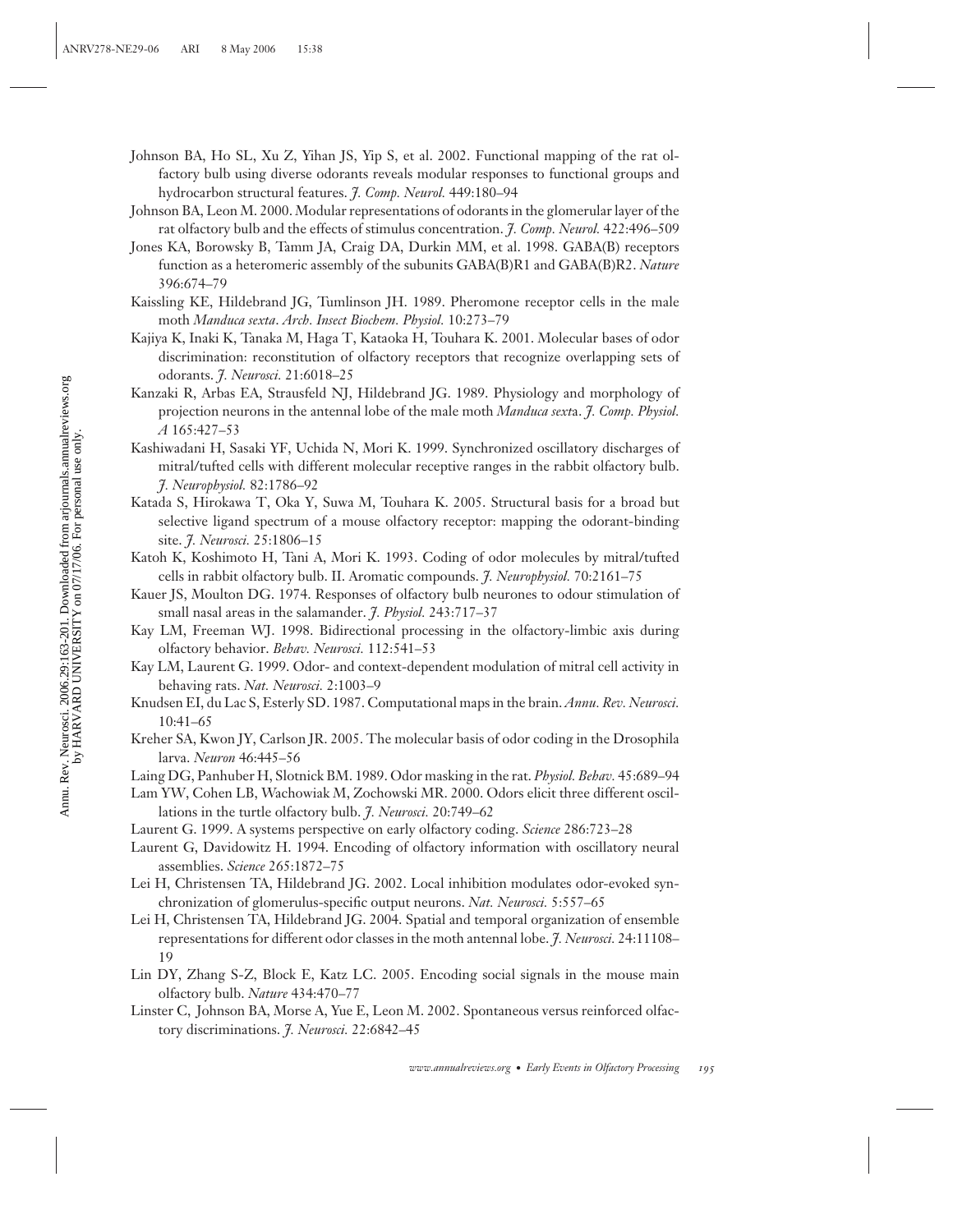- Lodovichi C, Belluscio L, Katz LC. 2003. Functional topography of connections linking mirror-symmetric maps in the mouse olfactory bulb. *Neuron* 38:265–76
- Lu XC, Slotnick BM. 1998. Olfaction in rats with extensive lesions of the olfactory bulbs: implications for odor coding. *Neuroscience* 84:849–66
- Luo M, Katz LC. 2001. Response correlation maps of neurons in the mammalian olfactory bulb. *Neuron* 32:1165–79
- MacLeod K, Laurent G. 1996. Distinct mechanisms for synchronization and temporal patterning of odor-encoding neural assemblies. *Science* 274:976–79
- Macrides F, Chorover SL. 1972. Olfactory bulb units: activity correlated with inhalation cycles and odor quality. *Science* 175:84–87
- Malnic B, Hirono J, Sato T, Buck LB. 1999. Combinatorial receptor codes for odors. *Cell* 96:713–23
- Man O, Gilad Y, Lancet D. 2004. Prediction of the odorant binding site of olfactory receptor proteins by human-mouse comparisons. *Protein Sci.* 13:240–54
- Margrie TW, Sakmann B, Urban NN. 2001. Action potential propagation in mitral cell lateral dendrites is decremental and controls recurrent and lateral inhibition in the mammalian olfactory bulb. *Proc. Natl. Acad. Sci. USA* 98:319–24
- Martin C, Gervais R, Hugues E, Messaoudi B, Ravel N. 2004. Learning modulation of odorinduced oscillatory responses in the rat olfactory bulb: a correlate of odor recognition? *J*. *Neurosci.* 24:389–97
- Masu M, Tanabe Y, Tsuchida K, Shigemoto R, Nakanishi S. 1991. Sequence and expression of a metabotropic glutamate receptor. *Nature* 349:760–65
- Mathews DF. 1972. Response patterns of single neurons in the tortoise olfactory epithelium and olfactory bulb. *J. Gen. Physiol.* 60:166–80
- Mazor O, Laurent G. 2005. Transient dynamics vs. fixed points in odor representations by locust antennal lobe projection neurons. *Neuron* 48:661–73
- McLean JH, Darby-King A, Hodge E. 1996. 5-HT2 receptor involvement in conditioned olfactory learning in the neonate rat pup. *Behav. Neurosci.* 110:1426–34
- McLean JH, Shipley MT. 1987. Serotonergic afferents to the rat olfactory bulb: II. Changes in fiber distribution during development. *J. Neurosci.* 7:3029–39
- Meister M, Bonhoeffer T. 2001. Tuning and topography in an odor map on the rat olfactory bulb. *J. Neurosci.* 21:1351–60
- Meredith M. 1986. Patterned response to odor in mammalian olfactory bulb: the influence of intensity. *J. Neurophysiol.* 56:572–97
- Meredith M, Moulton DG. 1978. Patterned response to odor in single neurones of goldfish olfactory bulb: influence of odor quality and other stimulus parameters. *J. Gen. Physiol.* 71:615–43
- Mombaerts P. 2004. Odorant receptor gene choice in olfactory sensory neurons: the one receptor-one neuron hypothesis revisited. *Curr. Opin. Neurobiol.* 14:31–36
- Mombaerts P, Wang F, Dulac C, Chao SK, Nemes A, et al. 1996. Visualizing an olfactory sensory map. *Cell* 87:675–86
- Mori K, Mataga N, Imamura K. 1992. Differential specificities of single mitral cells in rabbit olfactory bulb for a homologous series of fatty acid odor molecules. *J. Neurophysiol.* 67:786– 89
- Mori K, Shepherd GM. 1994. Emerging principles of molecular signal processing by mitral/ tufted cells in the olfactory bulb. *Semin. Cell Biol.* 5:65–74
- Motokizawa F. 1996. Odor representation and discrimination in mitral/tufted cells of the rat olfactory bulb. *Exp. Brain Res.* 112:24–34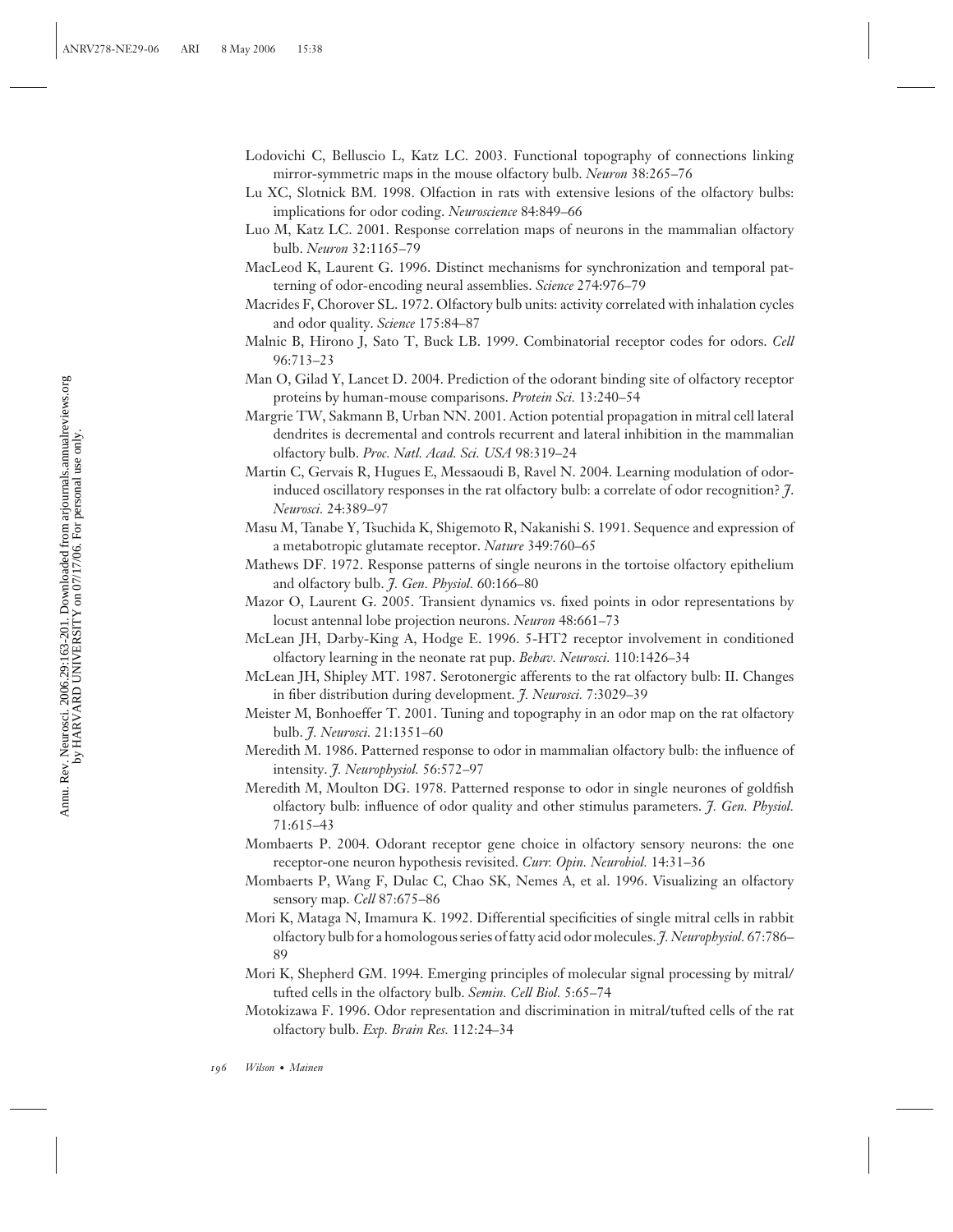- Murphy GJ, Darcy DP, Isaacson JS. 2005. Intraglomerular inhibition: signaling mechanisms of an olfactory microcircuit. *Nat. Neurosci.* 8:354–64
- Murphy GJ, Glickfeld LL, Balsen Z, Isaacson JS. 2004. Sensory neuron signaling to the brain: properties of transmitter release from olfactory nerve terminals. *J. Neurosci.* 24:3023–30
- Neville KR, Haberly LB. 2003. Beta and gamma oscillations in the olfactory system of the urethane-anesthetized rat. *J. Neurophysiol.* 90:3921–30
- Nezlin LP, Schild D. 2000. Structure of the olfactory bulb in tadpoles of *Xenopus laevis*. *Cell Tissue Res.* 302:21–29
- Ng M, Roorda RD, Lima SQ, Zemelman BV, Morcillo P, Miesenbock G. 2002. Transmission of olfactory information between three populations of neurons in the antennal lobe of the fly. *Neuron* 36:463–74
- Nickell WT, Behbehani MM, Shipley MT. 1994. Evidence for GABAB-mediated inhibition of transmission from the olfactory nerve to mitral cells in the rat olfactory bulb. *Brain Res. Bull.* 35:119–23
- Nicoll RA, Jahr CE. 1982. Self-excitation of olfactory bulb neurones. *Nature* 296:441–44
- O'Connell RJ, Mozell MM. 1969. Quantitative stimulation of frog olfactory receptors. *J. Neurophysiol.* 32:51–63
- Oka Y, Nakamura A, Watanabe H, Touhara K. 2004a. An odorant derivative as an antagonist for an olfactory receptor. *Chem. Senses* 29:815–22
- Oka Y, Omura M, Kataoka H, Touhara K. 2004b. Olfactory receptor antagonism between odorants. *EMBO J.* 23:120–26
- Onoda N, Mori K. 1980. Depth distribution of temporal firing patterns in olfactory bulb related to air-intake cycles. *J. Neurophysiol.* 44:29–39
- Orona E, Rainer EC, Scott JW. 1984. Dendritic and axonal organization of mitral and tufted cells in the rat olfactory bulb. *J. Comp. Neurol.* 226:346–56
- Pager J. 1983. Unit responses changing with behavioral outcome in the olfactory bulb of unrestrained rats. *Brain Res.* 289:87–98
- Pager J. 1985. Respiration and olfactory bulb unit activity in the unrestrained rat: statements and reappraisals. *Behav. Brain Res.* 16:81–94
- Passe DH, Walker JC. 1985. Odor psychophysics in vertebrates. *Neurosci. Biobehav. Rev.* 9:431– 67
- Pelz C, Gerber B, Menzel R. 1997. Odorant intensity as a determinant for olfactory conditioning in honeybees: roles in discrimination, overshadowing and memory consolidation. *J. Exp. Biol.* 200:837–47
- Perez-Orive J, Mazor O, Turner GC, Cassenaer S, Wilson RI, Laurent G. 2002. Oscillations and sparsening of odor representations in the mushroom body. *Science* 297:359–65
- Pfaff DW, Gregory E. 1971. Olfactory coding in olfactory bulb and medial forebrain bundle of normal and castrated male rats. *J. Neurophysiol.* 34:208–16
- Pologruto TA, Yasuda R, Svoboda K. 2004. Monitoring neural activity and  $[Ca^{2+}]$  with genetically encoded Ca<sup>2</sup><sup>+</sup> indicators. *J. Neurosci.* 24:9572–79
- Pouget A, Dayan P, Zemel R. 2000. Information processing with population codes. *Nat. Rev. Neurosci.* 1:125–32
- Price JL, Powell TP. 1970a. An experimental study of the origin and the course of the centrifugal fibres to the olfactory bulb in the rat. *J. Anat.* 107:215–37
- Price JL, Powell TP. 1970b. The mitral and short axon cells of the olfactory bulb. *J. Cell Sci.* 7:631–51
- Price TL, Darby-King A, Harley CW, McLean JH. 1998. Serotonin plays a permissive role in conditioned olfactory learning induced by norepinephrine in the neonate rat. *Behav. Neurosci.* 112:1430–37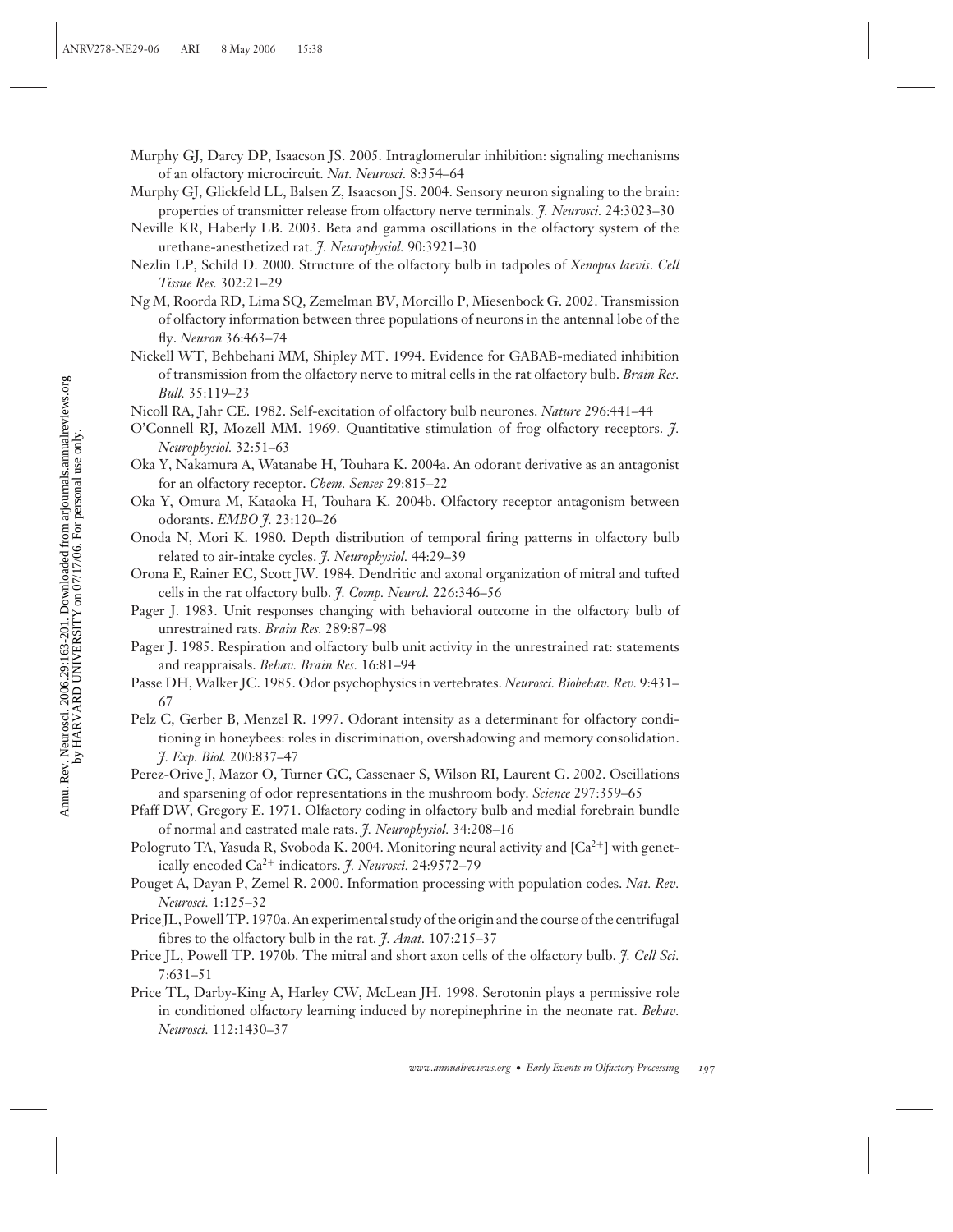- Quinn WG, Harris WA, Benzer S. 1974. Conditioned behavior in *Drosophila melanogaster*. *Proc. Natl. Acad. Sci. USA* 71:708–12
- Rall W, Shepherd GM. 1968. Theoretical reconstruction of field potentials and dendrodendritic synaptic interactions in olfactory bulb. *J. Neurophysiol.* 31:884–915
- Ramirez JM, Richter DW. 1996. The neuronal mechanisms of respiratory rhythm generation. *Curr. Opin. Neurobiol.* 6:817–25
- Reisert J, Matthews HR. 1999. Adaptation of the odour-induced response in frog olfactory receptor cells. *J. Physiol.* 519(Pt. 3):801–13
- Reisert J, Matthews HR. 2001. Response properties of isolated mouse olfactory receptor cells. *J. Physiol.* 530:113–22
- Ressler KJ, Sullivan SL, Buck LB. 1993. A zonal organization of odorant receptor gene expression in the olfactory epithelium. *Cell* 73:597–609
- Ressler KJ, Sullivan SL, Buck LB. 1994. Information coding in the olfactory system: evidence for a stereotyped and highly organized epitope map in the olfactory bulb. *Cell* 79:1245–55
- Revial MF, Sicard G, Duchamp A, Holley A. 1982. New studies on odour discrimination in the frog's olfactory receptor cells I. Experimental results. *Chem. Senses* 7:175–90
- Richerson GB. 2004. Serotonergic neurons as carbon dioxide sensors that maintain pH homeostasis. *Nature Rev. Neurosci.* 5:449–61
- Rinberg D, Koulakov A, Ollinger F, Gelperin A. 2004a. Analysis of mitral cell odor responses in behaving mice: spikes and oscillations. *Abstr. Soc. Neurosci.* 139.10
- Rinberg D, Koulakov A, Ollinger F, Gelperin A. 2004b. Mitral cell responses in awake and anesthetized mice. *Abstr. Soc. Neurosci.* 139.11
- Ring G, Mezza RC, Schwob JE. 1997. Immunohistochemical identification of discrete subsets of rat olfactory neurons and the glomeruli that they innervate. *J. Comp. Neurol.* 388:415–34
- Rospars JP, Lansky P, Duchamp A, Duchamp-Viret P. 2003. Relation between stimulus and response in frog olfactory receptor neurons in vivo. *Eur. J. Neurosci.* 18:1135–54
- Rubin BD, Katz LC. 1999. Optical imaging of odorant representations in the mammalian olfactory bulb. *Neuron* 23:499–511
- Rubin BD, Katz LC. 2001. Spatial coding of enantiomers in the rat olfactory bulb. *Nat. Neurosci.* 4:355–56
- Sachse S, Galizia CG. 2002. Role of inhibition for temporal and spatial odor representation in olfactory output neurons: a calcium imaging study. *J. Neurophysiol.* 87:1106–17
- Salin PA, Lledo PM, Vincent JD, Charpak S. 2001. Dendritic glutamate autoreceptors modulate signal processing in rat mitral cells. *J. Neurophysiol.* 85:1275–82
- Sankaranarayanan S, Ryan TA. 2000. Real-time measurements of vesicle-SNARE recycling in synapses of the central nervous system. *Nat. Cell Biol.* 2:197–204
- Schoenbaum G, Chiba AA, Gallagher M. 2000. Changes in functional connectivity in orbitofrontal cortex and basolateral amygdala during learning and reversal training. *J. Neurosci.* 20:5179–89
- Schoenbaum G, Eichenbaum H. 1995. Information coding in the rodent prefrontal cortex. I. Single-neuron activity in orbitofrontal cortex compared with that in pyriform cortex. *J. Neurophysiol.* 74:733–50
- Schoppa NE, Kinzie JM, Sahara Y, Segerson TP, Westbrook GL. 1998. Dendrodendritic inhibition in the olfactory bulb is driven by NMDA receptors. *J. Neurosci.* 18:6790–802
- Schoppa NE, Westbrook GL. 2001. Glomerulus-specific synchronization of mitral cells in the olfactory bulb. *Neuron* 31:639–51
- Schoppa NE, Westbrook GL. 2002. AMPA autoreceptors drive correlated spiking in olfactory bulb glomeruli. *Nat. Neurosci.* 5:1194–202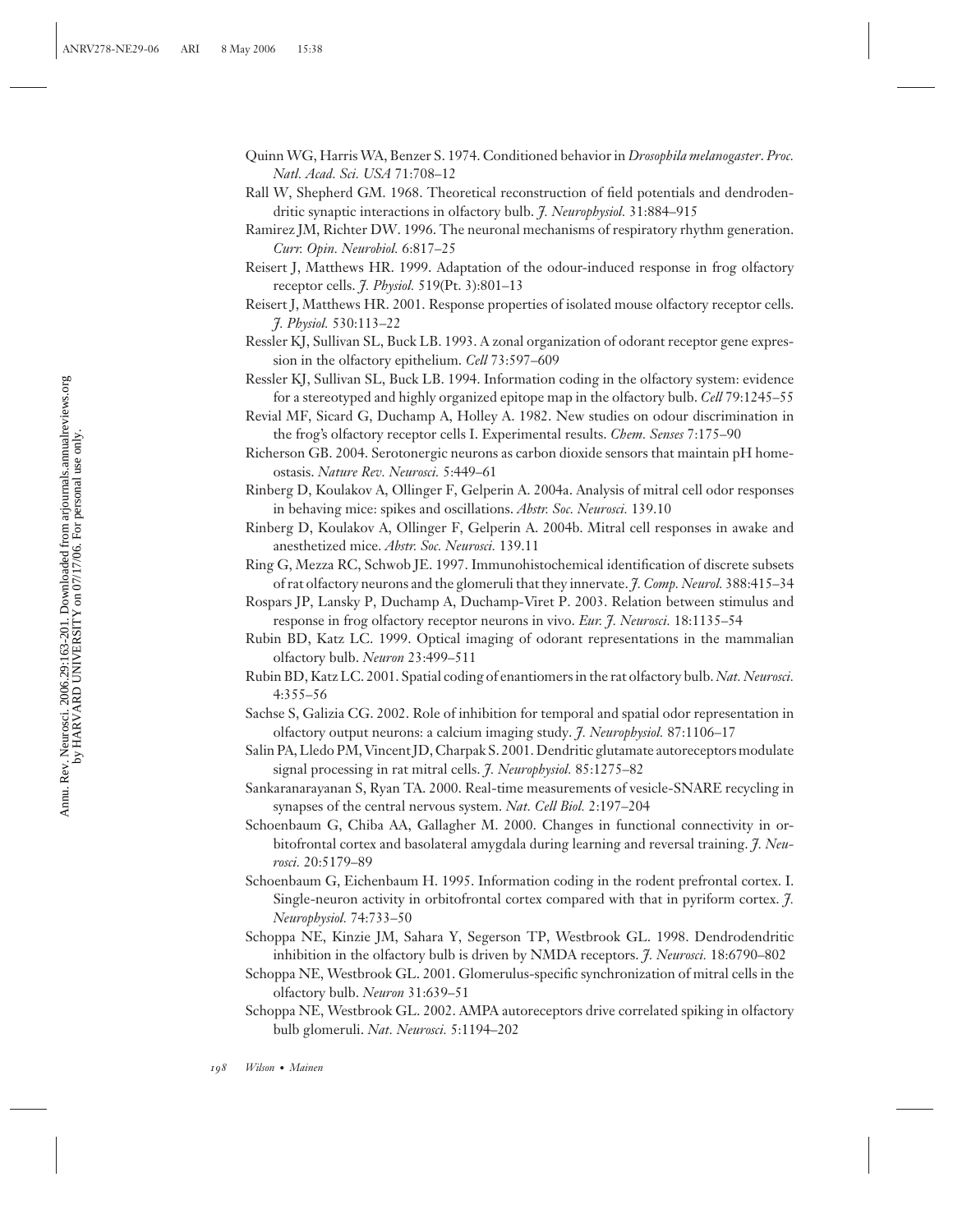- Seriès P, Latham PE, Pouget A. 2004. Tuning curve sharpening for orientation selectivity: coding efficiency and the impact of correlations. *Nat. Neurosci.* 7:1129–35
- Shepherd GM, Greer CA. 1998. Olfactory bulb. In *The Synaptic Organization of the Brain*, ed. GM Shepherd, pp. 159–203. New York: Oxford Univ. Press
- Shinoda K, Shiotani Y, Osawa Y. 1989. "Necklace olfactory glomeruli" form unique components of the rat primary olfactory system. *J. Comp. Neurol.* 284:362–73
- Shipley MT, Adamek GD. 1984. The connections of the mouse olfactory bulb: a study using orthograde and retrograde transport of wheat germ agglutinin conjugated to horseradish peroxidase. *Brain Res. Bull.* 12:669–88
- Shipley MT, Ennis M. 1996. Functional organization of olfactory system. *J. Neurobiol.* 30:123– 76
- Skarda CA, Freeman WJ. 1987. Brains make chaos to make sense of the world. *Behav. Brain Sci.* 10:161–73
- Slotnick BM. 1994. The enigma of olfactory learning revisited. *Neuroscience* 58:1–12
- Smith BH, Menzel R. 1989. An analysis of variability in the feeding motor program of the honey bee: the role of learning in releasing a modal action pattern. *Ethology* 82:68–81
- Sobel EC, Tank DW. 1993. Timing of odor stimulation does not alter patterning of olfactory bulb unit activity in freely breathing rats. *J. Neurophysiol.* 69:1331–37
- Spors H, Grinvald A. 2002. Spatio-temporal dynamics of odor representations in the mammalian olfactory bulb. *Neuron* 34:301–15
- Stange G, Stowe S. 1999. Carbon-dioxide sensing structures in terrestrial arthropods. *Microsc. Res. Tech.* 47:416–27
- Stopfer M, Bhagavan S, Smith BH, Laurent G. 1997. Impaired odour discrimination on desynchronization of odour-encoding neural assemblies. *Nature* 390:70–74
- Stopfer M, Jayaraman V, Laurent G. 2003. Intensity versus identity coding in an olfactory system. *Neuron* 39:991–1004
- Stopfer M, Laurent G. 1999. Short-term memory in olfactory network dynamics. *Nature* 402:664–68
- Strotmann J, Conzelmann S, Beck A, Feinstein P, Breer H, Mombaerts P. 2000. Local permutations in the glomerular array of the mouse olfactory bulb. *J. Neurosci.* 20:6927–38
- Suh GS, Wong AM, Hergarden AC, Wang JW, Simon AF, et al. 2004. A single population of olfactory sensory neurons mediates an innate avoidance behaviour in Drosophila. *Nature* 431:854–59
- Sullivan RM, Wilson DA. 1994. The locus coeruleus, norepinephrine, and memory in newborns. *Brain Res. Bull.* 35:467–72
- Takahashi YK, Kurosaki M, Hirono S, Mori K. 2004a. Topographic representation of odorant molecular features in the rat olfactory bulb. *J. Neurophysiol.* 92:2413–27
- Takahashi YK, Nagayama S, Mori K. 2004b. Detection and masking of spoiled food smells by odor maps in the olfactory bulb. *J. Neurosci.* 24:8690–94
- Teicher MH, Stewart WB, Kauer JS, Shepherd GM. 1980. Suckling pheromone stimulation of a modified glomerular region in the developing rat olfactory bulb revealed by the 2 deoxyglucose method. *Brain Res.* 194:530–35
- Teyke T, Gelperin A. 1999. Olfactory oscillations augment odor discrimination not odor identification by Limax CNS. *Neuroreport* 10:1061–68
- Trotier D. 1994. Intensity coding in olfactory receptor cells. *Semin. Cell Biol.* 5:47–54
- Tsodyks M, Gilbert C. 2004. Neural networks and perceptual learning. *Nature* 431:775–81
- Uchida N, Mainen ZF. 2003. Speed and accuracy of olfactory discrimination in the rat. *Nat. Neurosci.* 6:1224–29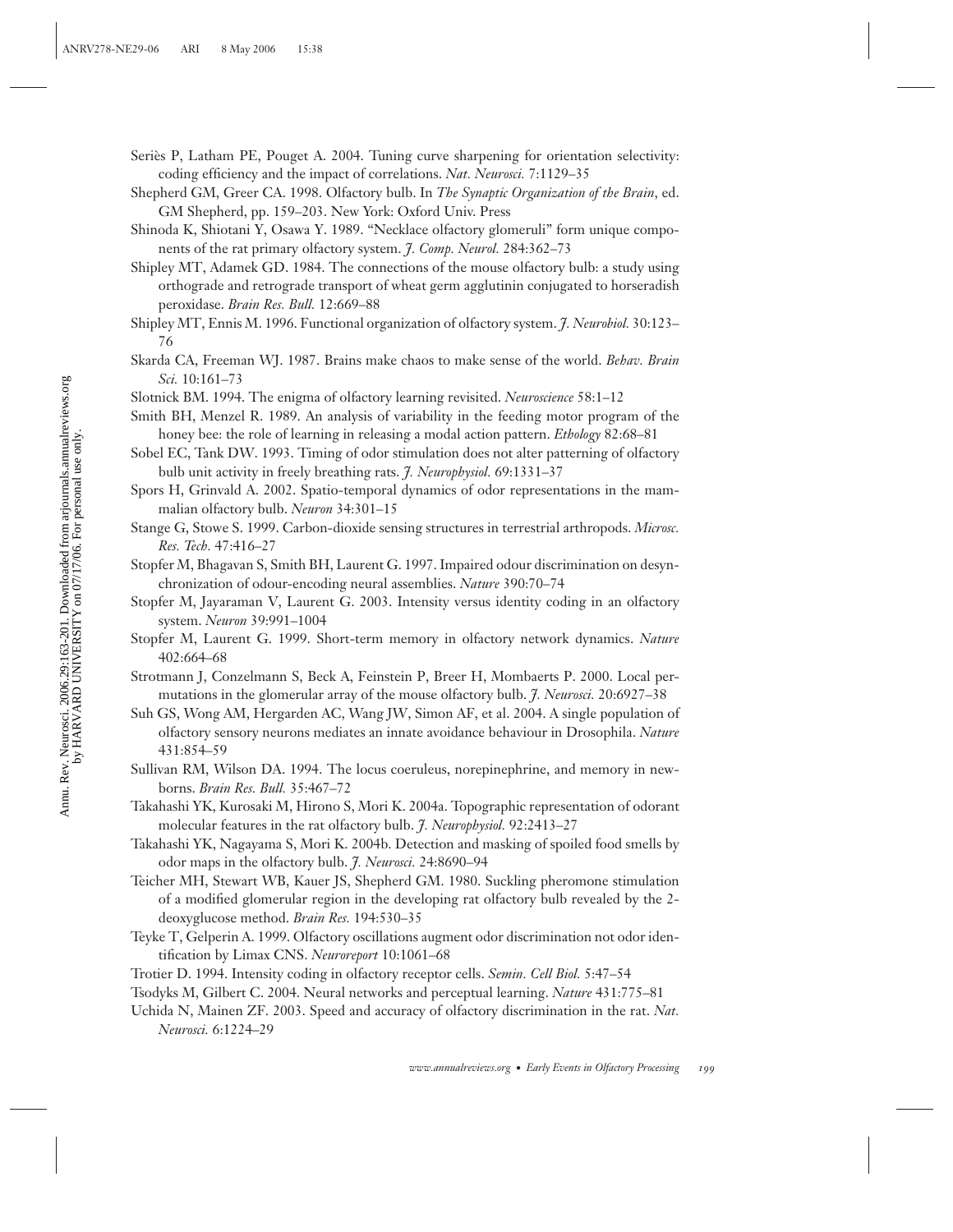- Uchida N, Mainen ZF. 2004. Psychophysical characterization of concentration-invariant olfactory recognition. *Abstr. Soc. Neurosci.* 30:531.9
- Uchida N, Takahashi YK, Tanifuji M, Mori K. 2000. Odor maps in the mammalian olfactory bulb: domain organization and odorant structural features. *Nat. Neurosci.* 3:1035–43
- Urban NN, Sakmann B. 2002. Reciprocal intraglomerular excitation and intra- and interglomerular lateral inhibition between mouse olfactory bulb mitral cells. *J. Physiol.* 542:355– 67
- Usrey WM, Reid RC. 1999. Synchronous activity in the visual system. *Annu. Rev. Physiol.* 61:435–56
- Vanderwolf CH. 1992. Hippocampal activity, olfaction, and sniffing: an olfactory input to the dentate gyrus. *Brain Res.* 593:197–208
- Vanderwolf CH, Zibrowski EM. 2001. Pyriform cortex beta-waves: odor-specific sensitization following repeated olfactory stimulation. *Brain Res.* 892:301–8

VanRullen R, Guyonneau R, Thorpe SJ. 2005. Spike times make sense. *Trends Neurosci.* 28:1–4

- Vassar R, Chao SK, Sitcheran R, Nunez JM, Vosshall LB, Axel R. 1994. Topographic organization of sensory projections to the olfactory bulb. *Cell* 79:981–91
- Vassar R, Ngai J, Axel R. 1993. Spatial segregation of odorant receptor expression in the mammalian olfactory epithelium. *Cell* 74:309–18
- Vickers NJ. 2000. Mechanisms of animal navigation in odor plumes. *Biol. Bull.* 198:203–12
- Vosshall LB, Amrein H, Morozov PS, Rzhetsky A, Axel R. 1999. A spatial map of olfactory receptor expression in the Drosophila antenna. *Cell* 96:725–36
- Vosshall LB, Wong AM, Axel R. 2000. An olfactory sensory map in the fly brain. *Cell* 102:147– 59
- Wachowiak M, Cohen LB. 1999. Presynaptic inhibition of primary olfactory afferents mediated by different mechanisms in lobster and turtle. *J. Neurosci.* 19:8808–17
- Wachowiak M, Cohen LB. 2001. Representation of odorants by receptor neuron input to the mouse olfactory bulb. *Neuron* 32:723–35
- Wachowiak M, Cohen LB, Zochowski MR. 2001. Distributed and concentration-invariant spatial representations of odorants by receptor neuron input to the turtle olfactory bulb. *J. Neurophysiol.* 87:1035–45
- Wachowiak M, McGann JP, Heyward PM, Shao Z, Puche AC, Shipley MT. 2005. Inhibition of olfactory receptor neuron input to olfactory bulb glomeruli mediated by suppression of presynaptic calcium influx. *J. Neurophysiol.* 94:2700–12
- Wang JW, Wong AM, Flores J, Vosshall LB, Axel R. 2003. Two-photon calcium imaging reveals an odor-evoked map of activity in the fly brain. *Cell* 112:271–82
- Wehr M, Laurent G. 1996. Odour encoding by temporal sequences of firing in oscillating neural assemblies. *Nature* 384:162–66
- Wellis DP, Scott JW, Harrison TA. 1989. Discrimination among odorants by single neurons of the rat olfactory bulb. *J. Neurophysiol.* 61:1161–77
- Wetzel CH, Behrendt HJ, Gisselmann G, Stortkuhl KF, Hovemann B, Hatt H. 2001. Functional expression and characterization of a Drosophila odorant receptor in a heterologous cell system. *Proc. Natl. Acad. Sci. USA* 98:9377–80
- Wilson DA, Fletcher ML, Sullivan RM. 2004a. Acetylcholine and olfactory perceptual learning. *Learn. Mem.* 11:28–34
- Wilson RI, Laurent G. 2005. Role of GABAergic inhibition in shaping odor-evoked spatiotemporal patterns in the Drosophila antennal lobe. *J. Neurosci.* 25:9069–79
- Wilson RI, Turner GC, Laurent G. 2004b. Transformation of olfactory representations in the Drosophila antennal lobe. *Science* 303:366–70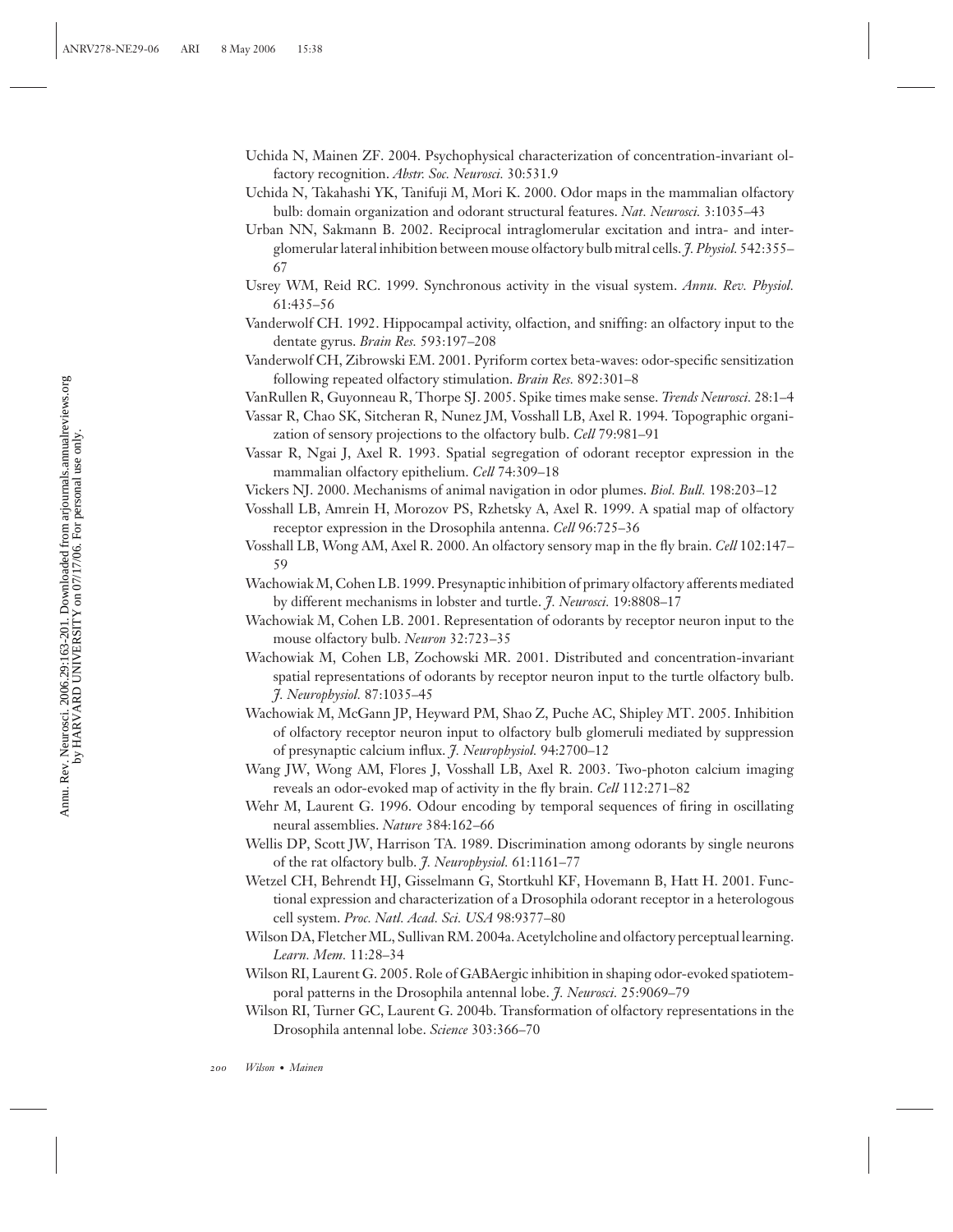- Wright GA, Smith BH. 2004. Different thresholds for detection and discrimination of odors in the honey bee (*Apis mellifera*). *Chem. Senses* 29:127–35
- Xiong W, Chen WR. 2002. Dynamic gating of spike propagation in the mitral cell lateral dendrites. *Neuron* 34:115–26
- Xu F, Liu N, Kida I, Rothman DL, Hyder F, Shepherd GM. 2003. Odor maps of aldehydes and esters revealed by functional MRI in the glomerular layer of the mouse olfactory bulb. *Proc. Natl. Acad. Sci. USA* 100:11029–34
- Yao CA, Ignell R, Carlson JR. 2005. Chemosensory coding by neurons in the coeloconic sensilla of the Drosophila antenna. *J. Neurosci.* 25:8359–67
- Yokoi M, Mori K, Nakanishi S. 1995. Refinement of odor molecule tuning by dendrodendritic synaptic inhibition in the olfactory bulb. *Proc. Natl. Acad. Sci. USA* 92:3371–75
- Young JM, Friedman C, Williams EM, Ross JA, Tonnes-Priddy L, Trask BJ. 2002. Different evolutionary processes shaped the mouse and human olfactory receptor gene families. *Hum. Mol. Genet.* 11:535–46
- Yu AJ, Dayan P. 2005. Uncertainty, neuromodulation, and attention. *Neuron* 46:681–92
- Zhang K, Sejnowski TJ. 1999. Neuronal tuning: To sharpen or broaden? *Neural Comput.* 11:75–84
- Zohary E, Shadlen MN, Newsome WT. 1994. Correlated neuronal discharge rate and its implications for psychophysical performance. *Nature* 370:140–43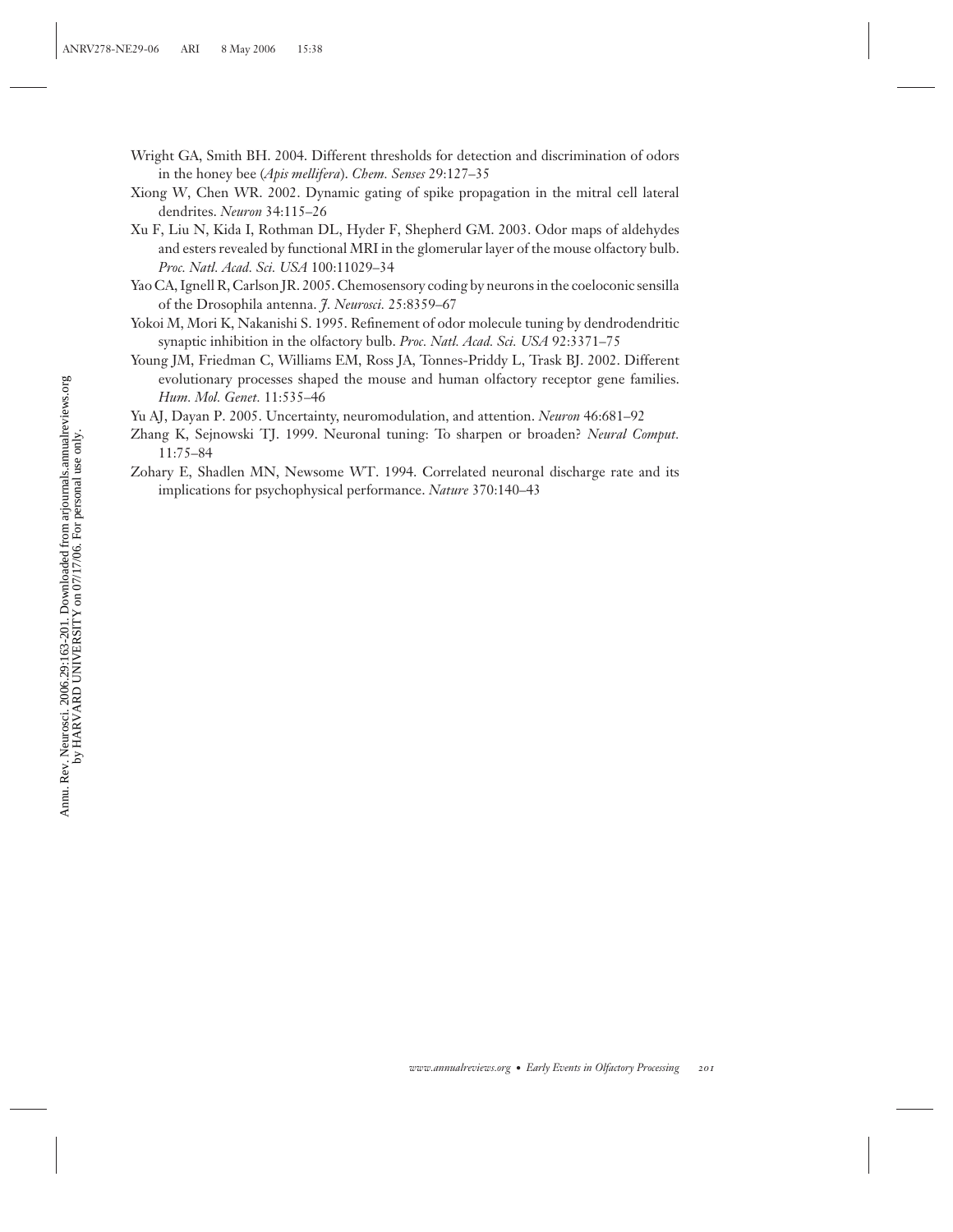# **Contents**

*v*

**Annual Review of Neuroscience**

| Adaptive Roles of Programmed Cell Death During Nervous System<br>Development                                                |  |
|-----------------------------------------------------------------------------------------------------------------------------|--|
| Endocannabinoid-Mediated Synaptic Plasticity in the CNS<br>Vivien Chevaleyre, Kanji A. Takahashi, and Pablo E. Castillo 37  |  |
| Noncoding RNAs in the Mammalian Central Nervous System<br>Xinwei Cao, Gene Yeo, Alysson R. Muotri, Tomoko Kuwabara,         |  |
| The Organization of Behavioral Repertoire in Motor Cortex                                                                   |  |
| TRP Ion Channels and Temperature Sensation                                                                                  |  |
| Early Events in Olfactory Processing                                                                                        |  |
| Cortical Algorithms for Perceptual Grouping                                                                                 |  |
| Deep Brain Stimulation                                                                                                      |  |
| RNA-Mediated Neuromuscular Disorders                                                                                        |  |
| Locomotor Circuits in the Mammalian Spinal Cord                                                                             |  |
| Homeostatic Control of Neural Activity: From Phenomenology to<br>Molecular Design                                           |  |
| Organelles and Trafficking Machinery for Postsynaptic Plasticity                                                            |  |
| Noncanonical Wnt Signaling and Neural Polarity<br>Mireille Montcouquiol, E. Bryan Crenshaw, III, and Matthew W. Kelley  363 |  |
|                                                                                                                             |  |